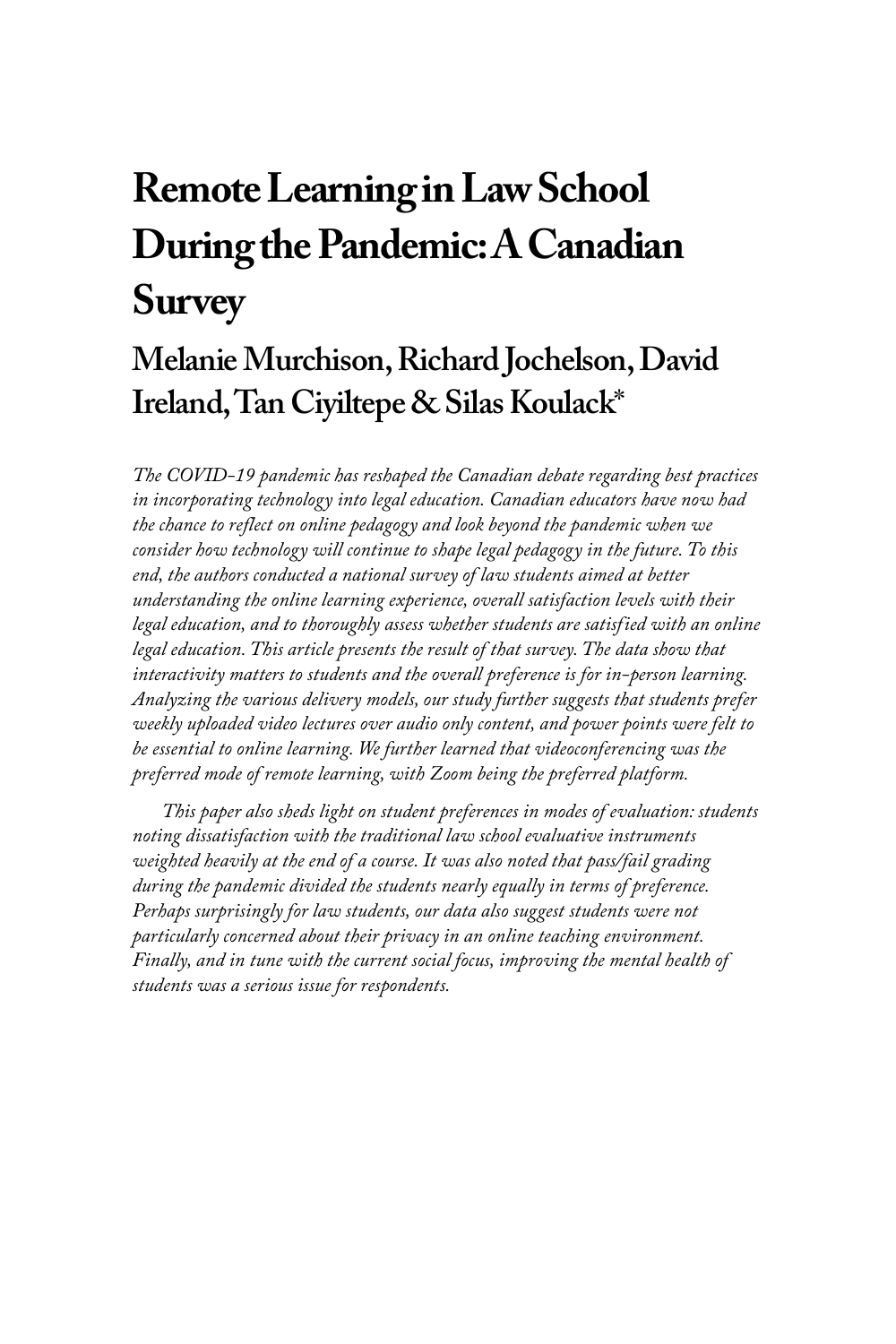- I. INTRODUCTION
- II. ONLINE LEARNING IN LAW SCHOOL: THE LAST TEN YEARS

\_\_\_\_\_\_\_\_\_\_\_\_\_\_\_\_\_\_\_\_\_\_\_\_\_\_\_\_\_\_\_\_\_\_\_\_\_\_\_\_\_\_\_\_\_\_\_\_\_\_\_

- III. LAW SCHOOL PEDAGOGY IN THE PANDEMIC
- IV. SUMMARY OF THE ONLINE LAW STUDENT SURVEY
- V. DISCUSSION AND RESULTS
	- A. General Ideas About Law School Online
	- B. Questions About Lecture Format
	- C. Questions About Videoconferencing
	- D. Questions About Distance and Remote Learning
	- E. Evaluation
	- F. Accessibility Issues
	- G. General Questions About Law School
	- H. Summary of Results
- VI. CONCLUSION
- Melanie Murchison is an Instructor II at the University of Manitoba in the Department of Sociology and Criminology. Dr Murchison holds a PhD in Law from Queen's University Belfast and her dissertation studied the role of judicial activism in the Supreme Court of Canada. She is currently a volunteer organizer with Ending Violence Against Women International (EVAWI) and writes on issues related jury nullification and the Supreme Court of Canada.

Richard Jochelson is the Dean of Law at Robson Hall, Faculty of Law, University of Manitoba. He holds a PhD in Law from Osgoode Hall Law School at York University, a Master of Laws from the University of Toronto Faculty of Law, a Bachelor of Laws degree from the University of Calgary Faculty of Law (Gold Medal), and a Bachelor of Science in Zoology (with Distinction), also from the University of Calgary. Dr Jochelson has conducted research in pedagogy, having written peer reviewed works on professional orientations/practice in critical disciplines, on socio-legal approaches to teaching in law, on the use of trigger warnings in law school and on the use of technology in law school classrooms. He teaches and researches in criminal law, Charter issues in criminal law and also teaches upper year seminar courses.

David Ireland is a lawyer and Assistant Professor of Law at Robson Hall, Faculty of Law, University of Manitoba. He has practiced criminal law as both defence and Crown. Professor Ireland has also been involved in public interest legal work concerning inquests, public inquiries and human rights. At the Faculty of Law, he teaches criminal law and procedure, evidence law and advocacy. His research program interrogates the complexities of state/citizen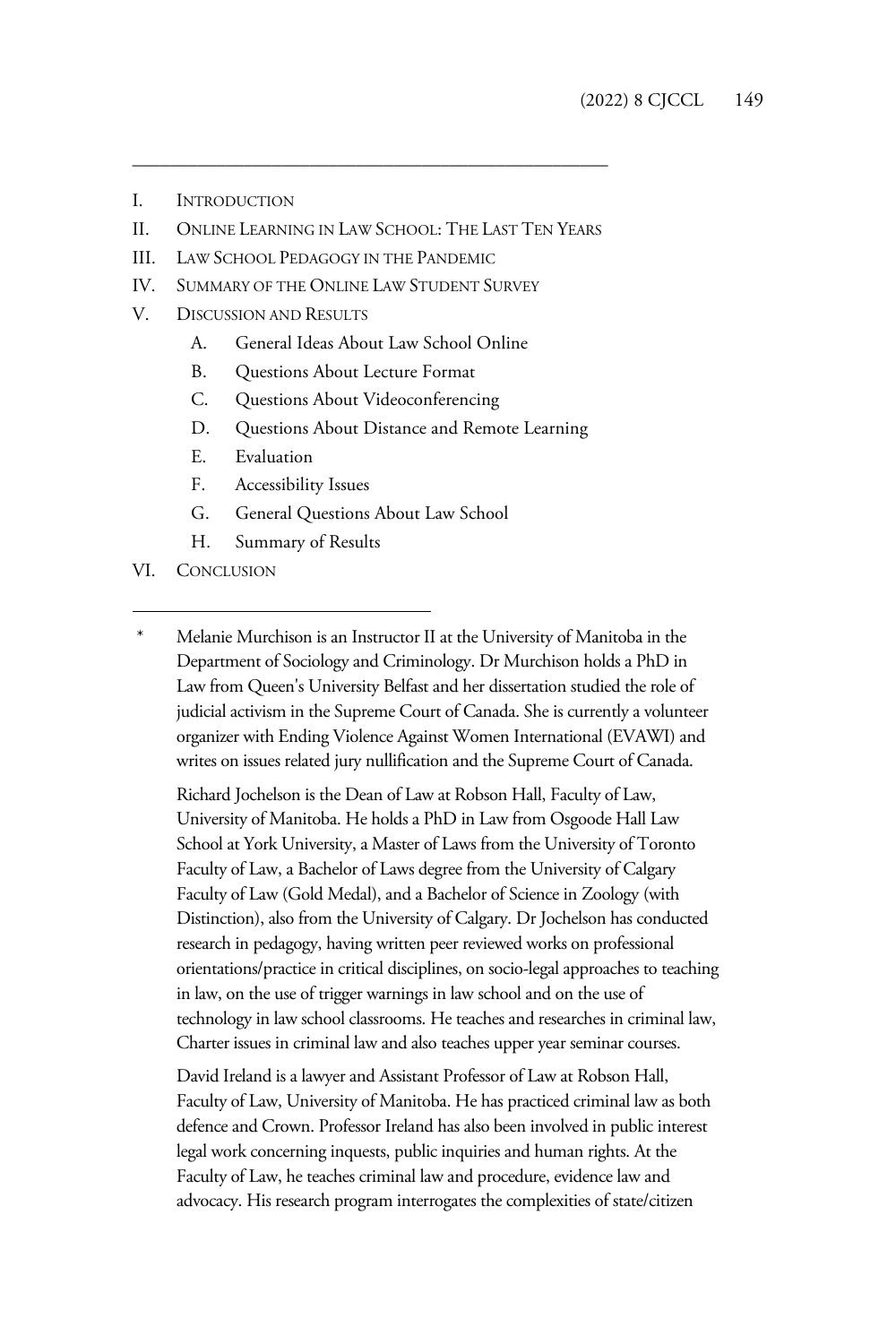\_\_\_\_\_\_\_\_\_\_\_\_\_\_\_\_\_\_\_\_\_\_\_\_\_\_\_\_\_\_\_\_\_\_\_\_\_\_\_\_\_\_\_\_\_\_\_\_\_\_\_

# **I. Introduction**

iscussions pertaining to the merits of online learning within law school pedagogy are rich and nuanced, especially within the United States, Australia, and England.<sup>1</sup> In the United States, the move towards embracing online learning as a pedagogical tool was, to some, a necessary step in the age of declining numbers of law applicants and law schools shuttering their doors.<sup>2</sup> Other jurisdictions have fully embraced online legal teaching; England is home to one of the more well-known massive open online courses ("MOOCs") in legal education.<sup>3</sup> However, the Canadian perspective on this topic is not as fulsome, as law schools in Canada have largely been reluctant to use online learning in a meaningful or systematic way. In the ten years prior to the D

- 1 See generally Jennifer Ireland, "Blended Learning in Intellectual Property: The Best of Both Worlds" (2018) 18:1 Legal Education Review 139; Anne Hewitt, "Can You Learn to Lawyer Online? A Blended Learning Environment Case Study" (2015) 49:1 The Law Teacher 92; Anne Hewitt & Mathew Stubbs, "Supporting Law Students' Skills Development Online — A Strategy to Improve Skills and Reduce Student Stress?" (2017) 25:1 Research in Learning Technology 1786 (for the Australian perspective).
- 2 See generally Michele R Pistone & Michael B Horn, "Disrupting Law School: How Disruptive Innovation Will Revolutionize the Legal World" (2016), online (pdf): *Christensen Institute* <www.christenseninstitute.org/wpcontent/uploads/2016/03/Disrupting-law-school.pdf>; Max Huffman, "Online Learning Grows Up—And Heads to Law School" (2015) 49:1 Indiana Law Review 57.
- 3 See "Home Webpage", online: *The Open University* <www.openuniversity.edu/>.

interactions and aims to lead positive policy changes to improve equality and fairness in the criminal justice system.

Tan Ciyiltepe is a Juris Doctor (candidate) and Research Assistant at Robson Hall, Faculty of Law, University of Manitoba. He holds a BA in English from the University of Toronto and an MA in English from McMaster University.

Silas Koulack is a graduate of Robson Hall, Faculty of Law, University of Manitoba.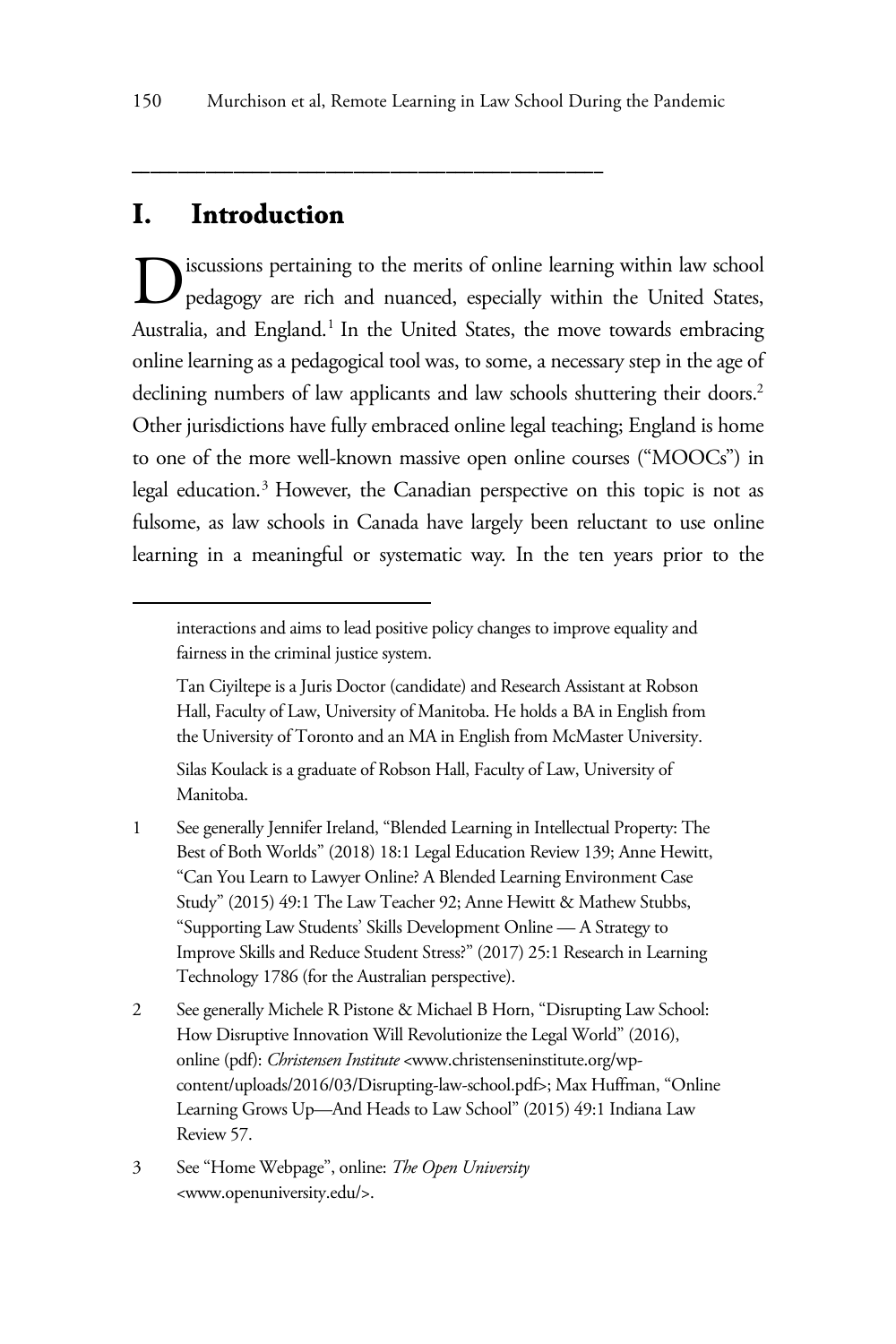COVID-19 pandemic, some Canadian legal educators had implemented, or seriously considered, adopting various forms of online learning into law school curricula, with these learning modalities being touted as an adequate, if not superior, replacement to the traditional delivery method.<sup>4</sup> However, much like the American Bar Association's restriction on how many hours can be dedicated to online learning in an accredited curriculum in the United States,<sup>5</sup> the Federation of Law Societies of Canada ("FLS"), had (prior to the COVID-19 pandemic) severely limited the amount of online distance or remote learning hours a law school can utilize in Canada.6 This FLS policy has, of course, not been strictly enforced during the pandemic. Public health orders to prevent the spread of COVID-19 forced all law classes online in early 2020. The entire 2020-2021 law school academic year was delivered online in Canada.7

<sup>4</sup> See generally Peter Sankoff & Craig Forcese, "The Flipped Law Classroom: Retooling the Classroom to Support Active Teaching and Learning" (2015) 2015:1 Canadian Legal Education Annual Review 119; Peter Sankoff, "Taking the Instruction of Law Outside the Lecture Hall: How the Flipped Classroom Can Make Learning More Productive and Enjoyable (for Professors and Students)" (2014) 51:4 Alberta Law Review 891; Mary J Shariff et al, "Academic Innovation Committee on the JD Curriculum: Consultation Paper" (2016) 39:2 Manitoba Law Journal 241 at 351; Philip Preville, "Why Don't More Law Professors Flip Their Classrooms?" (31 March 2017), online (blog): *Top Hat* <tophat.com/blog/flipped-classroom-law/>.

<sup>5</sup> See memorandum from Pamela Lysaght to Maureen O'Rourke (22 January 2018), online (pdf): *American Bar Association* <www.americanbar.org/content/dam/aba/administrative/legal\_education\_and\_ admissions\_to\_the\_bar/council\_reports\_and\_resolutions/February2018Counci lOpenSessionMaterials/C1\_src\_memo\_re\_standard\_306.pdf>; Abigail Cahak, "Beyond Brick-and-Mortar: How (Cautiously) Embracing Internet Law Schools Can Help Bridge the Legal Access Gap" (2012) 2012:2 Journal of Law, Technology & Policy 495 at 506; Nina A Kohn, "Online Learning and the Future of Legal Education" (2020) 70:1 Syracuse Law Review 1 at 4.

<sup>6</sup> See "National Requirement" (1 January 2018), c (1.2), online (pdf): *Federation of Law Societies of Canada* <flsc.ca/wp-content/uploads/2018/01/National-Requirement-Jan-2018-FIN.pdf>.

<sup>7</sup> See Aidan Macnab, "How COVID-19 is Forcing Canadian Law Schools to Transition to Online Learning" (23 March 2020) *Canadian Lawyer Magazine*.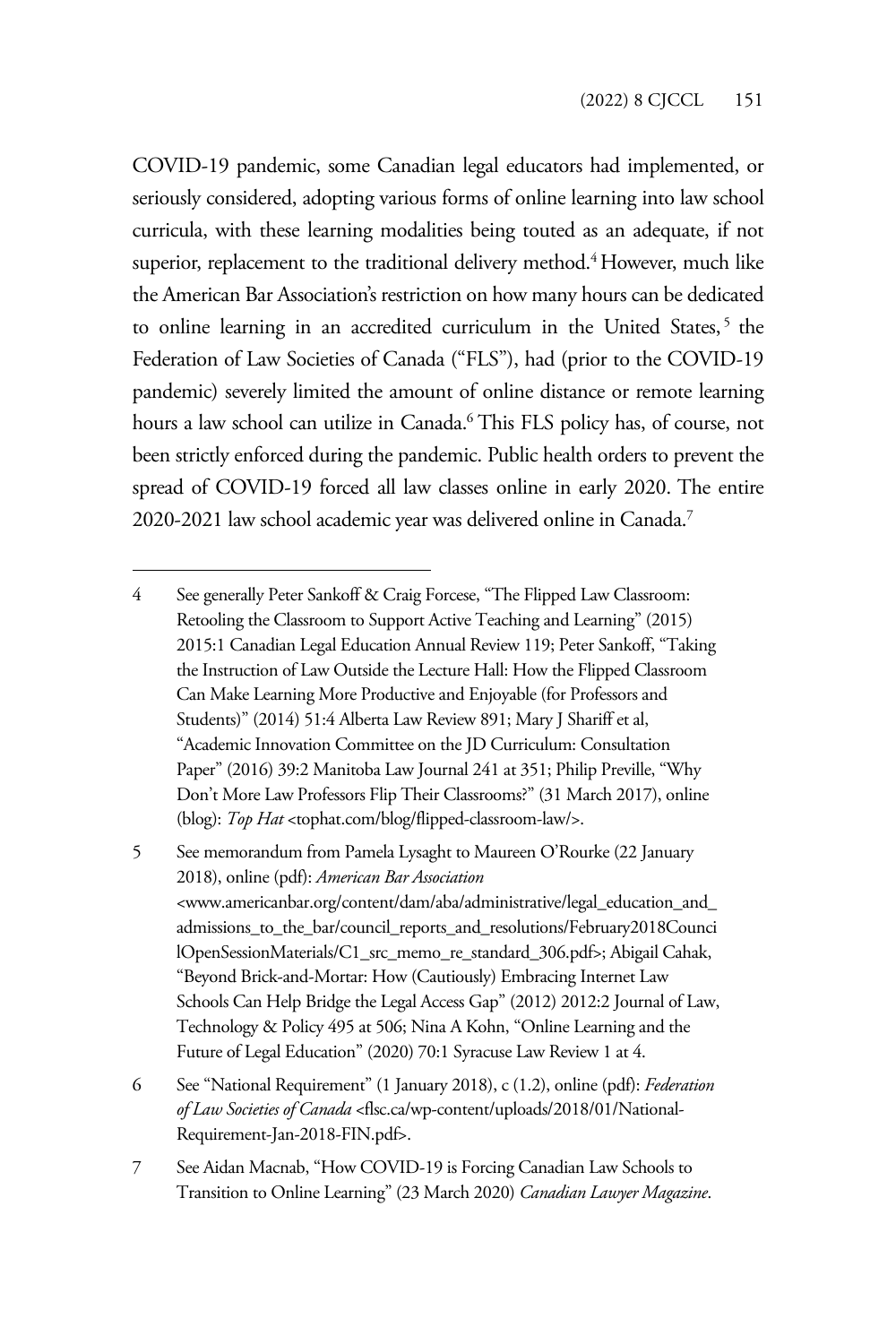While much has been written about the experiences of legal academics and their motivations and desires to develop, change, or maintain their online pedagogical methods, comparatively little research exists on the impact of these shifts on law school students and whether they have improved the learning experience or overall satisfaction levels with their legal education. In this way, the disruptions of the COVID-19 pandemic to traditional law school teaching modalities proved an excellent opportunity to examine the perspectives of Canadian law school students on the transition to online learning, and to thoroughly assess whether students feel they can be successful in online centered law school education.

The authors therefore aim to provide an overview of the evolution of, and adaptation to, online learning within law schools in Canada from 2010 to 2020. We discuss the perspective of law school educators and then review the existing literature on student perspectives on online law school education. We then present new survey data on the experiences of Canadian law school students during the COVID-19 pandemic.

# **II. Online Learning in Law School: The Last Ten Years**

With the increasing availability and societal reliance on technology, legal educators have been concerned that the traditional method of teaching law school is ill-equipped to adequately deliver quality education to changing learning habits of millennial students.<sup>8</sup> As the ubiquity of laptops and social media have transformed the classroom,<sup>9</sup> some educators have embraced technology in their law school courses in an effort to shift away from traditional

<sup>8</sup> See generally George J Shailini, "Teaching the Smartphone Generation: How Cognitive Science Can Improve Learning in Law School" (2013) 66:1 Maine Law Review 163.

<sup>9</sup> See *ibid* at 164; Sankoff, *supra* note 4 at 893; Nikos Harris, "The Risks of Technology in the Law Classroom: Why the Next Great Development in Legal Education Might Be Going Low-Tech" (2018) 51:3 UBC Law Review 773 at 778.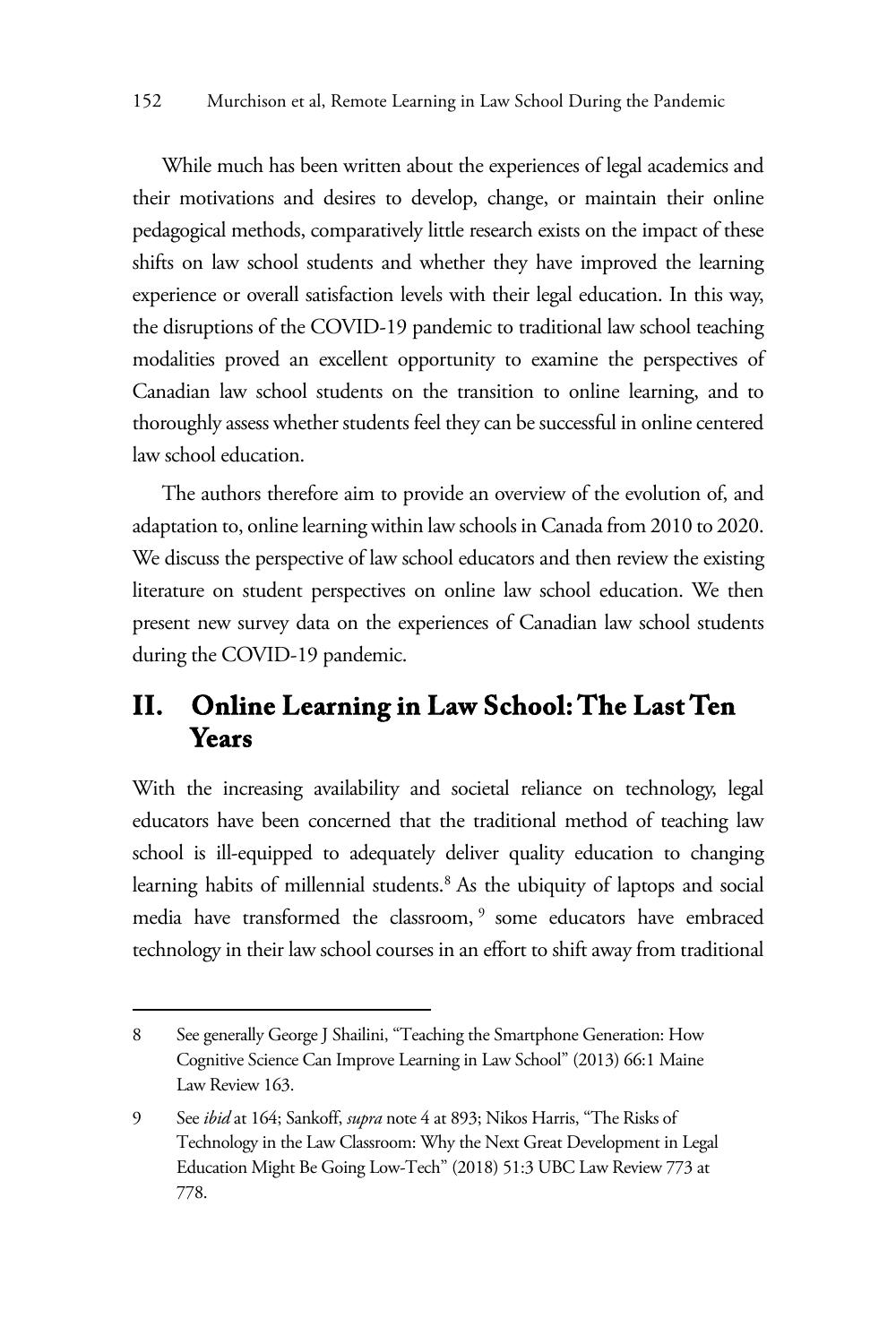teaching methods that do not capture the attention span of millennial audiences to the same degree as they once did.10 The limitations and shortcomings of traditional delivery methods, such as the Langdellian Case Method and the Socratic Method, <sup>11</sup> are not novel debates in legal pedagogy.<sup>12</sup> However, educators have warned that these traditional methods have amplified millennial disconnection in the law classroom.13 Peter Sankoff, Craig Forcese and Steven Penney have noted that laptop use in law classrooms provided students with more distractions than ever before. 14 These professors were left with the undesirable task of competing for their students' attention while using the

- 11 The Case Method, much like its progenitor, the scientific method, uses inductive reasoning in its approach. In the context of a law classroom, this is achieved by asking the students to read judicial decisions on their own to extract the legal principles and come to a general conclusion about the law. See Russell L Weaver, "Langdell's Legacy: Living with the Case Method" (1991) 36:3 Villanova Law Review 517 at 527. The case method is often supplemented by professor-led lectures or with the Socratic method to elicit professor-student interaction. The Socratic method accomplishes this through a series of questions posed by the professor which inevitably lead his or her students to the answer. See Joseph A Dickinson, "Understanding the Socratic Method in Law School Teaching After the Carnegie Foundation's Educating Lawyers" (2009) 31:1 Western New England Law Review 97 at 105.
- 12 This ongoing debate often focuses on the overuse of these traditional methods to the detriment of other key skills a law student requires in their educational development. See Shariff et al, *supra* note 4 at 315; Dickinson, *supra* note 11 at 98.
- 13 See Frances E Chapman, "A Conversation About Canadian Legal Education: Lakehead University and Dialogue Pedagogy" (2020) 21:1 Western Michigan University Cooley Journal of Practical & Clinical Law 1 at 16; Dale Dewhurst, "The Case Method, Law School Learning Outcomes and Distance Education" (2012) 6:1 Canadian Legal Education Annual Review 59 at 60; Sankoff, *supra*  note 4 at 893; Richard Jochelson & David Ireland, "Law Students' Response to Innovation: A Study of Perspectives in Respect of Digital Knowledge Transmission, Flipped Classrooms, Video Capsules and Other Means of Classroom Dissemination" (2018) 41:1 Manitoba Law Journal 131 at 138.

<sup>10</sup> See Sankoff, *ibid*; see Preville, *supra* note 4.

<sup>14</sup> See Sankoff, *supra* note 4 at 893; Preville, *supra* note 4.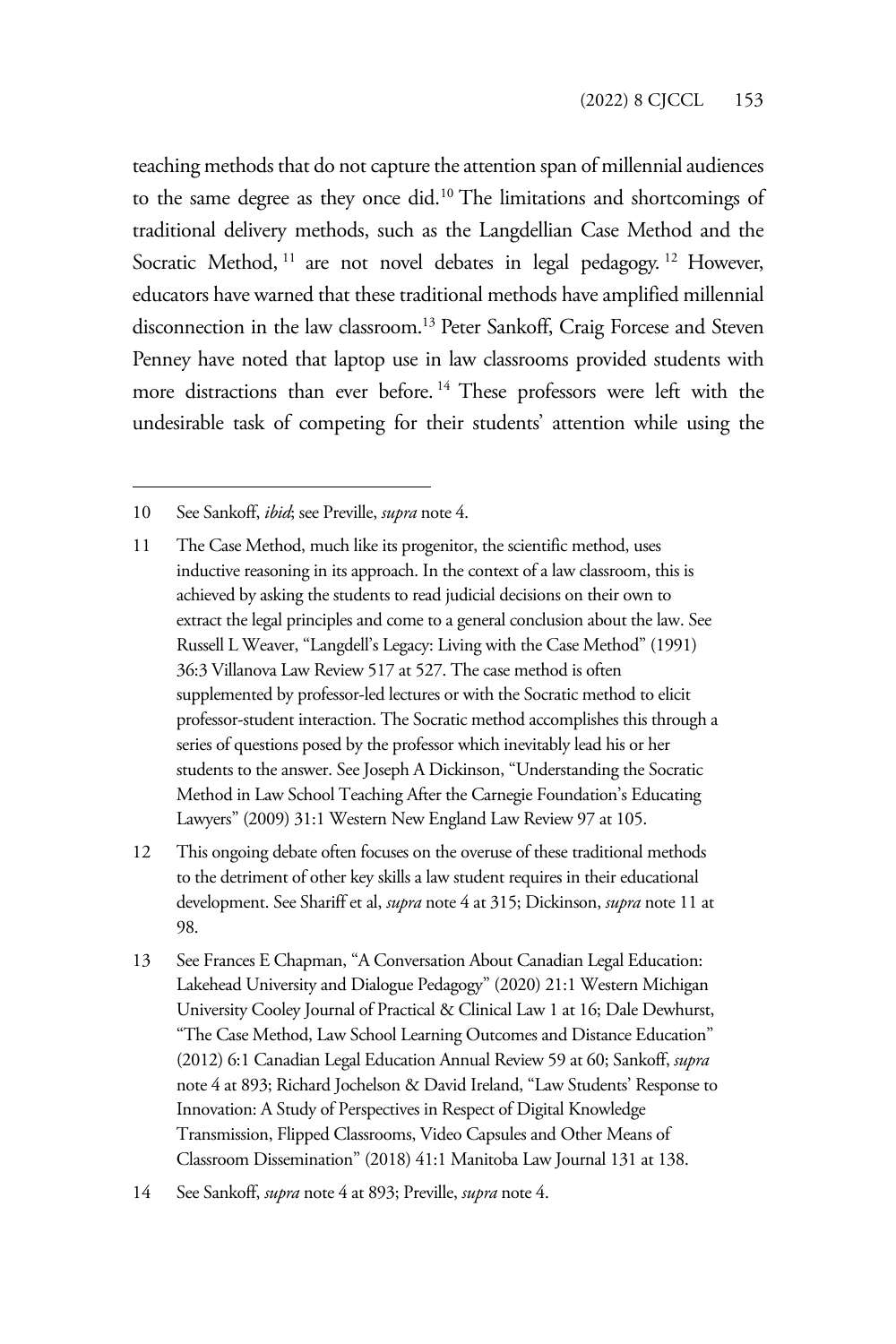traditional methods of teaching law.15 For years, scholars have written about ways to recalibrate pedagogical approaches in legal education through blended classrooms,<sup>16</sup> such as the flipped delivery model.<sup>17</sup> Under this model, students receive a combination of in-person and asynchronous lessons,<sup>18</sup> which some suggest are better suited for millennial learning habits.<sup>19</sup> Indeed, Sankoff, Forcese and Penney have all adopted the flipped classroom method in order to mitigate the growing disconnection in the live lecture hall.<sup>20</sup> This has generated some debate and criticism of the merits of a technological revolution within legal education and whether displacing the traditional model will lead to undesirable outcomes.21

- 15 Sankoff, *ibid*.
- 16 See Ireland, *supra* note 1 at 140, who defines blended learning as a "teaching method that blends online and offline elements". Blended learning is used interchangeably with hybrid learning as both terms involve some combination of online and in-person learning within a curriculum.
- 17 See Sankoff, *supra* note 4 at 899, where the "term 'flipped classroom' refers to the idea that the traditional classroom is being flipped on its head with the lecture portion of the class conducted online, in a way that allows students to spend classroom time interacting with each other and the professor".
- 18 Synchronous and asynchronous learning styles are predicated on whether the students engage with course material concurrently or separately. For example, a traditional in-class lecture, where students engage with the course material at the same time, is considered a synchronous learning method; whereas, a weekly video lecture, to be watched by students on their own time, is an asynchronous learning method. See Marcia L Williams, Kenneth Paprock & Barbara Covington, *Distance Learning: The Essential Guide* (London: Sage Publications, 2001) at 71.
- 19 See Sankoff & Forcese, *supra* note 4; Preville, *supra* note 4; Harris, *supra* note 9 at 797; Gerald F Hess, "Blended Courses in Law School: The Best of Online and Face-to-Face Learning" (2013) 45:1 McGeorge Law Review 51 at 59.
- 20 See Sankoff & Forcese, *ibid* at 8; see Preville, *ibid*.
- 21 See Sankoff & Forcese, *ibid* at 4; Frank A Pasquale, "Synergy and Tradition: The Unity of Research, Service, and Teaching Legal Education" (2015) 40:1 Journal of the Legal Profession 25 at 28; Eric S Janus, "The 'Worst Idea *Ever*!'—Lessons from One Law School's Pioneering Embrace of Online Learning Methods" (2020) 70:13 Syracuse Law Review 13 at 26.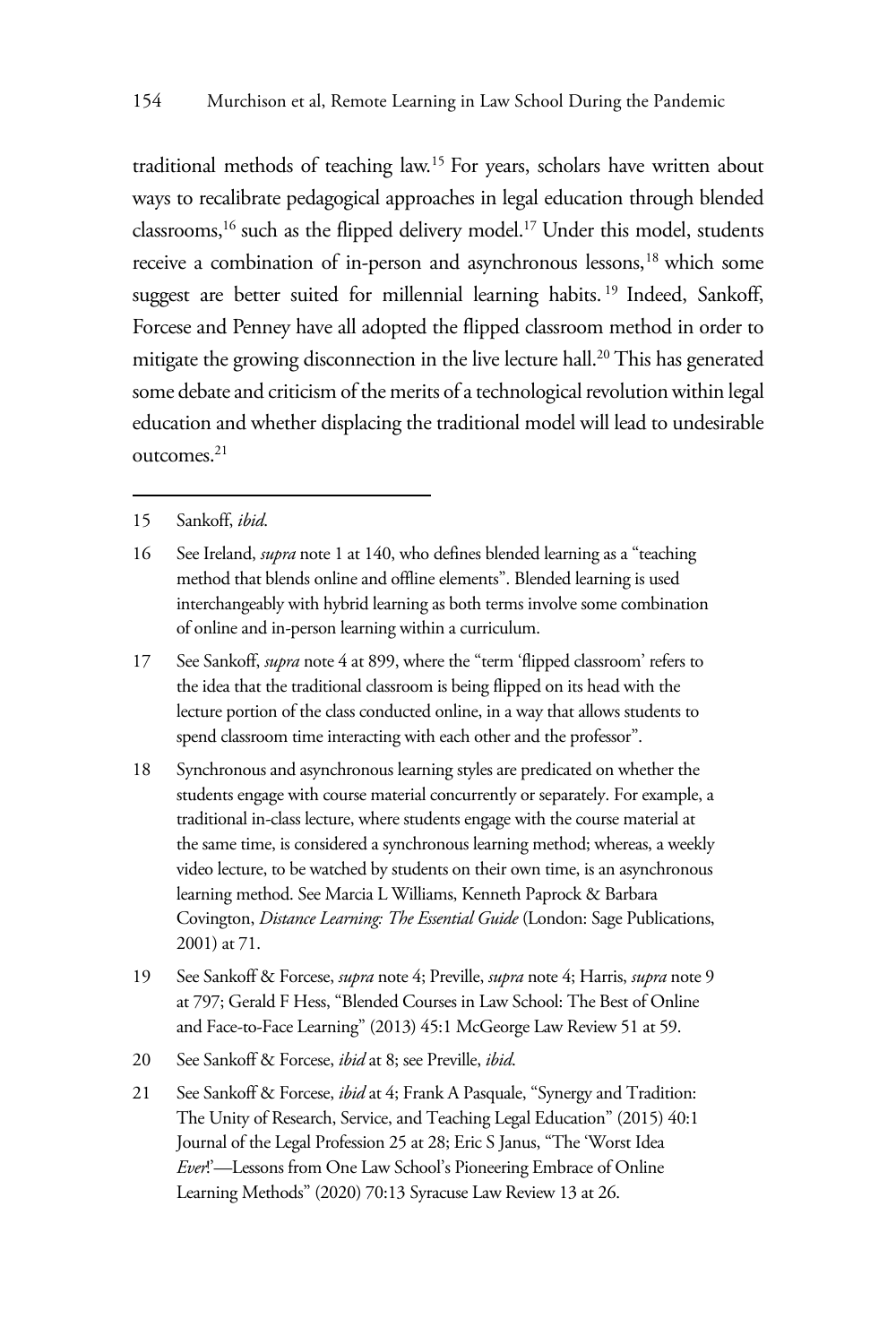Legal educators have employed many different online platforms over the years in order to supplement traditional methods of teaching law.<sup>22</sup> In 2012, Dale Dewhurst posited that programs such as Moodle can facilitate the ability to provide feedback to students and monitor progress much more efficiently and consistently than the traditional case method offered in person.<sup>23</sup> Dewhurst argued that using platforms such as Moodle (similar to Blackboard and D2L), or AutoTutor, <sup>24</sup> can "replicate learning outcomes of the case method". <sup>25</sup> Dewhurst noted that students' ability to answer questions and receive feedback through the online platform could also mitigate some of the anxieties students have reported experiencing when speaking in person.<sup>26</sup> Moreover, Dewhurst argued that videoconferencing could replicate the in-person environment by dividing up the larger class sizes into more manageable smaller sections.<sup>27</sup> A smaller group setting, he hypothesized, would encourage students to contribute to discussions because of the less intimidating size of the classes.28 This would also alleviate some of the anxiety and stress that students experience within law school classrooms which prevent many from actively participating in the discussions spurred on by the case method format.<sup>29</sup> He correctly anticipated

- 25 Dewhurst, *ibid* at 66.
- 26 *Ibid*; Sankoff, *supra* note 4 at 895.
- 27 See Dewhurst, *ibid* at 67.
- 28 *Ibid*.
- 29 *Ibid* at 69.

<sup>22</sup> See Shariff et al, *supra* note 4 at 351 ("[t]echnology such as *iclicker*, wikis, backchannel chats, online meeting rooms, Google docs, video editing and commenting tools, online videos, interactive surveys and questionnaires, *PowerPoint*, Twitter, Skype, Facebook, texting, Google Drive, online dispute resolution and closed information systems such as *D2L* … may be used effectively when used thoughtfully and deliberately and with proper preparation, training and support").

<sup>23</sup> See Dewhurst, *supra* note 13 at 64; "Home Webpage", online: *Moodle* <moodle.org>.

<sup>24</sup> Dewhurst, *ibid*; "Adult Education Research Group", online: *AutoTutor* <adulted.autotutor.org>.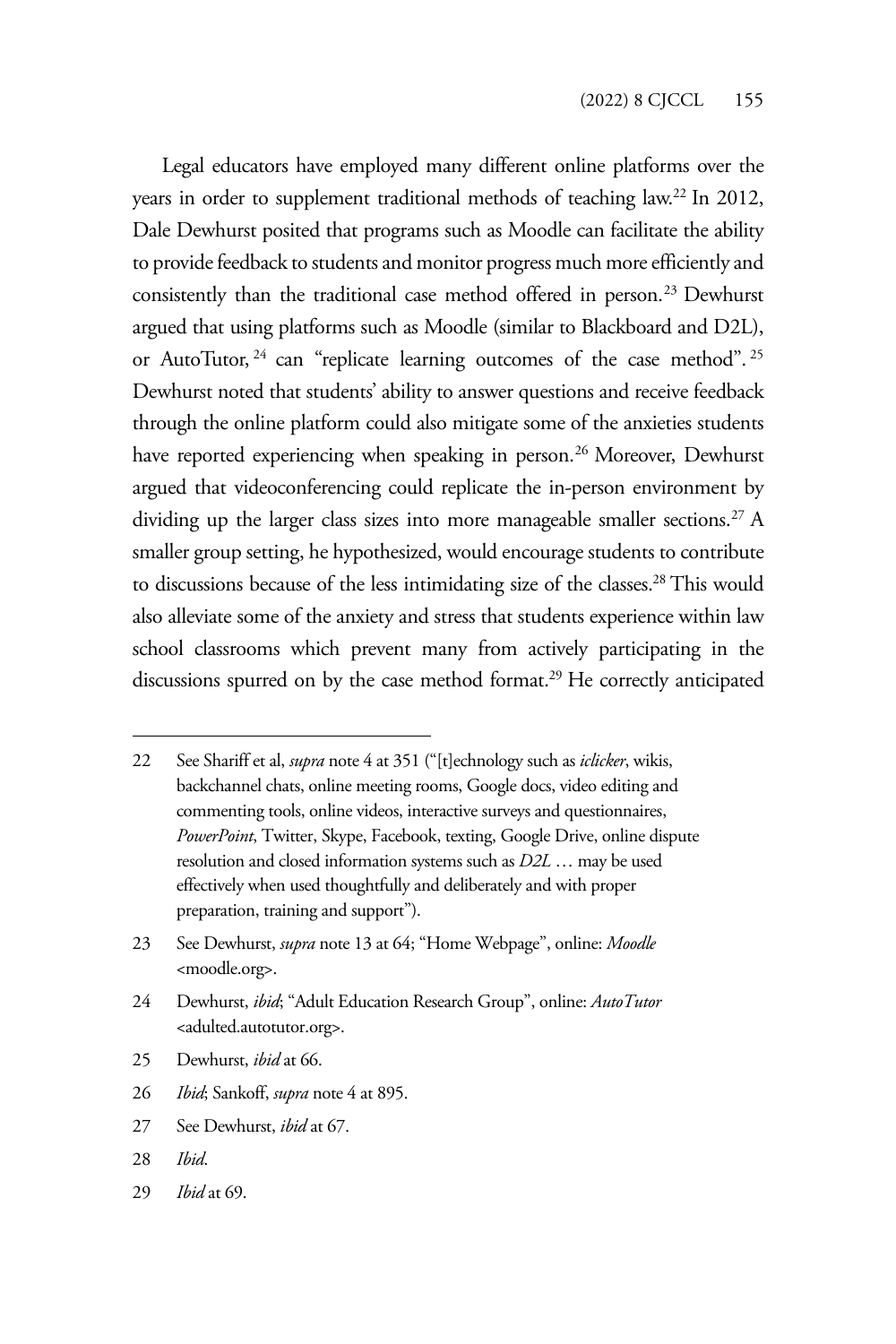what has become a commonality in the Zoom-university lecture style where educators have had the functionality of Zoom breakout rooms at their disposal. 30 These synchronous sessions, Dewhurst continued, could be recorded, providing students with the flexibility to view the classes later in the week. 31 Since 2012, many universities have adopted tools that bear a resemblance to Moodle to track students' progress and provide feedback, though, prior to 2020, few had used them as extensively as Dewhurst.<sup>32</sup>

Even though online learning has not grown exponentially in Canada compared to other jurisdictions, the past ten years have seen a growing contingent of legal educators that have implemented online learning into their courses. One of the most vocal proponents of online learning in Canada has been Professor Peter Sankoff. Sankoff implemented a flipped model into his evidence class at the University of Alberta nearly a decade ago, as he observed that the traditional method "fails to excite either professor or student".33 He provided his evidence class with asynchronous lectures in order to free up class time for problem-solving tutorials. 34 The asynchronous portion had the students watch video "capsules" lasting anywhere from 10-20 minutes per video and providing students with lessons on the "basic principles" of the week's module.35 Although the workload was "resource intensive" for Sankoff, the course was successfully shifting his students' attention away from their laptops and into an active and engaged discussion of the weekly problems.<sup>36</sup> Professor

- 31 See Dewhurst, *supra* note 13 at 68.
- 32 See *e.g*. "Introducing UMLearn" (5 May 2015) *UM Today News*; Chris Sorenson, "Quercus? U of T's New Learning Hub and Four Other New Things for the Academic Year" (27 August 2018) *U of T News*.
- 33 See Sankoff, *supra* note 4 at 893.
- 34 *Ibid* at 896.
- 35 *Ibid* at 898.
- 36 See *ibid* at 897.

<sup>30</sup> For a discussion regarding breakout rooms, see "Enabling Breakout Rooms", online: *Zoom* <support.zoom.us/hc/en-us/articles/206476093-Enablingbreakout-rooms>.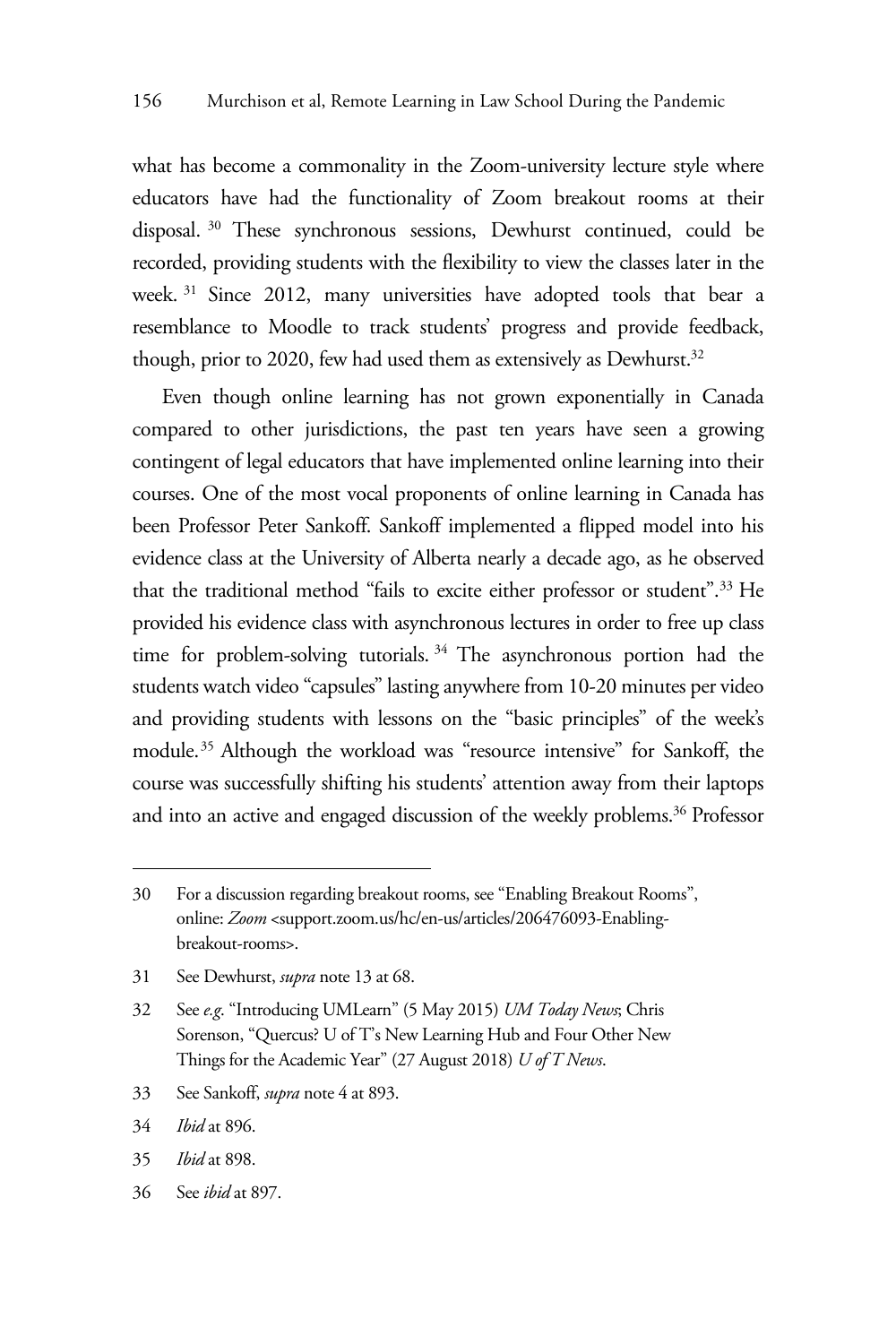Craig Forcese at the University of Ottawa is another pioneer of the flipped delivery model in Canadian legal education. 37 His own foray into this pedagogical approach was spurred on by lackluster student performance on exams and the solution to his problem came in the form of a flipped Administrative Law classroom.<sup>38</sup>

Much like Sankoff, Forcese provided his students with pre-recorded lectures for them to watch prior to their regular in-person class time.<sup>39</sup> This maintained the "narrative" style delivery found in his lectures and, much like Sankoff's course, freed up class time for problem-solving tutorials.<sup>40</sup> Both Sankoff and Forcese credit the success of this model to the "active learning" that takes place during the face-to-face portion of the class.<sup>41</sup> Forcese emphasizes that "[if] you have a passive teaching style for part of the class, and then you expect to segue into an active teaching style, it's virtually impossible".42 Sankoff agrees with this problem plaguing law classes and he mitigates it by going "feet-first into a problem" to "extract what we need from that problem". This way, the students

- 38 See Sankoff & Forcese, *supra* note 4 at 10.
- 39 *Ibid*.
- 40 *Ibid*.

<sup>37</sup> For a sample of Professor Forcese's videos, see Craig Forcese, "Lecture Modules Used as Part of Administrative Law (Forcese)", online: *Craig Forcese* <www.craigforcese.com/administrative-law-1>.

<sup>41</sup> See Sankoff & Forcese, *supra* note 4 at 3, who state that active learning involves "peer assisted" and "problem-based learning approaches". See also Harold S Barrows, "Problem-Based Learning in Medicine and Beyond: A Brief Overview" (1996) 68 New Directions for Teaching and Learning 3 at 5–6, whose six "characteristics" are adopted by Sankoff and Forcese as learning goals in their problem-based learning styles:

<sup>[1]]</sup> Learning is Student-Centred[; 2)] Learning Occurs in Small Student Groups[; 3)] Teachers are Facilitators or Guides[; 4)] Problems Form the Organizing Focus and Stimulus for Learning[; 5)] Problems Are a Vehicle for the Development of Clinical Problem-Solving Skills[; 6)] New Information is Acquired Through Self-Directed Learning.

<sup>42</sup> Sankoff & Forcese, *ibid* at 12.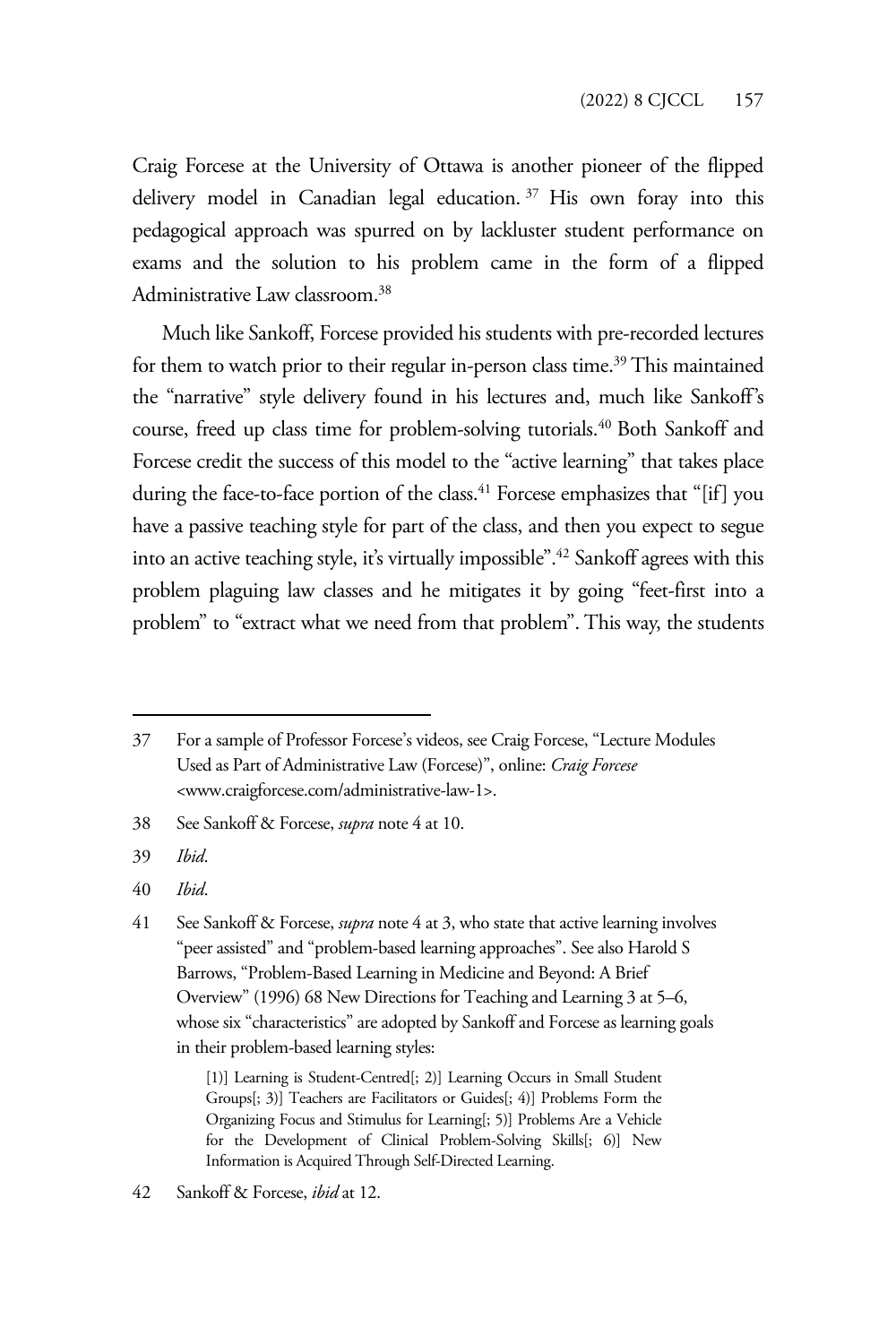are "active from the get-go, they expect the activity".<sup>43</sup> Sankoff and Forcese's foray into flipped classrooms reiterates the point that asynchronous lectures provide students with the flexibility to consume the lectures at a time when they are ready to learn.<sup>44</sup>

Flipped and blended learning formats show promise in the field of legal education, and some pre-pandemic studies suggested that students' appeared to have mostly embraced the forward-thinking approach by educators. However, some pre-pandemic feedback from students and faculty also indicated that any technology inserted into a curriculum should not become the focal point.<sup>45</sup> In a pre-pandemic survey of first year Robson Hall law students at the University of Manitoba, most of the students expected some form of technology to be used in their classrooms but were less enthusiastic about "complete online learning environments".46 This sentiment was echoed by the pre-pandemic perception of MOOCs and law schools that completely removed the brick-and-mortar component out of their core curriculum.<sup>47</sup> Even subtle adjustments to the traditional method have brought about some resistance from students in the field: Sankoff, for example, has noted that eliminating the live lecture component in a course can lead to unforeseen issues.<sup>48</sup> Responses in course

46 See Jochelson & Ireland, *ibid* at 146.

<sup>43</sup> *Ibid* at 11.

<sup>44</sup> See generally Sankoff, *supra* note 4; Sankoff & Forcese, *supra* note 4.

<sup>45</sup> See Jochelson & Ireland, *supra* note 13 at 151. See also Janus, *supra* note 21 at 14; Shariff et al, *supra* note 4 at 351; Dyane L O'Leary, "Flipped out, Plugged in, and Wired up: Fostering Success for Students with ADHD in the New Digital Law School" (2017) 45:2 Capital University Law Review 289 at 290.

<sup>47</sup> See Pasquale, *supra* note 21 at 26; Janus, *supra* note 21 at 26; Emma Jones, "Connectivity, Socialisation and Identity Formation: Exploring Mental Well-Being in Online Distance Learning Law Students" in Rachael Field & Caroline Strevens, eds, *Educating for Well-Being in Law: Positive Professional Identities and Practice* (London: Routledge, 2019) 103 ("[a]lthough there is a lack of data on this, there has been suggestions that distance learning does not allow students the same accesses to legal culture" at 112).

<sup>48</sup> See Sankoff, *supra* note 4 at 898.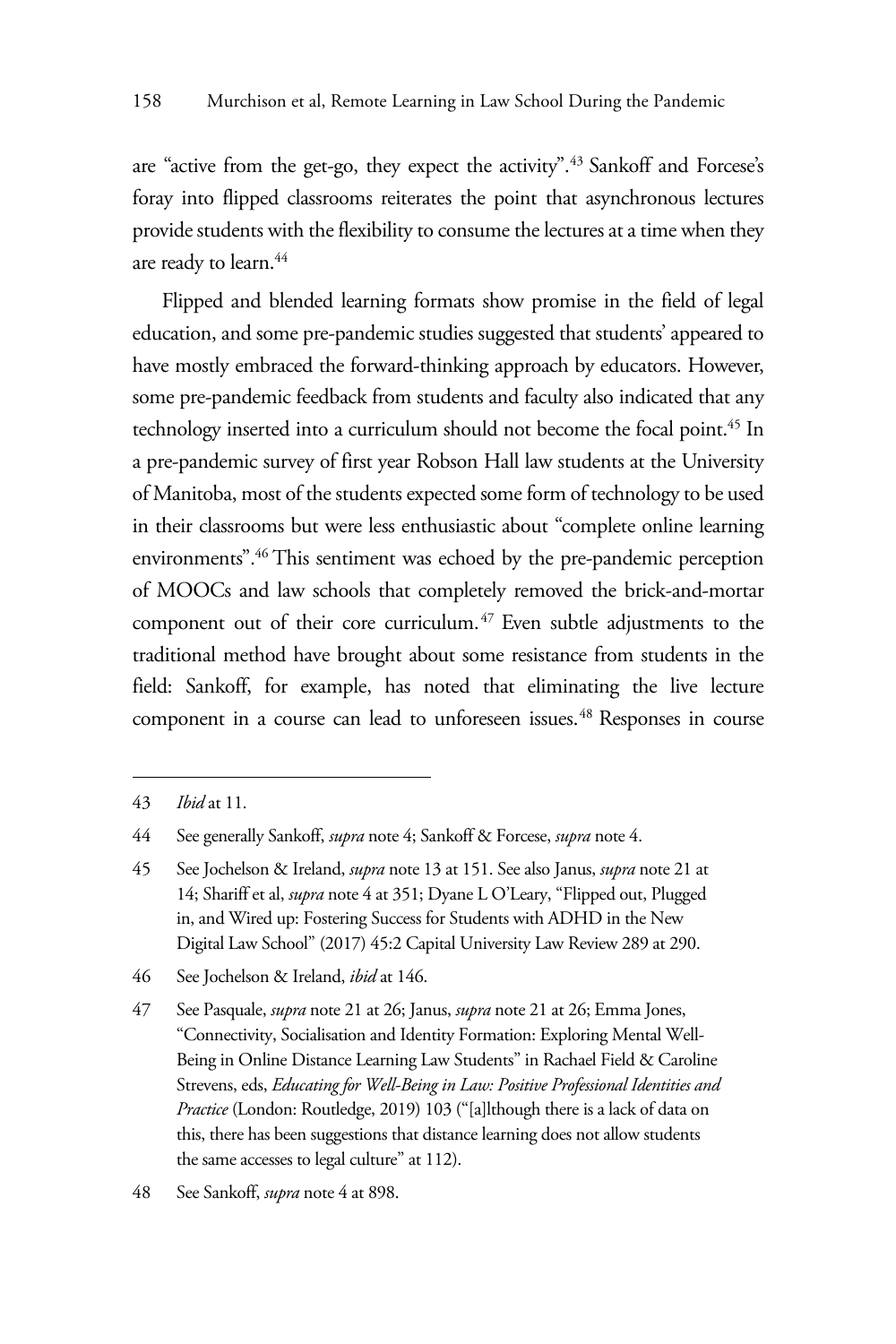evaluations for Sankoff's evidence class revealed that "several students felt unequipped to contribute properly to the problem-solving process because they did not feel they possessed a strong grasp of basic concepts before jumping into a discussion of the problems".49 Moreover, a 2010 study of 96 law students' preferences for either "online, hybrid, or traditional learning" showed that the majority preferred the traditional method to "non-traditional" learning options.50 This is reflective of the conservative approach that is generally found in law school faculties and their student bodies.<sup>51</sup> Although it has been argued that blended learning is flexible enough to accommodate several different learning styles,<sup>52</sup> an expectation of better overall student performance may be met with disappointment. Data out of an American study comparing performance results from two separate streams of a legal research class, one with live lectures and the other, a self-paced online module, found little-to-no statistical difference in the performance of the classes. 53 Another course comparison from the United States found that a Civil Procedure class at the University of Memphis showed no improvements in student performance when switching from the traditional method to a flipped classroom.<sup>54</sup>

In the past ten years, there have been voices within the corpus of relevant pedagogical literature that seek to justify the use of technology in law schools to

- 51 See Jochelson & Ireland, *supra* note 13 at 137.
- 52 See Hess, *supra* note 19 at 59; Hewitt, *supra* note 1.

<sup>49</sup> *Ibid* at 897.

<sup>50</sup> See Daniel P Auld, "Linkages Between Motivation, Self-Efficacy, Self-Regulated Learning and Preferences for Traditional Learning Environments or Those With an Online Component" (2010) 2:2 Digital Culture & Education 128 at 133.

<sup>53</sup> See Jane Bahnson & Lucy Olejnikova, "Are Recorded Lectures Better than Live Lectures for Teaching Students Legal Research?" (2017) 109:2 Law Library Journal 187 at 201.

<sup>54</sup> See Katharine T Schaffzin, "Learning Outcomes in a Flipped Classroom: A Comparison of Civil Procedure II Test Scores Between Students in a Traditional Class and a Flipped Class" (2016) 46:3 University of Memphis Law Review 661 at 672.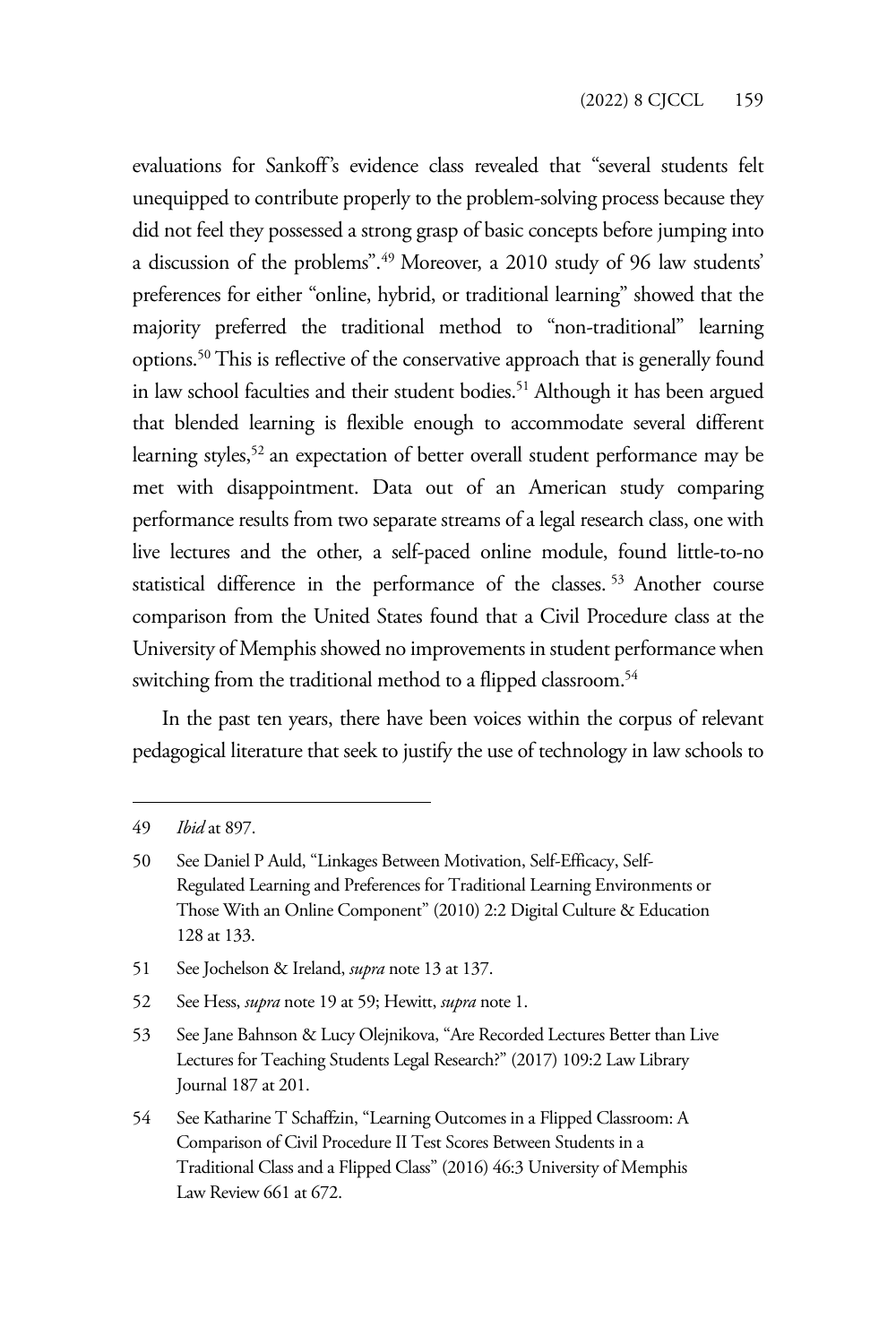better prepare students for the adoption of technology in the legal profession.<sup>55</sup> Legal educators, Martha Simmons and Darin Thompson, have used online platforms to teach students "online dispute resolution" ("ODR"), and modelled the use of online platforms in real world mediations between parties.<sup>56</sup> They argue that movements in legal pedagogy that seek to ban laptop use in classrooms are a counterintuitive measure that ignores the "technological ubiquity" of our age and believe that "Canadian law schools are well positioned to introduce ODR into the legal curriculum, even if only through experimental pilot projects".57 The students in the pilot project were led through a "blindbid", text-based and video mediation process.<sup>58</sup> Overall the educators were satisfied with the level of experiential learning that was attained during the ODR pilot project. 59 Students did have trouble with video mediation due to participating students being in different time zones or having technical issues with videoconferencing platforms. Despite this, Simmons and Thompson are optimistic that some of the challenges they faced, such as technical glitches, even issues with student participation, could be avoided with partial tweaks to the

<sup>55</sup> See Martha E Simmons & Darin Thompson, "The Internet as a Site of Legal Collaboration Across Continents and Time Zones: Using Online Dispute Resolution as a Tool for Student Learning" (2017) 34:1 Windsor Yearbook of Access to Justice 222 at 225; see also Hess, *supra* note 19 at 59.

<sup>56</sup> Simmons & Thompson, *ibid* at 224. ODR refers to a wide range of processes that use information communication technologies to facilitate dispute resolution. It can encompass a variety of methods and media, with a common feature being that parties are not required to share the same physical space to arrive at resolution. Consistent with the 'online' aspect of ODR, most of its processes are facilitated through the Internet. Some forms of ODR rely on human intervention, while others are automated. ODR can range from the simple day-to-day negotiations via e-mail to complex multi-party video mediations.

<sup>57</sup> *Ibid* at 228.

<sup>58</sup> *Ibid* at 236. The project participants hailed from the Osgoode Hall Law School at York University in Toronto, Ontario, the University of Victoria in British Columbia and the University of Leicester in England.

<sup>59</sup> *Ibid* at 241.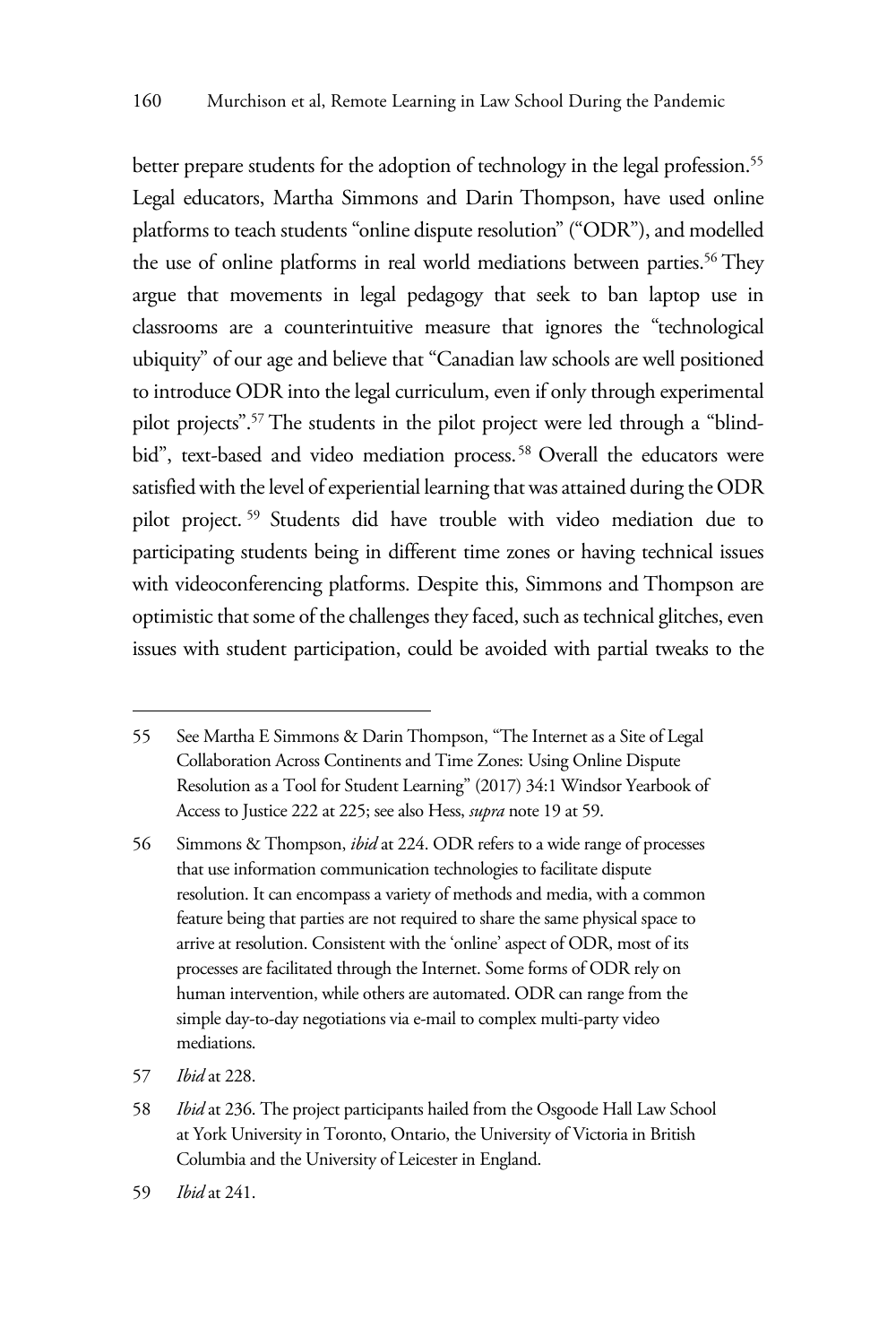project.<sup>60</sup> The ODR pilot project ultimately highlights a growing desire for legal educators to embrace more experiential learning environments to better prepare students for the real world, which, online learning could facilitate to some degree.<sup>61</sup> As such, the recent move to virtual courtrooms during the COVID-19 pandemic has seen law programs adapt to the changing legal environment in real time by dedicating classes to experiential learning modules that give students the opportunity to engage with the legal profession through real-world technology.<sup>62</sup>

As the past ten years indicate, there are several dominant pedagogical approaches to online learning in law school and many proponents of some form of technology occupying space that would normally be reserved for in-person learning. Prior to the pandemic, Canadian pedagogy in this area was limited to a few early adopters of the flipped classroom model and experiential learning. The COVID-19 pandemic has reshaped the Canadian debate regarding best practices when incorporating technology into legal education, as Canadian educators have had a chance to pause and reflect on pedagogy in the pandemic and have also started looking beyond the pandemic to consider how the lessons learned can shape legal pedagogy in the future.

# **III. Law School Pedagogy in the Pandemic**

The COVID-19 pandemic forced university campuses to move all of their courses online in Canada, and the legal profession was forced to do the same.<sup>63</sup> There is a growing body of pandemic-related literature on legal pedagogy developing in the United States, primarily proposing "best practice" methods

<sup>60</sup> *Ibid*.

<sup>61</sup> See Jochelson & Ireland, *supra* note 13 at 137; see Harris, *supra* note 9 at 798.

<sup>62</sup> See Aidan Macnab, "U of T Trial Advocacy Course Preparing Students for Virtual Courtrooms" (2 December 2020) *Law Times*.

<sup>63</sup> See *e.g.* Kathleen Harris, "Supreme Court Goes Zoom: Court to Start Virtual Hearing During Pandemic Closure" (3 June 2020) *CBC*.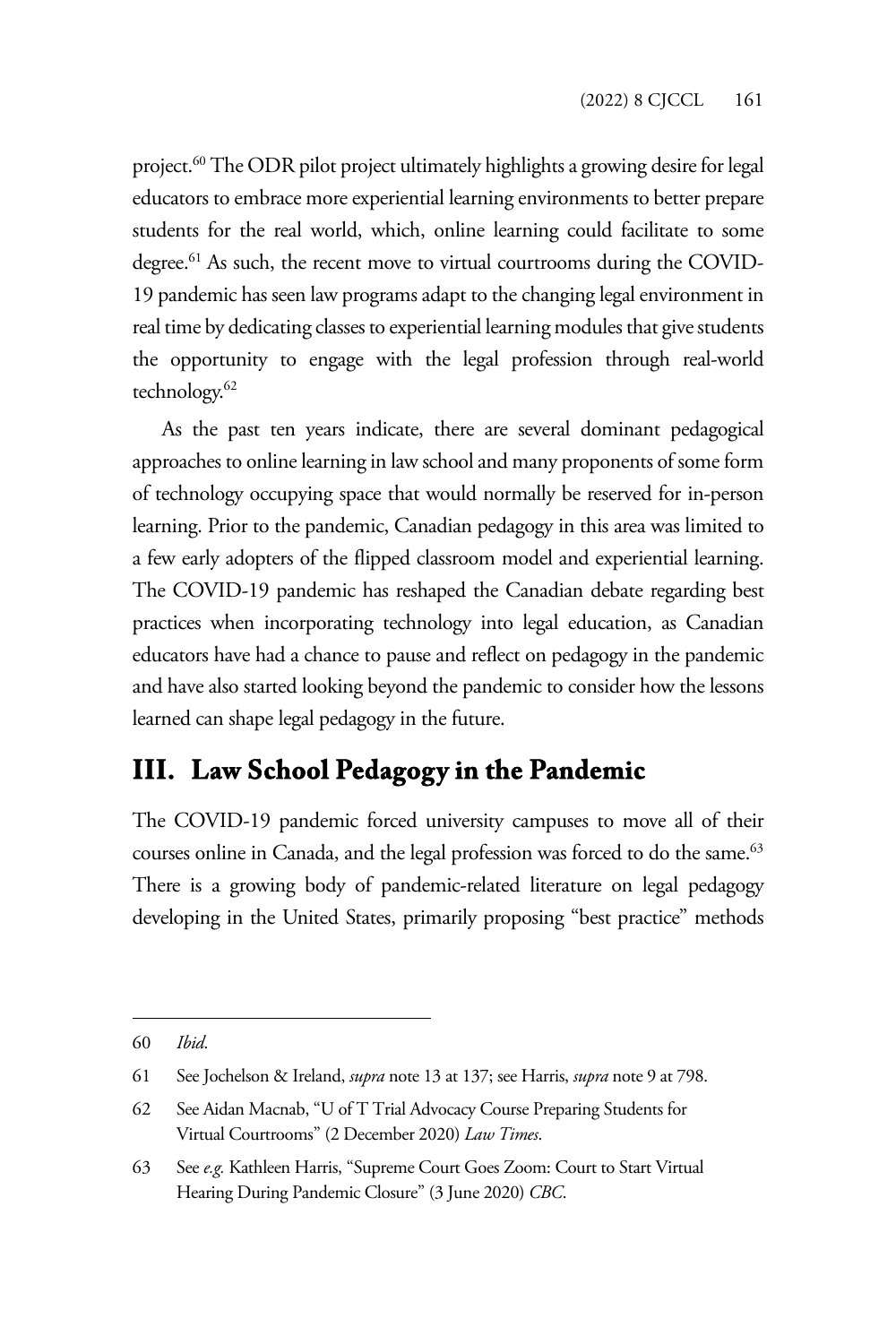for online learning.<sup>64</sup> In fact, data highlight the need for protocol that will facilitate a swift transition to online learning during a large-scale disruptive event like the COVID-19 pandemic. 65 Student survey data out of Texas Tech University Faculty of Law generated many interesting responses regarding the transition to online learning in March 2020. Professor Victoria Sutton used an online survey to assess the "attitudes and obstacles experienced in the COVID-19 transition".66 All full-time students were given the opportunity to participate in the survey for two weeks at the start of May, shortly after final exams were completed.67 Students were provided with "five choices on a qualitative Likert scale of best to worst" to gauge whether students had a positive or negative perception of online classes after the spring 2020 transition. 68 This was undertaken with the objective to "assess the effect of the lack of time to properly design online courses".69 Approximately half of the students selected the most neutral statement "that online courses were 'not [their] first choice for taking law courses'";70 36 percent of the students had a negative response ("I am less inclined to take online courses" or "[o]nline courses were a bad experience"); and 11.6 percent felt positive about online learning after the transition ("I am

- 68 *Ibid* at 3.
- 69 *Ibid*.
- 70 *Ibid* at 4.

<sup>64</sup> See Seth C Oranburg, "Distance Education in the Time of Coronavirus: Quick and Easy Strategies for Professors" (2020) Duquesne School of Law Research Paper No 2020/2 ; Yvonne M Dutton & Margaret Ryznar, "Law School Pedagogy Post-Pandemic: Harnessing the Benefits of Online Teaching" (2020) Journal of Legal Education, online: *Social Sciences Research Network* <ssrn.com/abstract=3717987> [forthcoming]; Nina A Kohn, "Teaching Law Online: A Guide for Faculty" (2020) Journal of Legal Education, online: *Social Sciences Research Network* <ssrn.com/abstract=3648536> [forthcoming].

<sup>65</sup> See generally Victoria Sutton, "Law Students' Attitudes About Their Experience in the COVID-19 Transition to Online Learning" (2020) Texas Tech University School of Law Research Paper, online: *Social Sciences Research Network* <papers.ssrn.com/sol3/papers.cfm?abstract\_id=3665712>.

<sup>66</sup> *Ibid* at 2.

<sup>67</sup> *Ibid*.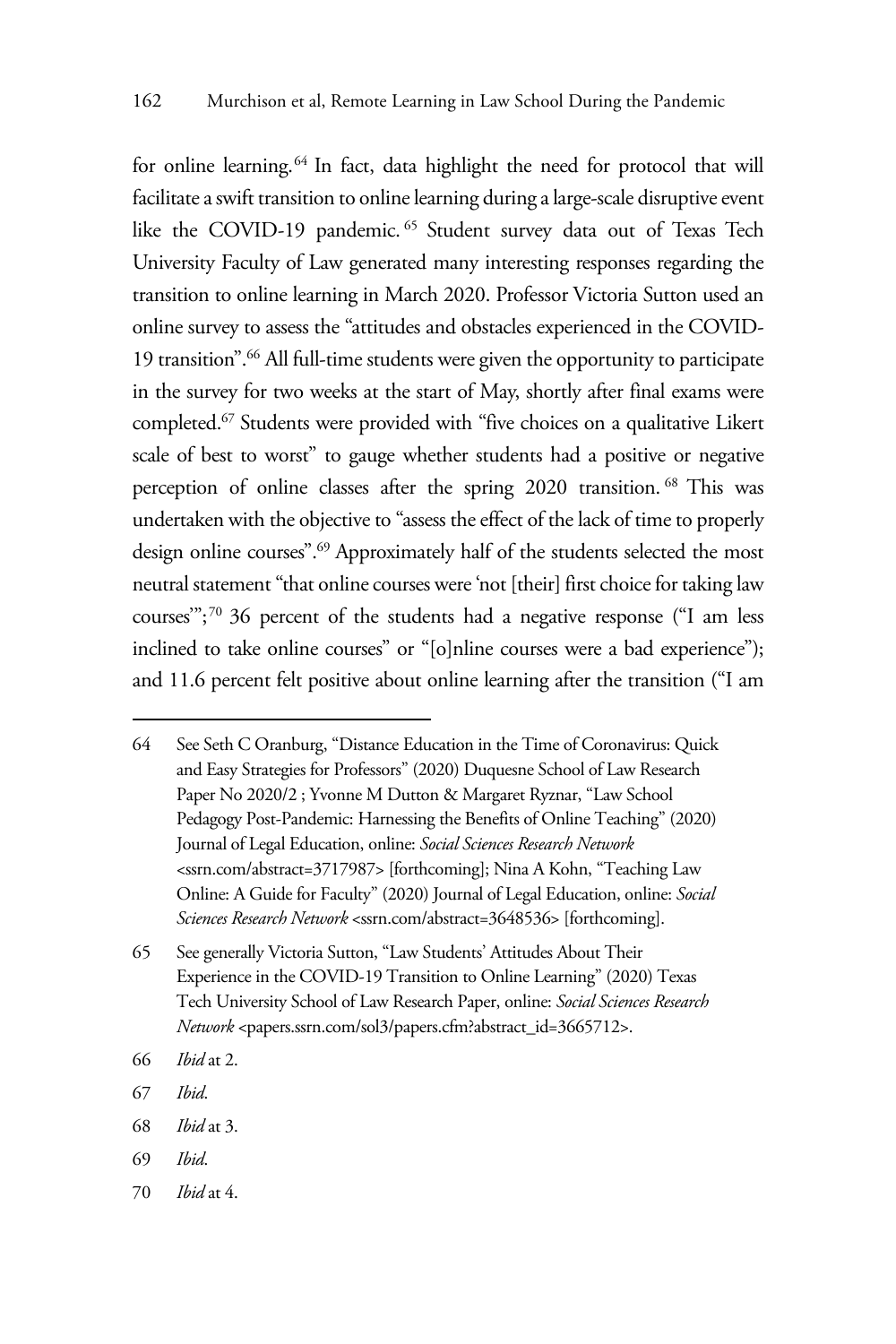more inclined to take online courses" or "[o]nline courses are my preferred way of learning").71 About 38 percent of students agreed or strongly agreed that their "satisfaction" with online classes "improved from day to day and week to week;<sup>72</sup> however, this response was tempered by the fact that 32 percent of the students either disagreed or strongly disagreed.73 In addition to the Likert-scale questions, 40 percent of respondents indicated they had "unreliable Internet",74 and over three quarters of the students felt "isolated from friends, family and classmates".75

A year later, Sutton sent out another survey, revisiting with students in May 2021 to see if there were any attitudinal shifts in the students' perception of online school.76 In the follow-up, the return rate for the e-mail survey was much higher than the first (42.7 percent of all law students at Texas Tech participated compared to 26 percent in the May 2020 survey).77 In 2021, students had "a more favourable outlook on online courses" compared to 2020. There was an 8.4 percent increase in positive responses to online learning in law school ("I am more inclined to take online courses" or "[o]nline courses are my preferred way of learning").78 On the other end of the spectrum, there was a 5.7 percent increase in negative responses ("I am less inclined to take online courses" or "[o]nline courses were a bad experience").79 Indeed, student responses moved

79 *Ibid*.

<sup>71</sup> *Ibid*.

<sup>72</sup> *Ibid*.

<sup>73</sup> *Ibid* at 5.

<sup>74</sup> *Ibid* at 2.

<sup>75</sup> *Ibid* at 3.

<sup>76</sup> See generally Victoria Sutton, "Perceptions of Online Learning and COVID-19 Countermeasures Among Law Students in a One-Year Follow-up Study" (2021) Texas Tech University School of Law Research Paper 1 at 1, online: *Social Sciences Research Network* <papers.ssrn.com/sol3/papers.cfm?abstract\_id=3865262>.

<sup>77</sup> *Ibid* at 1.

<sup>78</sup> *Ibid* at 3.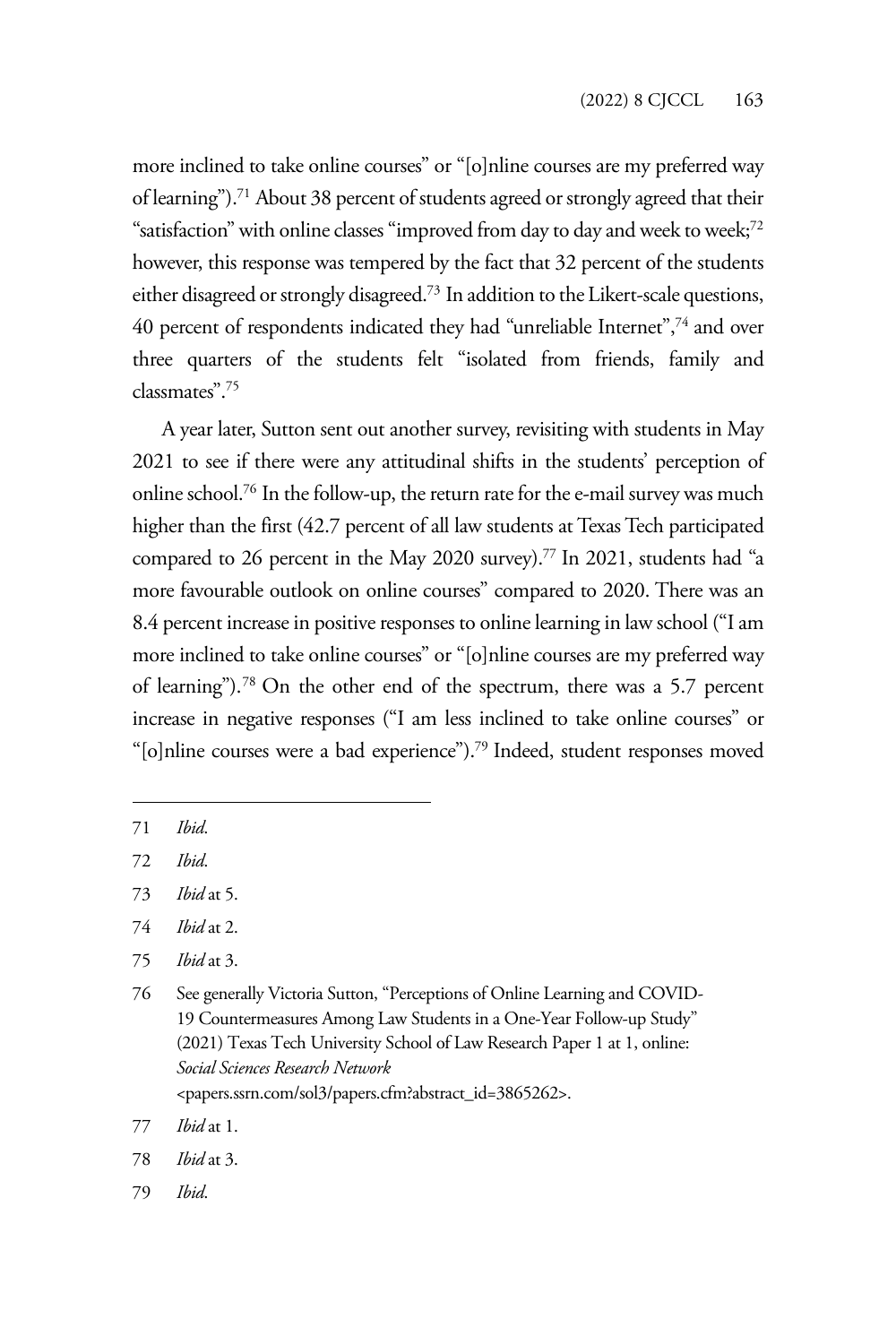slightly closer to the poles in 2021 as neutral responses dropped by about 14 percent when compared to the previous survey (48 percent down to 34 percent), suggesting that some students' opinions of online legal education may have crystallized as the school year progressed.80 Moreover, the perception of online law school was markedly different between 1L, 2L and 3L students when the data above were adjusted to show differences in responses between the groups.<sup>81</sup> The data showed that 1Ls preferred the online delivery method significantly more than their upper-year peers, as not a single 3L student stated that online classes "are [their] preferred way of learning law".82 Interestingly, thirty percent of the 2L students stated that "[o]nline courses were a bad experience" and that they "would not want to repeat" online learning, whereas just under 20 percent of the 1Ls also felt the same way.83

Whether online learning will continue in law schools post-pandemic is yet unknown, but it certainly seems probable that some elements of online learning may remain in a post-pandemic world. Dean Heather Gerken of Yale Law School admits that some pedagogical approaches developed during the pandemic will continue:

I expect the changes in law school pedagogy to stick. That is not to say that classes will remain online when the pandemic subsides. But the pandemic led to many collective conversations about pedagogy. We have all thought a great deal harder about structuring class discussions, adapting to different learning styles, varying the pace of class, and conveying information in new and engaging ways. We discovered that flipped classrooms can sometimes work, and that they are certainly superior for the training sessions supplied by academic affairs, career development offices, and the like. Finally, the regular introduction of visitors was for some an act of desperation—an effort to make

- 80 *Ibid*.
- 81 *Ibid*.
- 82 *Ibid*.
- 83 *Ibid*.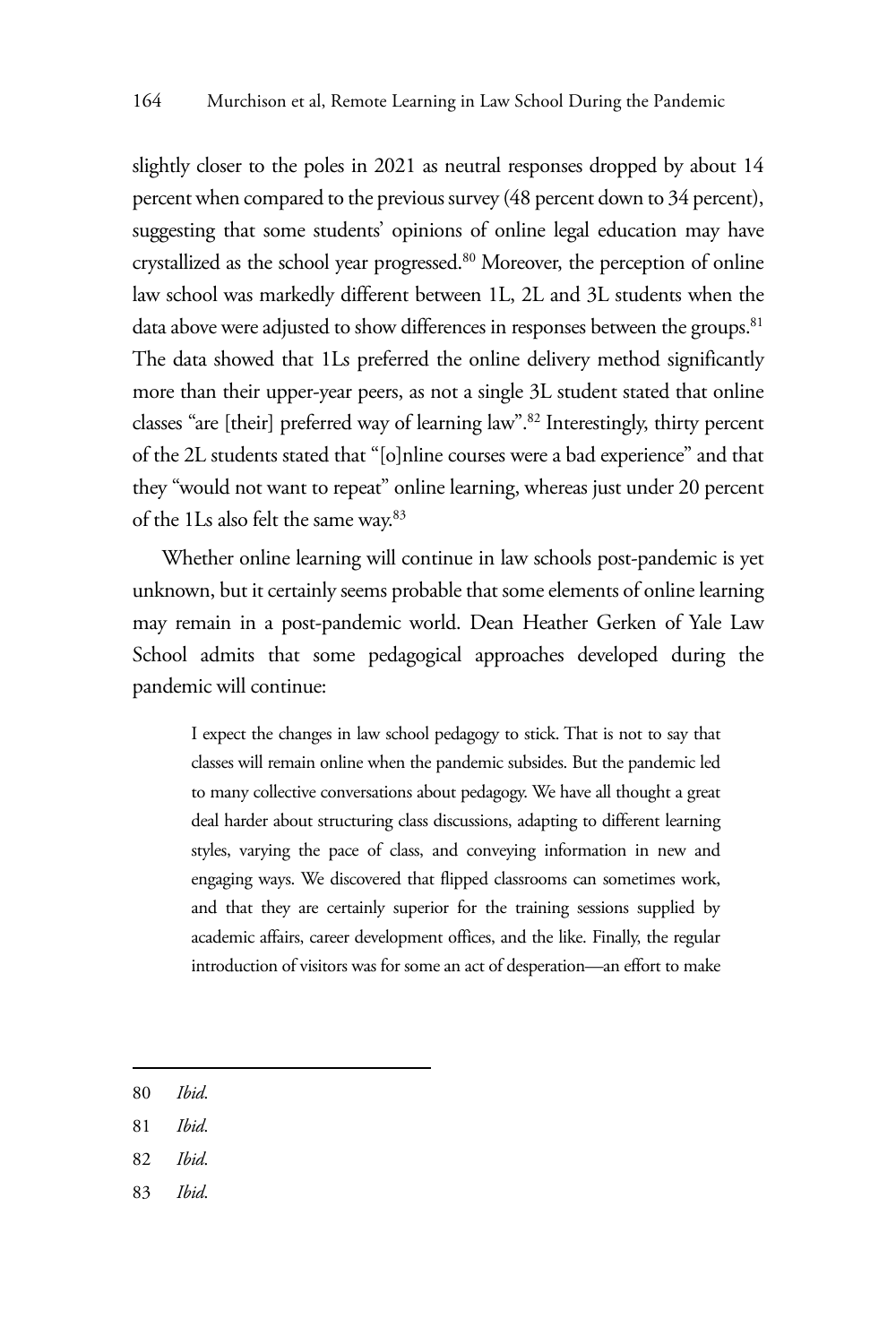yet another Zoom class feel livelier. But it made us realize that technology gives us a means of bringing the world into our classrooms.<sup>84</sup>

Gerken's sanguine reflection on a year where learning was restricted to online methods of delivery is echoed by some faculty members across Canada in their own reflections on the precarious year faced by legal educators.

Many law faculties and legal educators in Canada have shared some of the adjustments that they have had to make to their law classes during the pandemic. Some law schools have adjusted their curricula to include courses that teach trial advocacy skills for online videoconferencing.85 The course at the University of Calgary, for example, will "cover electronic filing and service of documents, electronic discovery and exchange of documents, pre-trial questioning of parties and witnesses using virtual technology and electronic hearing/trial".86 Tenille Brown at Lakehead University Faculty of Law added "walking tours" to her property classes, along with assignments that encourage and facilitate groupwork,<sup>87</sup> while Blair Major at Thompson Rivers University Faculty of Law found that a "bare-bones" teaching of his administrative class, followed by a review of this material, could foster a more in-depth discussion once the nuts and bolts start to make sense to the students.<sup>88</sup> The summer of 2020 provided some professors with the opportunity to test out different technological tools at their disposal such as "discussion forums" and "in-class polls and quizzes" in an attempt to find the optimal delivery method of course

<sup>84</sup> Heather K Gerken, "Will Legal Education Change Post-2020?" (2021) 119:6 Michigan Law Review 1059 at 1062.

<sup>85</sup> See Macnab, *supra* note 62; Zena Olijnyk, "University Calgary Law School E-Litigation Course Points to a Future of Conducting Law Virtually" (20 November 2020) *Canadian Lawyer.*

<sup>86</sup> Olijnyk, *ibid*.

<sup>87</sup> See Tenille E Brown, "Thought of a Newly Appointed Assistant Professor: Learning About Place in the Time of the Pandemic" (2020) 25:4 Lex Electronica 60 at 61.

<sup>88</sup> See Blair A Major, "Making Something New: Legal Education in a Pandemic" (2020) 25:4 Lex Electronica 93 at 95.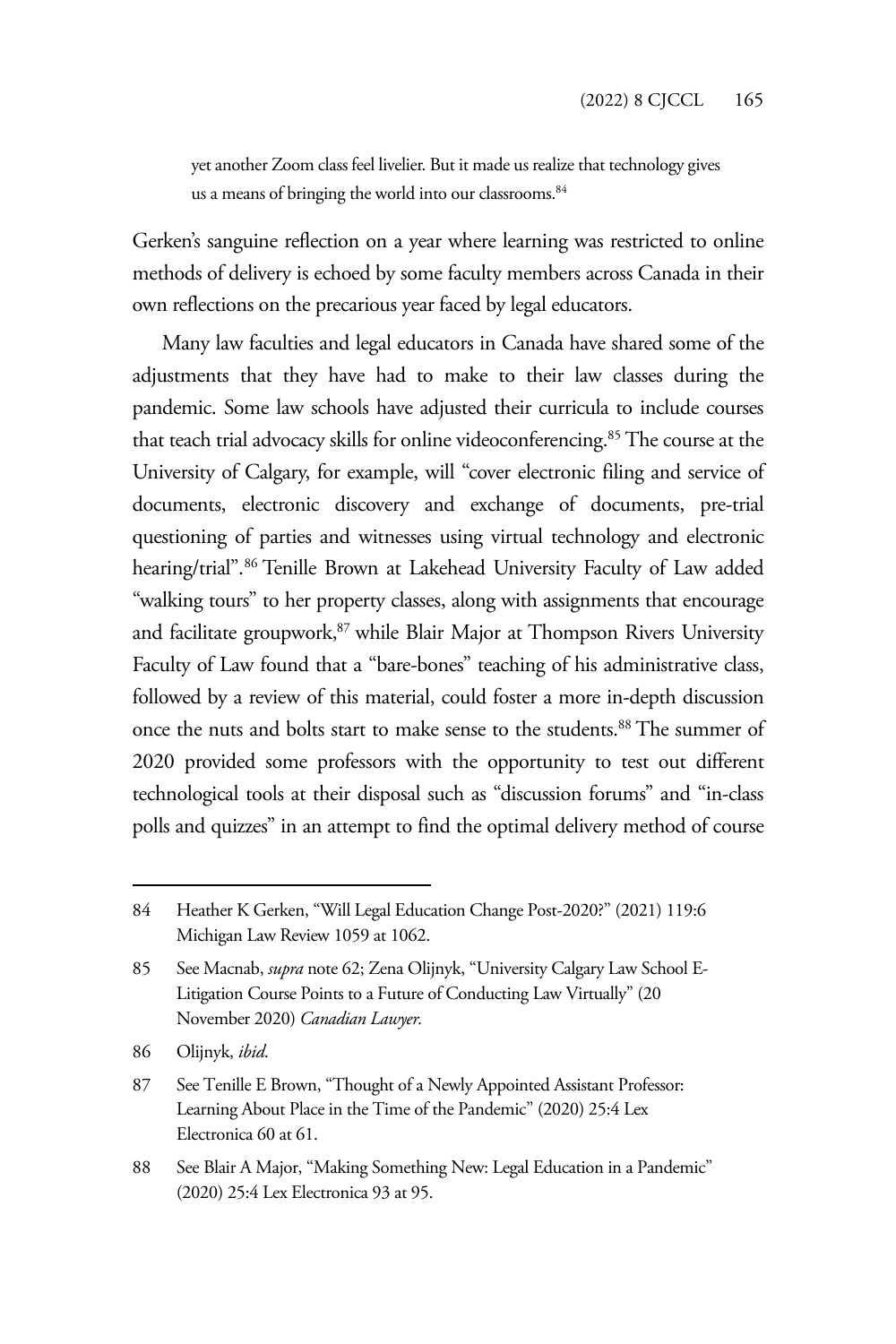material to keep students actively engaged while learning the law online.<sup>89</sup> However, some professors expected more from students in spite of the challenges that were faced during the pandemic, to the dismay of their colleagues.<sup>90</sup> This led to harsher grading of exams due to the increased time allotment during finals.91

On the other end of the spectrum, legal educators have called for pedagogical reform after having ample time to reflect on the traditional learning methods that are ingrained into faculties across Canada.<sup>92</sup> Along with the 100 percent final exam, numerical grades are being scrutinized by law school professors, who are questioning their usefulness.<sup>93</sup> During the pandemic, many schools moved away from numerical grading to a pass/fail or credit/no credit evaluation model when schools initially moved online to finish the winter semester. Gemma Smyth reports that some faculty members seemed to embrace this model while some students felt that the pass/fail system was "opaque".<sup>94</sup> The University of New Brunswick Faculty of Law instituted a "hybrid approach" which combined the traditional numerical grading model with the pass/fail model, which some found to be a problematic solution to exceptional circumstances.<sup>95</sup>

The common refrain is that COVID-19 forced educators to reassess their delivery methods. Moreover, educators are seeking to make classes universally

94 See Smyth, *ibid* at 136.

<sup>89</sup> See Nicole O'Byrne & Alden Spencer, "Leaving the Classroom Behind? Lessons Learned from Designing an Online Law and Film Webinar Series" (2020) 25:4 Lex Electronica 104 at 106.

<sup>90</sup> *Ibid*.

<sup>91</sup> *Ibid*.

<sup>92</sup> See Jeffrey Meyers, "Accommodate Us All Please: A Case Against the Status Quo" (2020) 25:4 Lex Electronica 54 at 58; Major, *supra* note 88 at 97.

<sup>93</sup> See *ibid*. See also Gemma Smyth, "Law School Assessment Revisited" (2020) 25:4 Lex Electronica 134 at 135.

<sup>95</sup> See Jason MacLean, "How Not to Think in an Emergency" (2020) 25:4 Lex Electronica 140 at 142.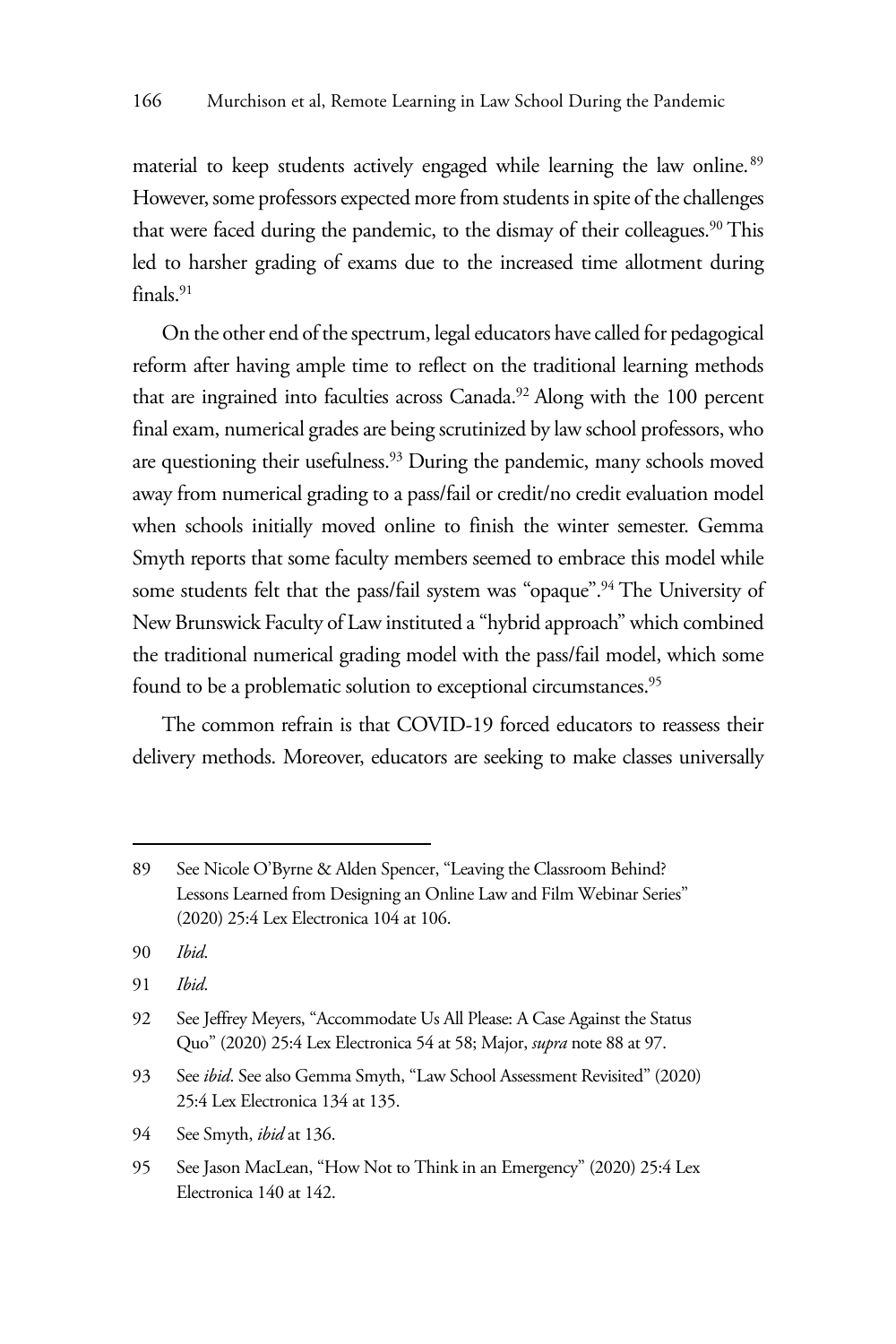accessible to all students.<sup>96</sup> Some professors believe that the pandemic shutdown and transition online created an opportunity to "build back better" and provide an equitable pedagogical curriculum for every law student.<sup>97</sup> According to Anne Lavesque, this could be accomplished by implementing "universal design" into legal curricula.98 Lavesque explains that "universal design means considering 'the differences between students and differences that characterize groups of individuals when making design choices to avoid creating barriers".<sup>99</sup> Ruby Dhand echoes Lavesque's recommendation insisting that "[o]ften, the primary barrier to inclusion and accessibility for law students with disabilities is attitudinal".100

Despite the tumultuous transition from in-person learning to strict online delivery of legal education, educators were able to leave the pandemic tumult with fresh perspectives on the future of legal pedagogy. Part IV will provide the students' perspective in this dialogue centred around legal education online. The next section will look at a 2021 survey conducted out of the University of Manitoba Faculty of Law (Robson Hall) which asked students a variety of questions related to their experiences with online learning during the COVID-19 pandemic.

- 99 *Ibid* [footnotes omitted].
- 100 Dhand, *supra* note 96 at 176.

<sup>96</sup> Anne Lavesque, "Universal Design in Legal Education in a Time of COVID-19" (2020) 25:4 Lex Electronica 168 at 169, citing "Guidelines on Accessible Education" (28 September 2004) at 9, online (pdf): *Ontario Human Rights Commission* <www.ohrc.on.ca/sites/default/files/attachments/Guidelines\_on\_accessible\_edu cation.pdf>. See also Ruby Dhand, "The Covid-19 Pandemic: Accommodations and Legal Education" (2020) 25:4 Lex Electronica 175 at 179.

<sup>97</sup> Lavesque, *ibid* at 173.

<sup>98</sup> *Ibid* at 169.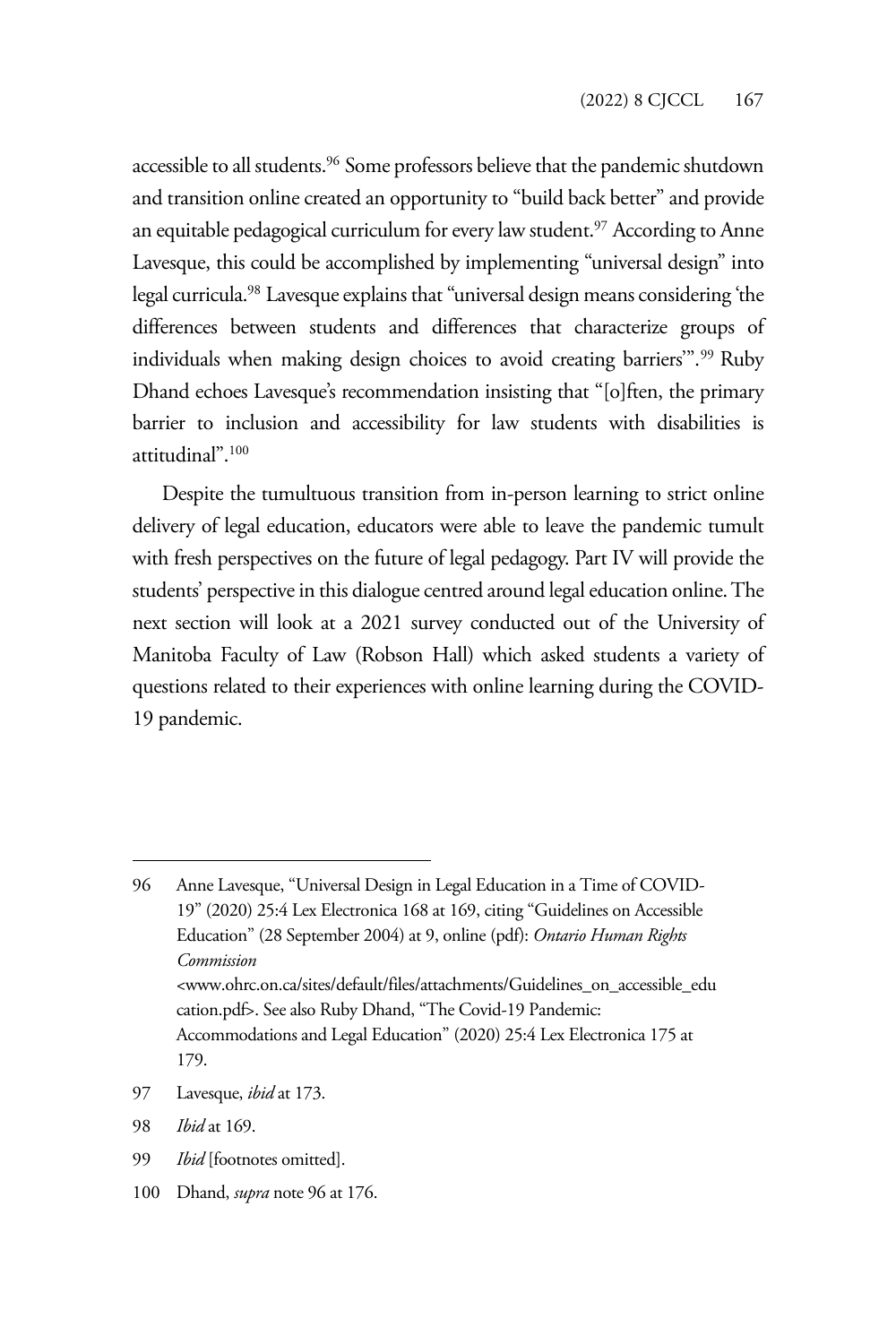## **IV. Summary of the Online Law Student Survey**

Comparatively, this survey, and the surveys conducted by Jochelson and Ireland at Robson Hall in 2020 and by Sutton at Texas Tech in 2020 and 2021, had similar objectives. The aim was to assess law students' perception of online learning, and the ways in which the transition to online learning impacted these students. The surveys teased out the fluctuating attitudes of law students as the COVID-19 pandemic progressed, worsened, and subsequently affected an entire school year. While the students at Texas Tech did not have a significant majority preferring either online or in-person delivery models after a full year of distance learning,<sup>101</sup> the goal of our study is to determine how students in Canadian law schools in 2021 felt about their experiences and to see if they had a stronger preference for one delivery mode over the others. This paper provides an analysis of the quantitative data received from the survey and compares the responses received by year of law school attended, to determine whether there were statistically significant relationships between a student's perspective on remote learning and their most recent year of law school attended. While our goal was to let the data guide the analysis without prejudging or expecting any specific answer, we did hypothesize that first-year students would have less difficulty overall in transitioning to the online environment. This hypothesis was based on the fact that first-year students would be less familiar with the rigors of law school and would not have experienced an in-person legal environment, whereas third-year law students would have had the most in-person law school experience and would have more difficulty transitioning.

An anonymous 88-question, online survey was created to understand how Canadian law school students felt about remote learning; the transition to online courses; their experiences with different types of online delivery formats; their views on interaction with peers and instructors; assessment types; and support received during remote learning. No incentives were provided for participation and all students were advised that participation in the survey was voluntary. The survey questions dealt with a range of issues, including the students' "thoughts

<sup>101</sup> Sutton, *supra* note 76 at 3.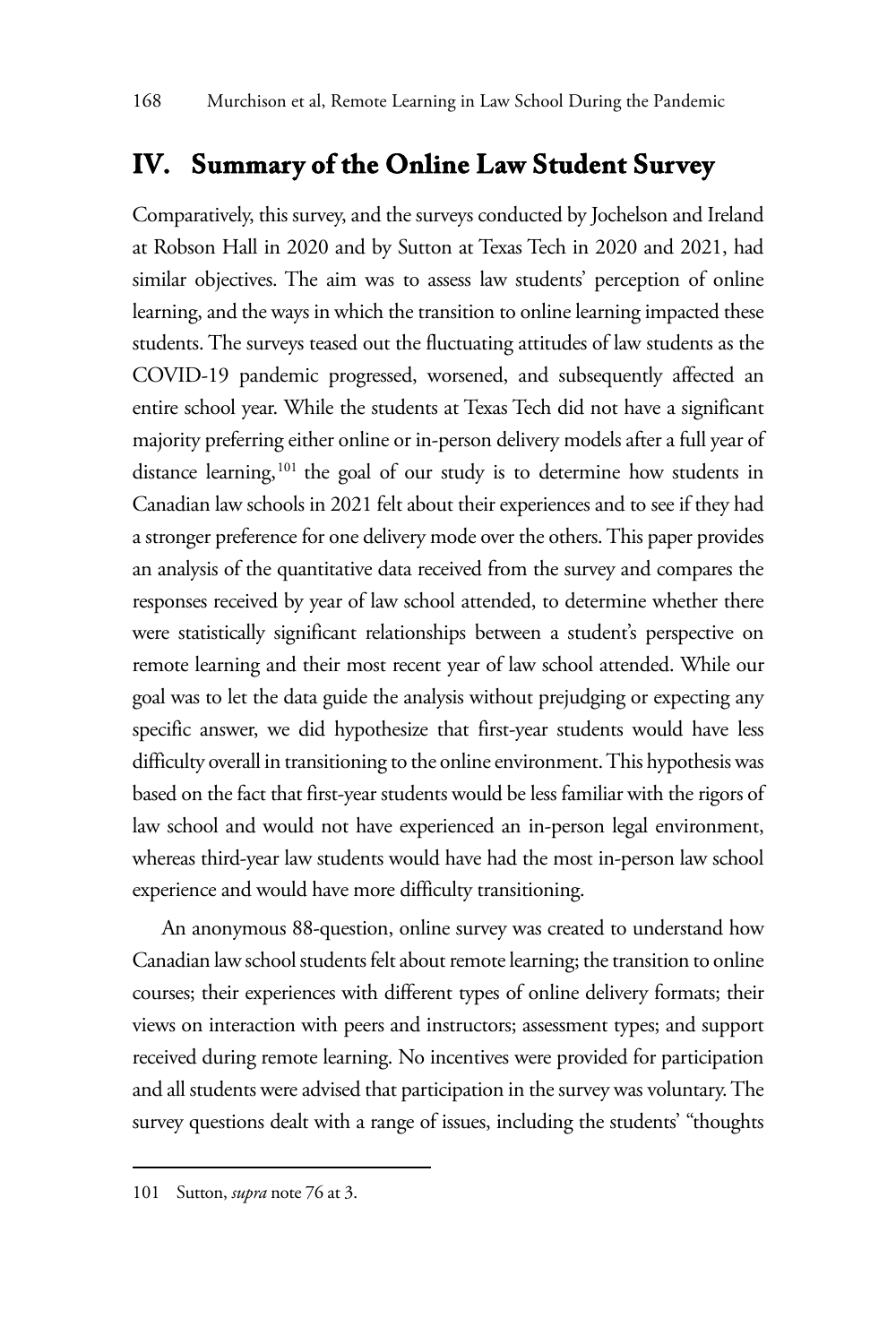on the move to online learning"; the type of asynchronous lectures and technology preferred; the evaluation methods that should be implemented for online learning; questions about mental health, accessibility, financial costs; and concerns about "experiential and practical work" during the 2020-2021 school year. The survey was conducted on a 5-point Likert scale where students were given a statement and asked to select either *strongly disagree* (1)*, disagree, neutral*, *agree*, or *strongly agree* (5)*.* Additional open-ended response questions were asked of the students but are not included for the purpose of this paper. The survey was made accessible on the Manitoba Law Student Association website and students across Canada were provided access to the survey via a link in an email to their law school email address (when their administration agreed to pass on the link), beginning on February 23, 2021. Simultaneously, the links were distributed through Facebook and Twitter posts that used the hashtags #CNDLawSchool and #Covid19. Completed surveys were received beginning February 23, 2021 and ending on April 12, 2021 by students who had experienced a full year of classes online.102 422 responses were obtained from students attending 13 different Canadian law schools, in addition to one student response from a U.S. law school, which was excluded for the purposes of this analysis. There are currently 3916 law students in Canada, so our survey has captured approximately 10 percent of Canadian law students.<sup>103</sup>

The law school with the largest number of participants was Robson Hall at the University of Manitoba ("UM"), with just over a third of respondents attending (35.96%), while many responses were also recorded from the University of Calgary ("UC") (17.47%) and the University of Alberta ("UA") (13.36%). Several responses were also recorded from the University of New Brunswick ("UNB") (8.56%), Dalhousie ("DAL") (6.85%), Thompson Rivers University ("TRU") (5.48%), the University of Western Ontario ("UWO")

<sup>102</sup> Olijnyk, *supra* note 85.

<sup>103</sup> Bernise Carolino, "Canadian Law Schools Added 316 Students and 35 Tenured Faculty Over Five Years, Says FLSC Update" (28 November 2019) *Law Times*.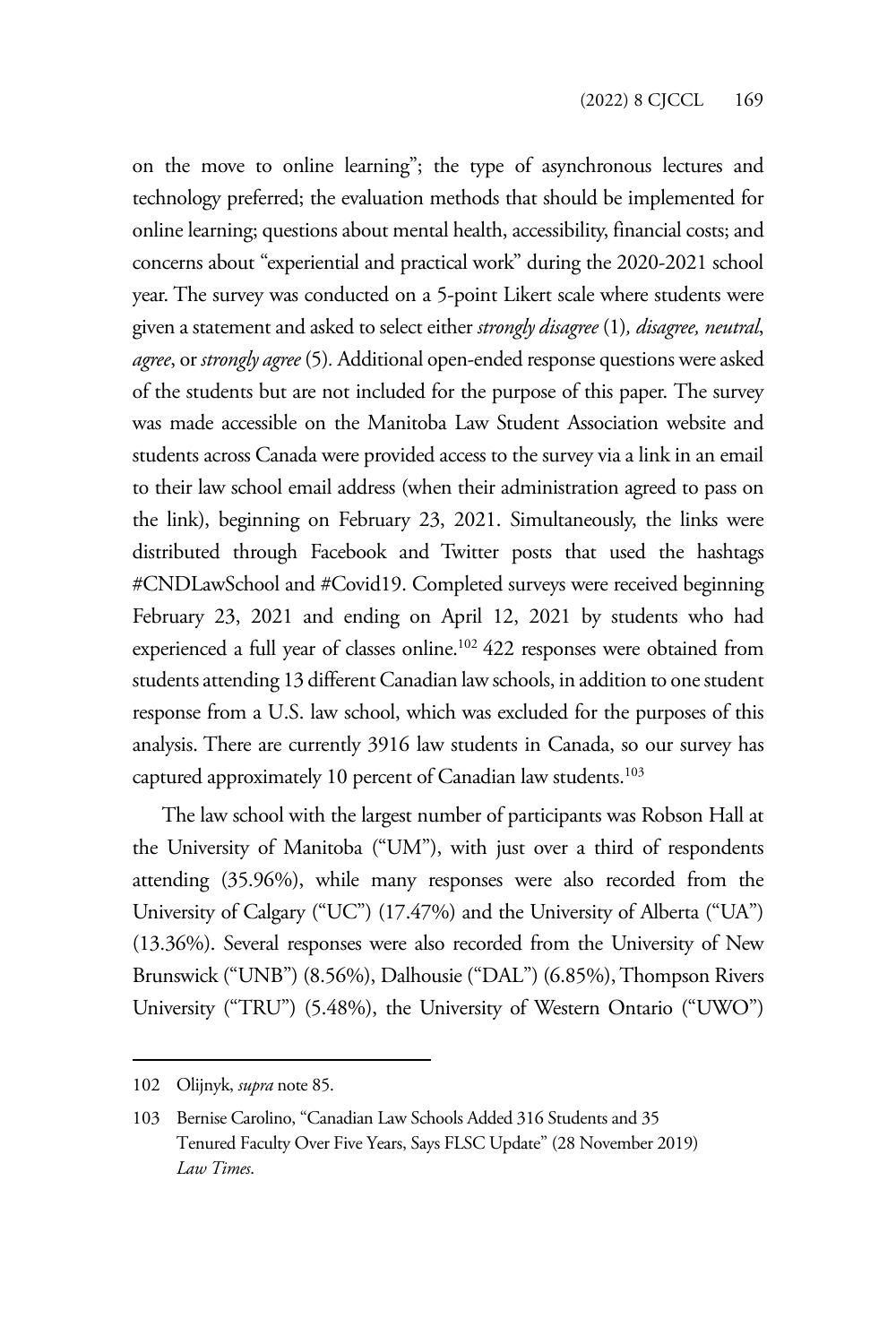(5.14%), and the University of Saskatchewan ("USASK") (2.74%). The remaining schools (York University, University of Ottawa, Lakehead University, McGill University and Queen's University) accounted for less than 2 percent each:

| Participants by School                                                                                     |              |  |  |  |
|------------------------------------------------------------------------------------------------------------|--------------|--|--|--|
| Robson Hall at the University of<br>Manitoba                                                               | 35.96%       |  |  |  |
| University of Calgary                                                                                      | 17.47%       |  |  |  |
| University of Alberta                                                                                      | 13.36%       |  |  |  |
| University of New Brunswick                                                                                | 8.56%        |  |  |  |
| Dalhousie                                                                                                  | 6.85%        |  |  |  |
| University of Saskatchewan                                                                                 | 2.74%        |  |  |  |
| York University, University of Ottawa,<br>Lakehead University, McGill University<br>and Queen's University | $2\%$ (each) |  |  |  |

#### **Table 1**

The students were asked to identify what year of law school they were in during the 2020-2021 school year (1L, 2L or 3L) and whether they were part time or full time. No other demographic information on the students was obtained due to limitations placed by the University ethics office. Only five students of 422 reported attending law school part-time (1.18%), while 98.82 percent reported they attended full time. Graph 1 indicates that 50 percent of survey respondents were in 1L, 34.21 percent were in 2L and 15.79 percent were in 3L.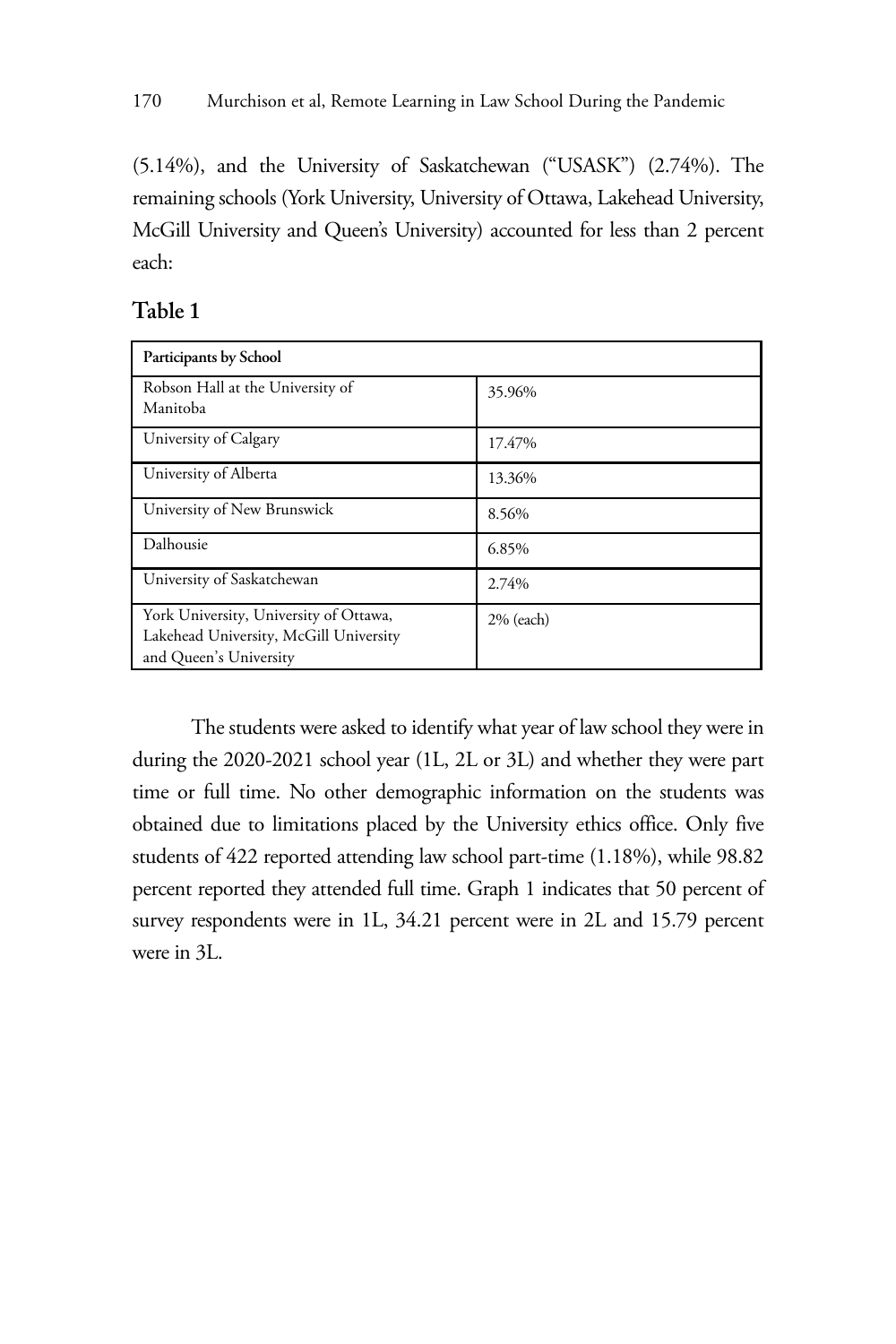



The remaining 87 questions asked of survey respondents were divided into seven categories: general ideas about law school online (13 questions); teaching format (16 questions); preferred interfaces (7 questions); level of interaction (10 questions); evaluation (16 questions); accessibility (11 questions); and resources and mental health needs (14 questions). Each category had a mix of closed ended 5-point Likert scale questions, which required students to respond to a declarative statement by selecting, from left to right: "*strongly disagree*" (1), "*disagree*" (2), "*neutral*" (3), "*agree*" (4) and "*strongly agree*" (5) and open-ended response questions, which allowed students to elaborate on their experiences and provide suggestions for improvement more fully.

In order to analyze the different survey questions, and to determine whether the students' year of law school had any effect on their responses, a crosstabulation (crosstab) was conducted. This method is particularly useful for this study as it provides a table depicting the relationship between two categorical variables, as were examined here. We then used Pearson's Chi Square with the standard 0.05 confidence level to determine statistical significance — meaning that if statistical significance is achieved, then there is a less than five percent chance the relationship observed is due to sampling error.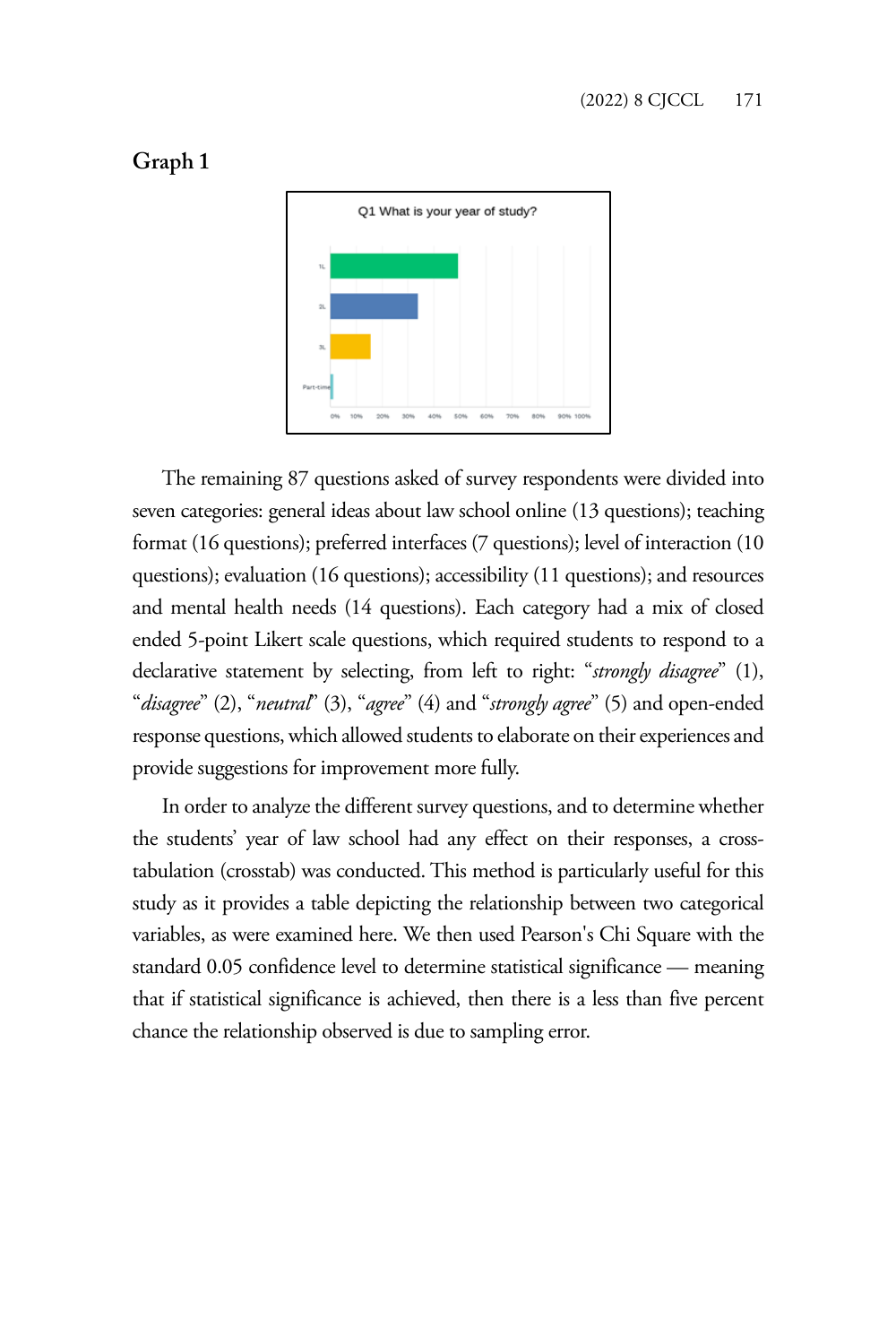# **V. Discussion and Results**

# **A. General Ideas About Law School Online**

Overall, the survey revealed that students seemed to strongly favour in-person delivery methods over online learning, and did not have high levels of confidence in professors' abilities to transition to an online model, or in their own ability to maintain the standards they had set for themselves. Seven out of 12 Likert-scale questions achieved statistical significance at a 95 percent confidence level ( $p = 0.05$ ). The questions achieving statistical significance were "I am confident with my professors' abilities to develop an online law school format"; "[i]t is essential that my online classes have a participation component"; "I would prefer to have all lectures uploaded as early as possible so I can watch them at my convenience"; "I would prefer to have lectures uploaded weekly"; "I prefer online seminars to in person seminars"; "[i]t is essential that my online classes have interactivity with my professors"; and "[i]t is essential that my online classes have interactivity with my peers". These results are represented below in Table 2:

| Variables                                                                           | Total<br>Mean | Mean<br>1L | Mean<br>2I. | Mean<br>3L | Min          | Max | Statistically<br>Significant<br>$P = .05$ |
|-------------------------------------------------------------------------------------|---------------|------------|-------------|------------|--------------|-----|-------------------------------------------|
| I can learn<br>effectively in an<br>online format                                   | 2.91          | 2.99       | 2.85        | 2.74       | $\mathbf{1}$ | 5   | $\rm No$                                  |
| I am confident in<br>my abilities to<br>keep up with<br>online law school           | 2.98          | 3.01       | 2.95        | 2.94       | 1            | 5   | $\rm No$                                  |
| I am confident in<br>my professor's<br>abilities to<br>develop online<br>law school | 2.89          | 3.04       | 2.84        | 2.43       | 1            | 5   | Yes                                       |
| I prefer online<br>lectures to in<br>person lectures                                | 2.15          | 2.19       | 2.07        | 2.00       | 1            | 5   | $\rm No$                                  |

| able) |  |
|-------|--|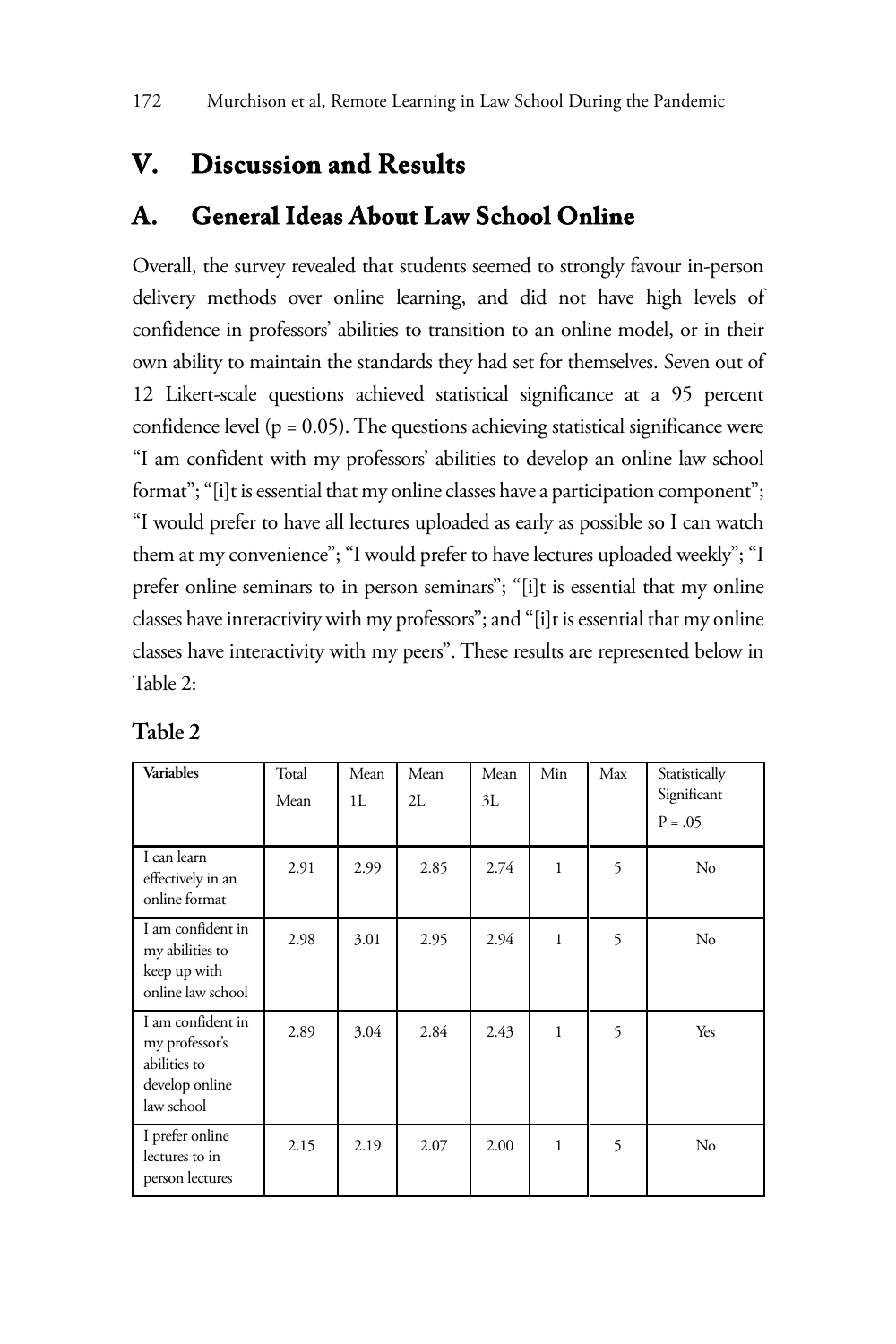(2022) 8 CJCCL 173

| I prefer online<br>seminars to in<br>person seminars                                                                            | 2.13 | 2.13 | 2.08 | 2.07 | 1            | 5 | Yes |
|---------------------------------------------------------------------------------------------------------------------------------|------|------|------|------|--------------|---|-----|
| It is essential that<br>my online classes<br>have interactivity<br>with professors                                              | 3.84 | 3.97 | 3.67 | 3.78 | $\mathbf{1}$ | 5 | Yes |
| It is essential that<br>my online classes<br>have interactivity<br>with peers                                                   | 3.57 | 3.82 | 3.28 | 3.48 | 1            | 5 | Yes |
| It is essential that<br>my online classes<br>have a<br>participation<br>component                                               | 2.69 | 2.95 | 2.38 | 2.60 | $\mathbf{1}$ | 5 | Yes |
| I would prefer to<br>have all lectures<br>uploaded as early<br>as possible so I<br>can watch them<br>at my<br>convenience       | 3.87 | 3.93 | 3.71 | 4.04 | 1            | 5 | Yes |
| I would prefer to<br>have lectures<br>uploaded weekly                                                                           | 3.28 | 3.29 | 3.22 | 3.43 | 1            | 5 | Yes |
| If all lectures were<br>uploaded at the<br>beginning of the<br>semester, I feel<br>confident that I<br>could stay up to<br>date | 3.13 | 3.16 | 3.03 | 3.19 | $\mathbf{1}$ | 5 | No  |
| If all lectures were<br>uploaded weekly,<br>I feel confident<br>that I could stay<br>up to date                                 | 3.58 | 3.57 | 3.50 | 3.78 | 1            | 5 | No  |

Students were split as to whether they felt they were able to learn effectively in the online format. 41.09 percent of students disagreed or strongly disagreed with the statement "I feel I am able to learn effectively in an online format",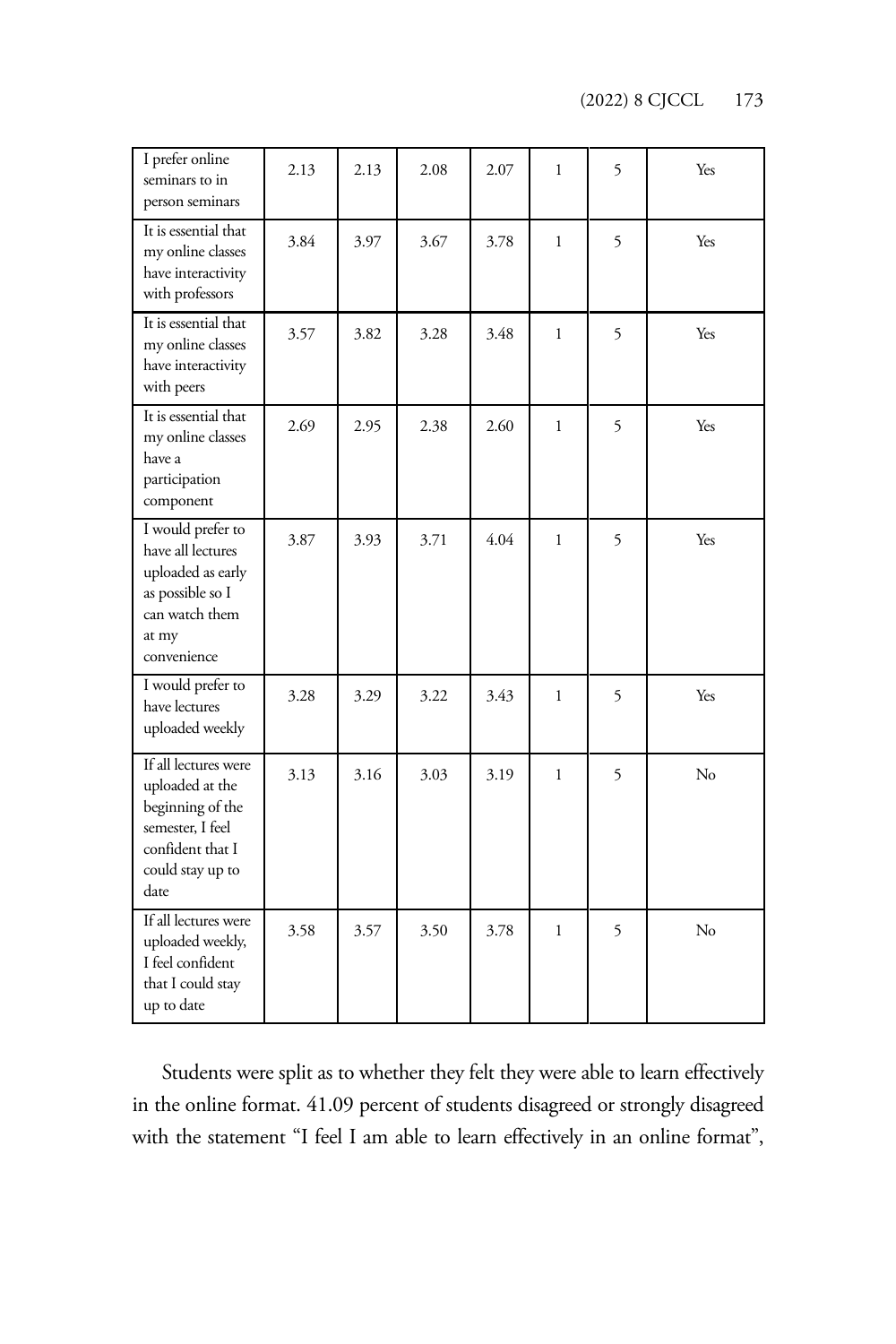while 37.30 percent of students agreed or strongly agreed and 21.62 percent of students were neutral.

When broken down by year of law school currently attended, 3L students were the most likely to strongly disagree with the statement (20.37%, to 15.38% in 2L, and 13.19% in 1L), or to be neutral (29.63%, compared to 21.54% of 2L and 19.78% 3L) (Graph 2). 1L students were the most likely to agree, or strongly agree with the statement (40.66%, compared to 35.38% of 2L and 27.78% of 3L). The weighted average of this question also declined by year of law school, reaching 2.99 for 1L, 2.85 for 2L and 2.74 for 3L, though the results were not statistically significant.





Students strongly preferred in-person lectures, with just over 70 percent of students disagreeing or strongly disagreeing that they preferred online lectures or seminars to in-person ones, which supports some of the pre-pandemic data that law students prefer in-person classes over online classes.<sup>104</sup> As can be seen below in Graph 3, this effect was more pronounced in upper-level students, with 77.78 percent of third year students indicating they disagreed or strongly disagreed, compared to 72.09 percent of second year and 68.14 percent of first year students, though this difference did not achieve statistical significance. The

<sup>104</sup> See Auld, *supra* note 50.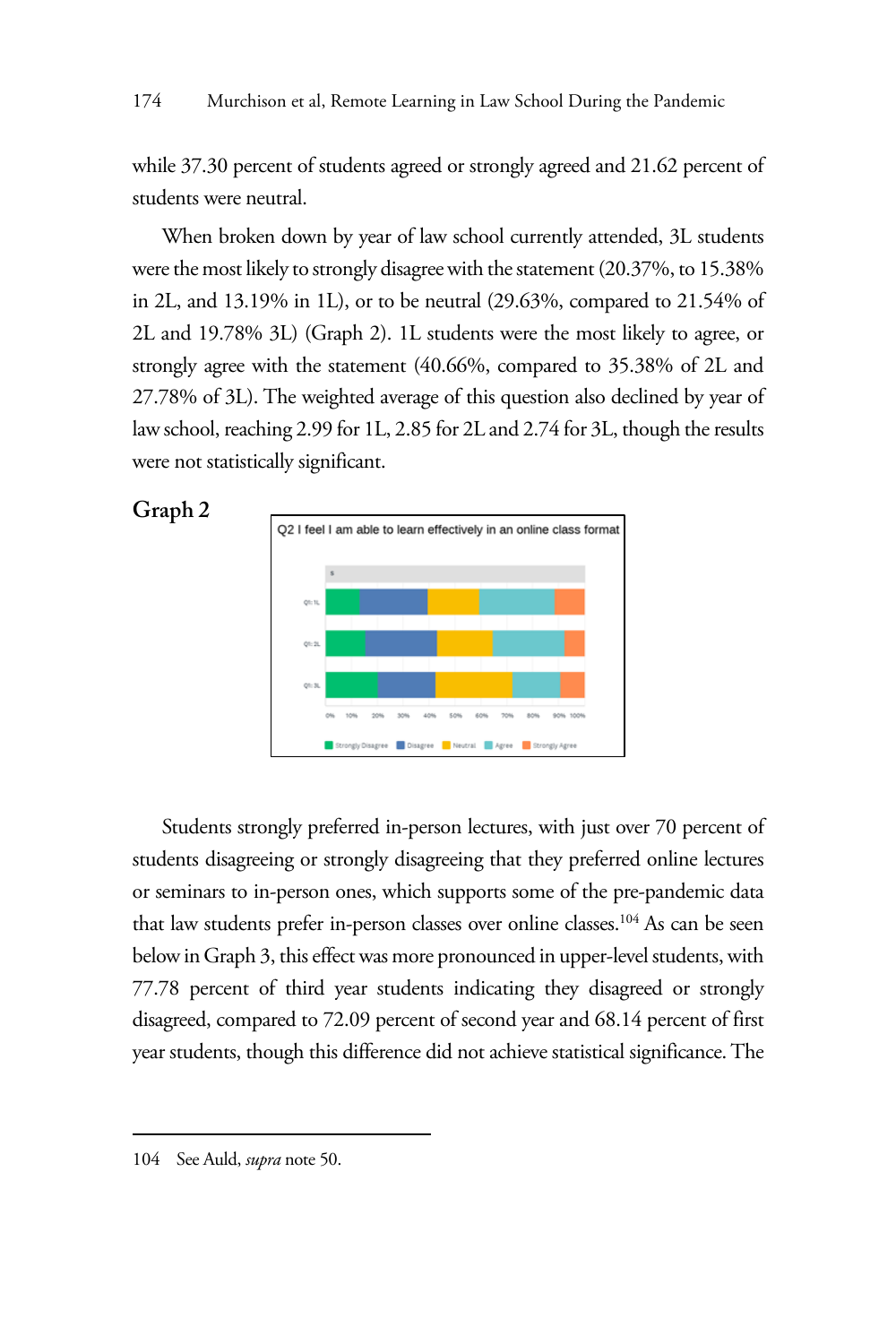weighted average also declined, indicating more disagreement with the statement by year of law school attended  $(1L = 2.19, 2L = 2.07, 3L = 2.00)$ .



#### **Graph 3**

Students also answered "I am confident in my abilities to keep up with an online law school format" in the affirmative more frequently the earlier they were in their law school career, though the results were not statistically significant.

When asked to indicate whether they "prefer online seminars to in-person seminars", close to 69 percent of the students that answered either disagreed or strongly disagreed. Students thought interactivity with professors was highly important, as 65 percent agreed or strongly agreed with the question "it is essential that my online classes should have interactivity with my professors", while only 13 percent of students disagreed or strongly disagreed.

However, students tended to value interactivity with their peers slightly less (56%). Graph 4 shows us that this was particularly true for 2L and 3L students but not for 1L students, who had a strong preference for interactivity with peers. This was statistically significant.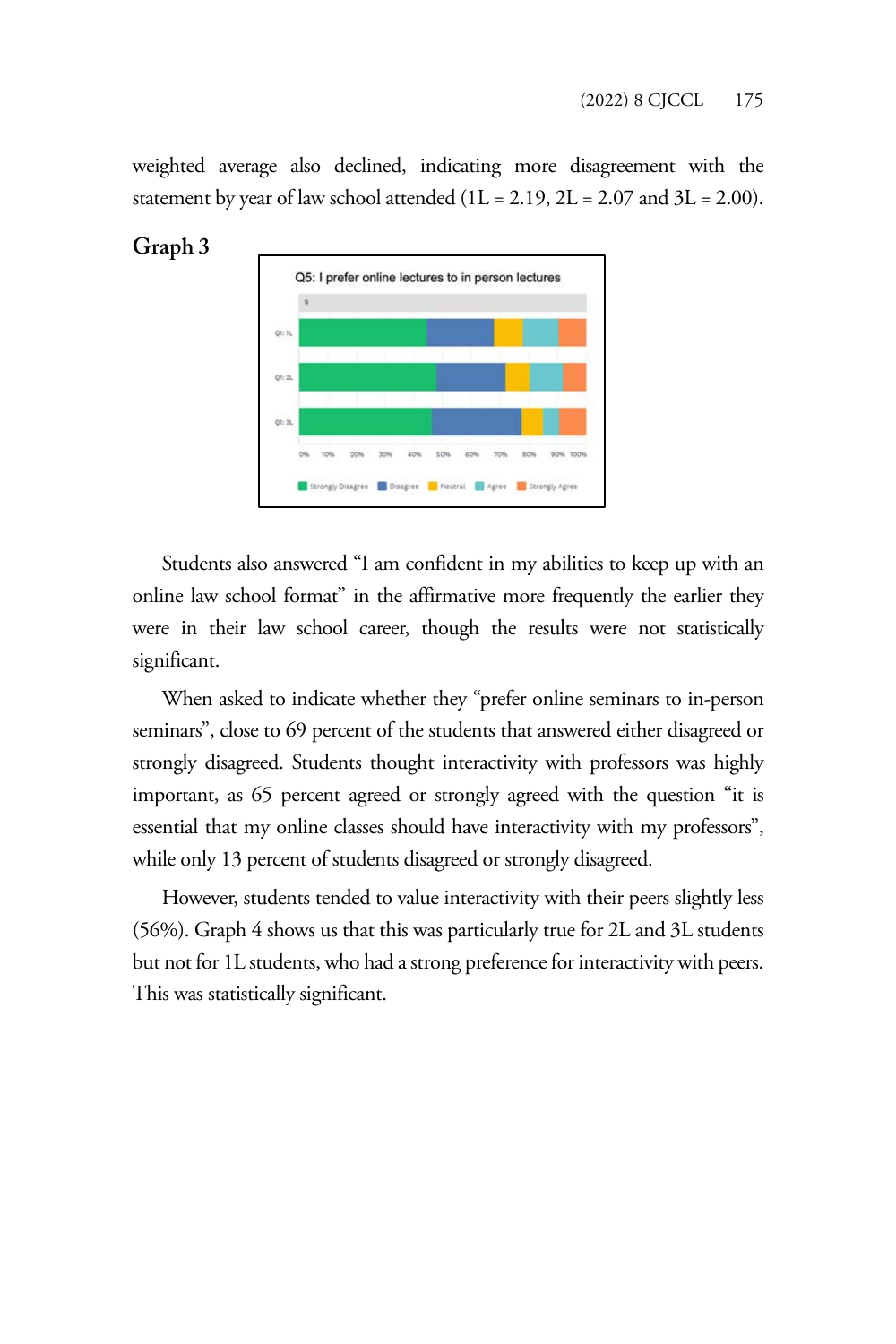

## **Graph 4**

Interestingly, students did not consider a participation component to be an essential aspect of online learning within law school (over 50% either disagreed or strongly disagreed). This tends to go against professors' expectations of creating a participatory environment to make up for the lack of available faceto-face interaction.

Graph 5 shows student responses to the asynchronous component of their online courses had mixed results. It was clear that students preferred to have "all lectures uploaded as early as possible so [they] can watch them at [their] convenience" (67% either agreed or strongly agreed). This speaks to the flexibility that asynchronous lectures can provide students which has been observed by educators in the field.105

### **Graph 5**



<sup>105</sup> See Sankoff, *supra* note 4 at 902.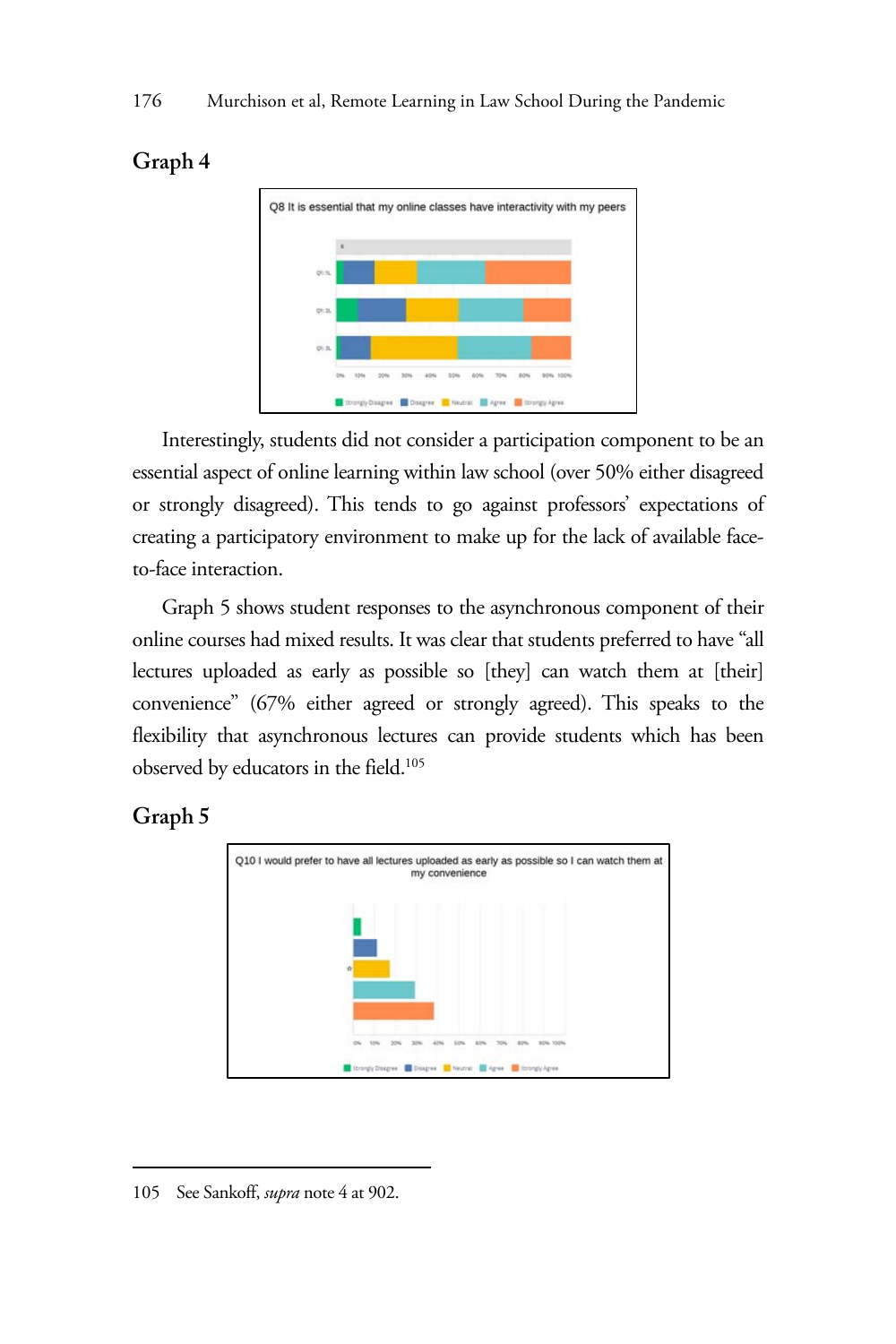Surprisingly, only 43 percent of students felt that they could keep up with the asynchronous material if they were all uploaded at the beginning of the semester, hinting that too much flexibility could be troublesome for some students. However, students agreed that if the lectures were uploaded weekly, they would feel "confident" that they would "stay up to date" with them, even though only 43 percent of the students agreed that they generally prefer weekly uploads, while 35 percent were neutral. When broken down by year, 3L students were significantly more volatile as 25.93 percent strongly agreed with having all lectures uploaded weekly (a statistically significantly higher amount than their 1L and 2L peers) but were also most likely to strongly disagree with having lectures uploaded weekly (11.11% compared to 6.92% for 2L and 6.08% for 3L) (Graph 6).

#### **Graph 6**



# **B. Questions About Lecture Format**

Technology was an important component to the online delivery of legal education for Canadian law schools in the past year. Educators had many tools available to them as they geared their law classes and syllabi for a full year of online learning. There was no overwhelming majority when asked to comment on whether "YouTube/Vimeo or other video delivery services are an effective means of course delivery in Law School" (37% disagreed/strongly disagreed, 23% remained neutral, and close to 27% agreed/strongly agreed). When broken down by year of law school attended, 2L students were the most likely to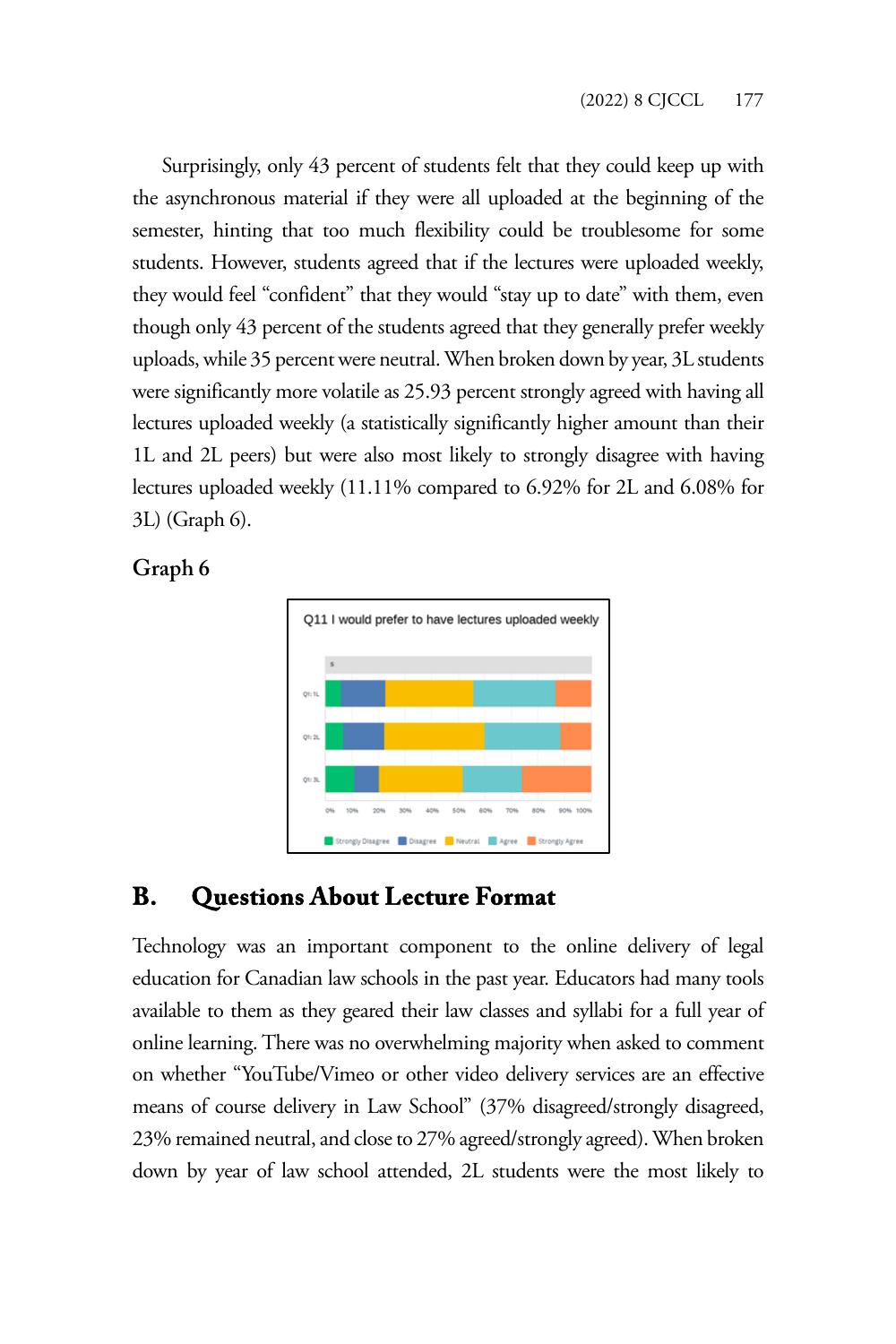strongly disagree that online lecture videos are an effective means of course delivery and 3L students were most likely to disagree with the statement entirely with more than 47 percent (Graph 7). No cohort expressed more than 45 percent (1L) agreement with online video lectures being an effective means of course delivery. The difference between the level of strong agreement reached statistical significance between 1L (13.22%) and 2L (5.74%) students.

#### **Graph 7**



Students did clearly prefer a video method to an audio one, as 59 percent of the students disagreed or strongly disagreed that "[a]udio lectures online are an effective means of course delivery in law school". This was particularly pronounced for 2L students, as more than 40 percent strongly disagreed with the statement, in addition to 22.95 percent disagreeing — the largest cohort of disagreement within any year. 3L students were the most favourable to audio lectures with 26 percent agreeing or strongly agreeing that they were effective, as can be seen in Graph 8.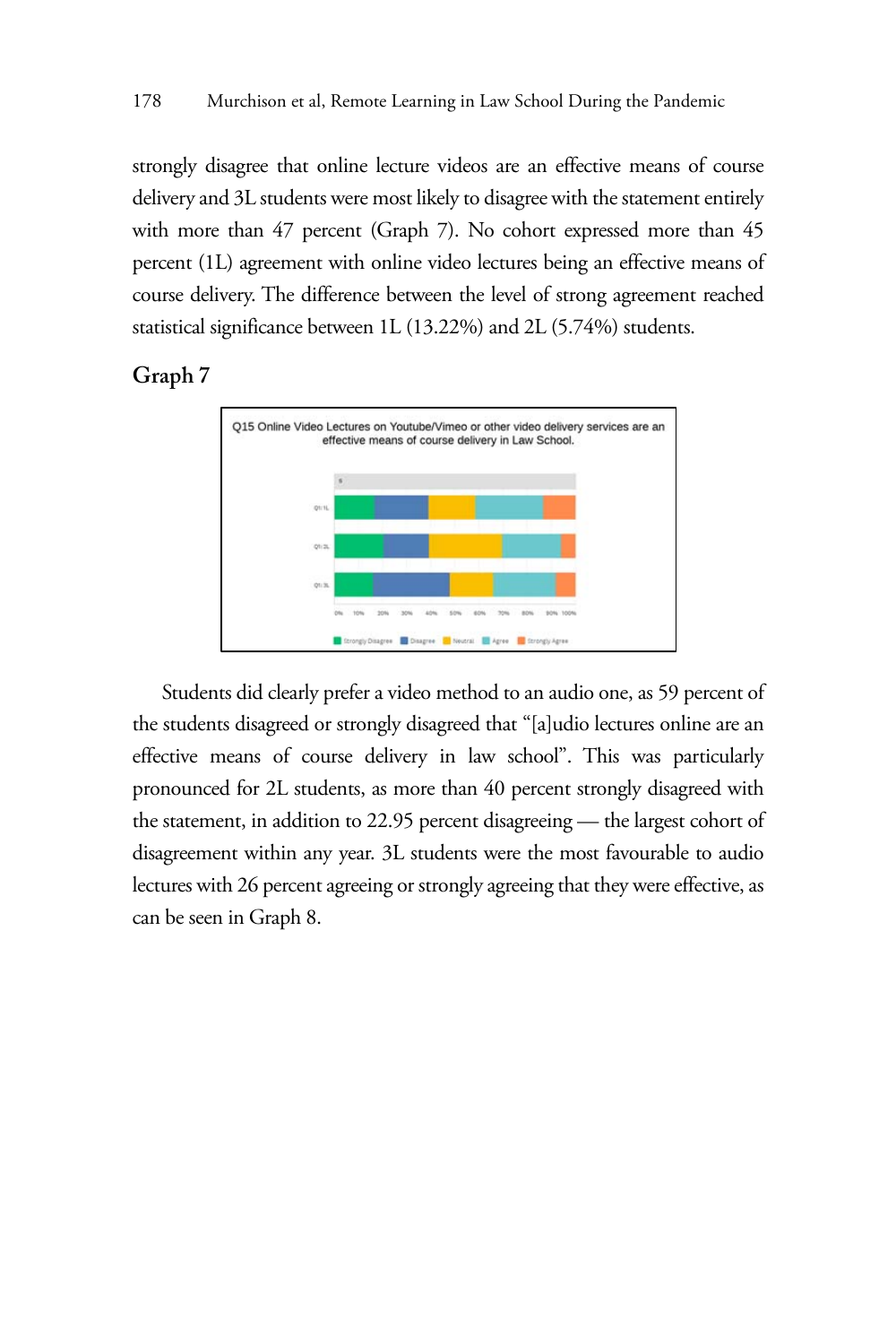

### **Graph 8**

Podcasts were also viewed unfavourably and had nearly identical responses to audio lectures. However, statistical significance was achieved between 1L and 2L students in the category of strongly disagree (27.91% to 40.16%, respectively) and disagree (29.65% to 18.03% respectively).

Narrated PowerPoints received mixed reviews but were preferred slightly (mean of 3) over audio lectures and podcasts (mean of 2.9). The differences between year of school attended was not statistically significant. The June 2021 survey indicates that a pedagogical approach that incorporates a visual component for asynchronous lectures will likely be more effective than any type of audio recording on its own. Students of all levels consistently agreed that audio recordings on all platforms should be "kept to less than 50 minutes long". However, students were more apt to be neutral regarding keeping recordings shorter than 30 (Graph 9), with the caveat that 3L students were more likely to strongly agree with keeping audio recordings to under 30 minutes than their 1L or 2L peers, though the difference was not statistically significant.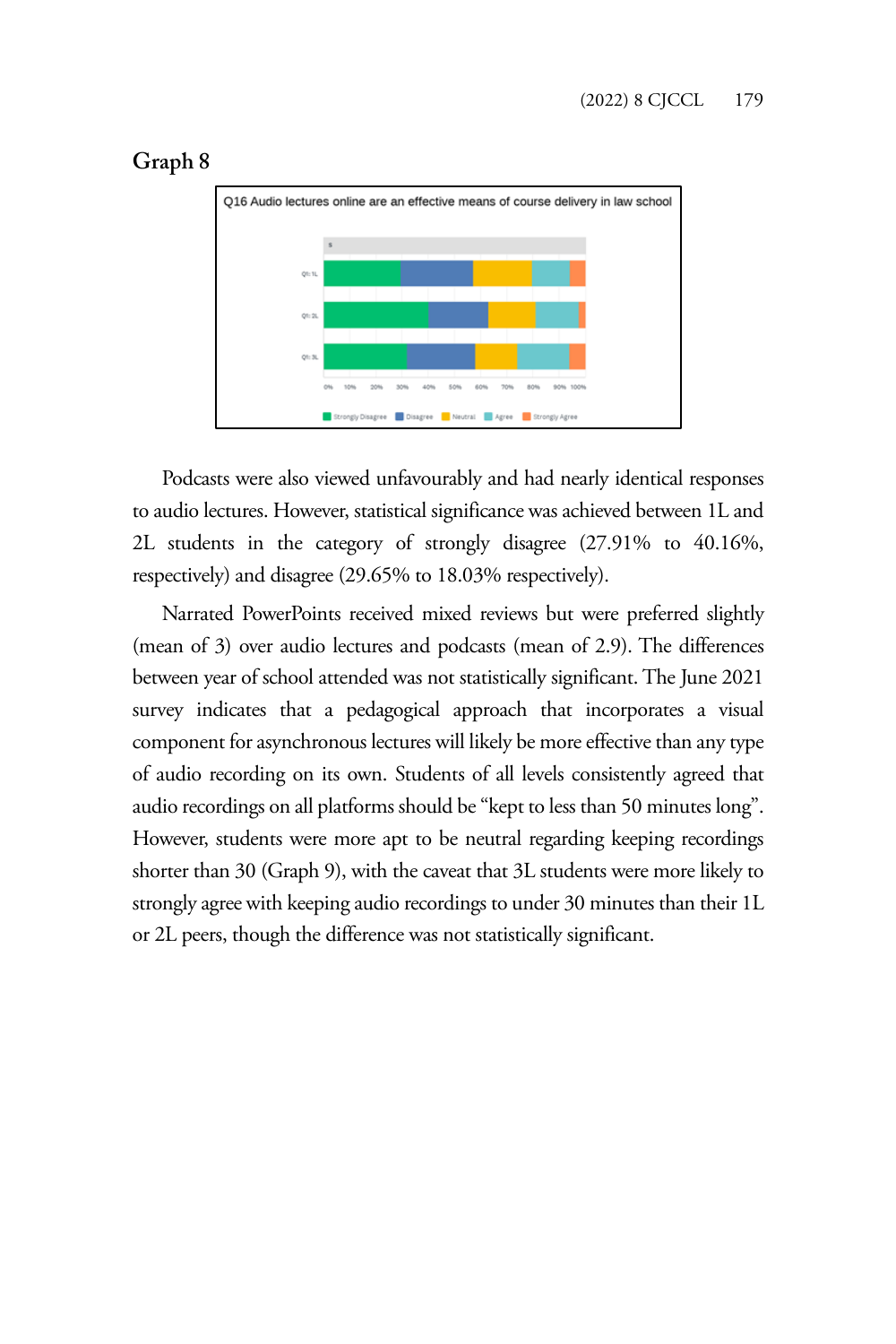

# Most students in all levels were also neutral about audio lectures being shorter than 20 minutes long (Graph 10), though 1L students disagreed with the statement significantly more than their 2L peers (11.49% to 3.25%), a result which did achieve statistical significance at the p=.05 confidence level.



#### **Graph 10**

**Graph 9** 

### **C. Questions About Videoconferencing**

When asked about whether videoconferencing is an "effective means of course delivery in law school", close to 47 percent of the respondents either agreed or strongly agreed. There was little difference between the year of law school attended, though 3L students were the least likely to agree or strongly agree with the statement.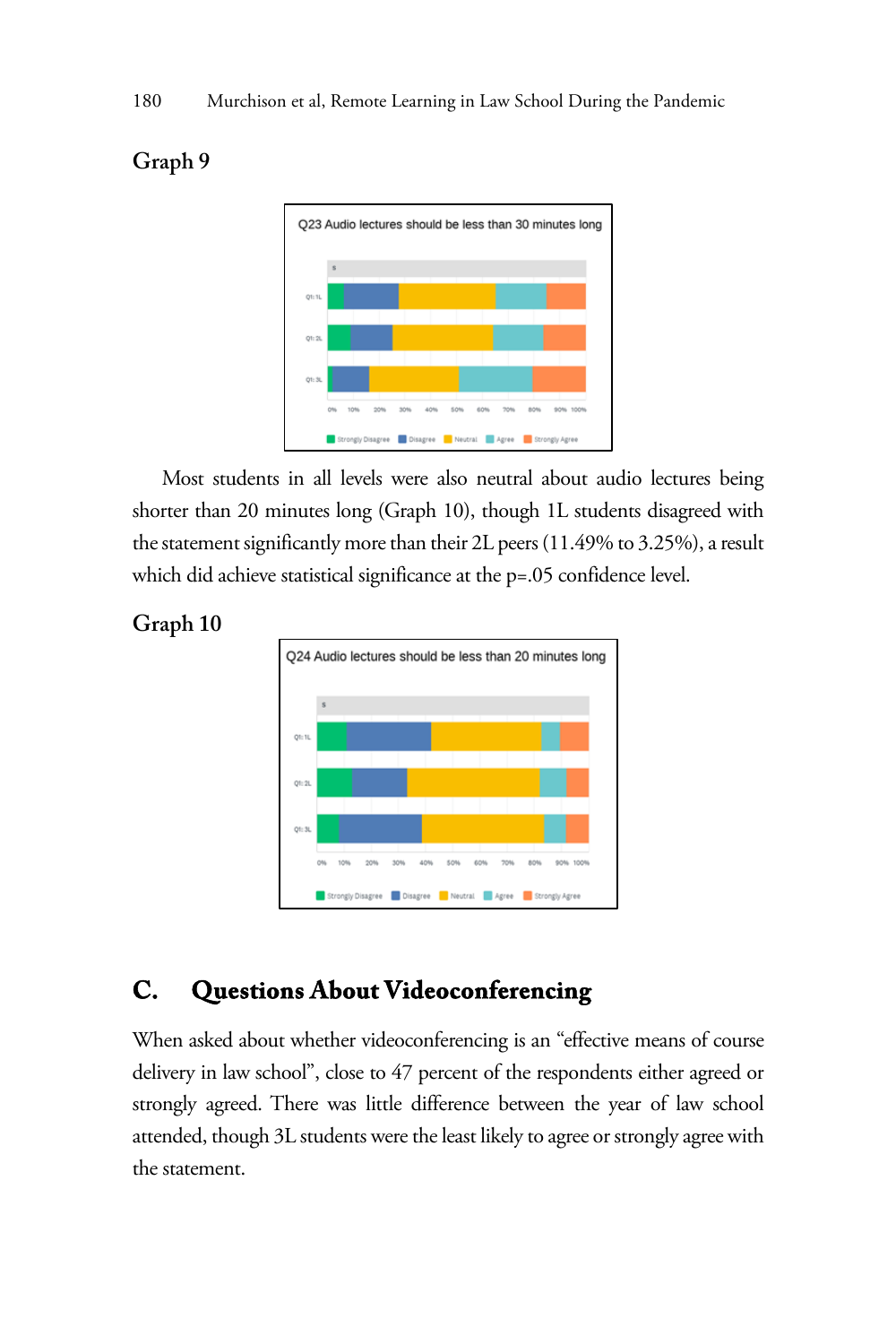When asked which video platform they preferred, over 61 percent of students preferred Zoom over other videoconferencing platforms. 1L students were the most likely to agree or strongly agree with Zoom being their preferred platform while 2L students were the least likely to agree, with the results being statistically significant (3.51% of 1L students disagreed, while 11.48% of 2L students disagreed). Students in all years disliked Microsoft Teams (though 3L students were slightly more likely to prefer this platform compared to their peers, a result failing to achieve statistical significance) and greatly disapproved of Cisco Webex, with less than 2 percent agreeing or strongly agreeing that it was the best platform for online course delivery.

With regard to "Breakout Rooms" being an "effective learning tool", 41 percent of students that answered disagreed or strongly disagreed with this statement, while 23 percent were neutral, and 36 percent of students agreed or strongly agreed. As can be seen in Graph 11, the results here varied significantly by year as 1L students were far more receptive to breakout rooms than their 2L or 3L peers. This result achieved statistical significance on the disagree, agree and strongly agree variables respectively. 2L students were the least likely to believe breakout rooms were an effective learning tool, with only 23.78 percent of students agreeing or strongly agreeing.

#### **Graph 11**



The trend of statistical significance continued as students were asked whether "breakout rooms should be used extensively for class discussions" with 54 percent disagreeing or strongly disagreeing and 22 percent falling in the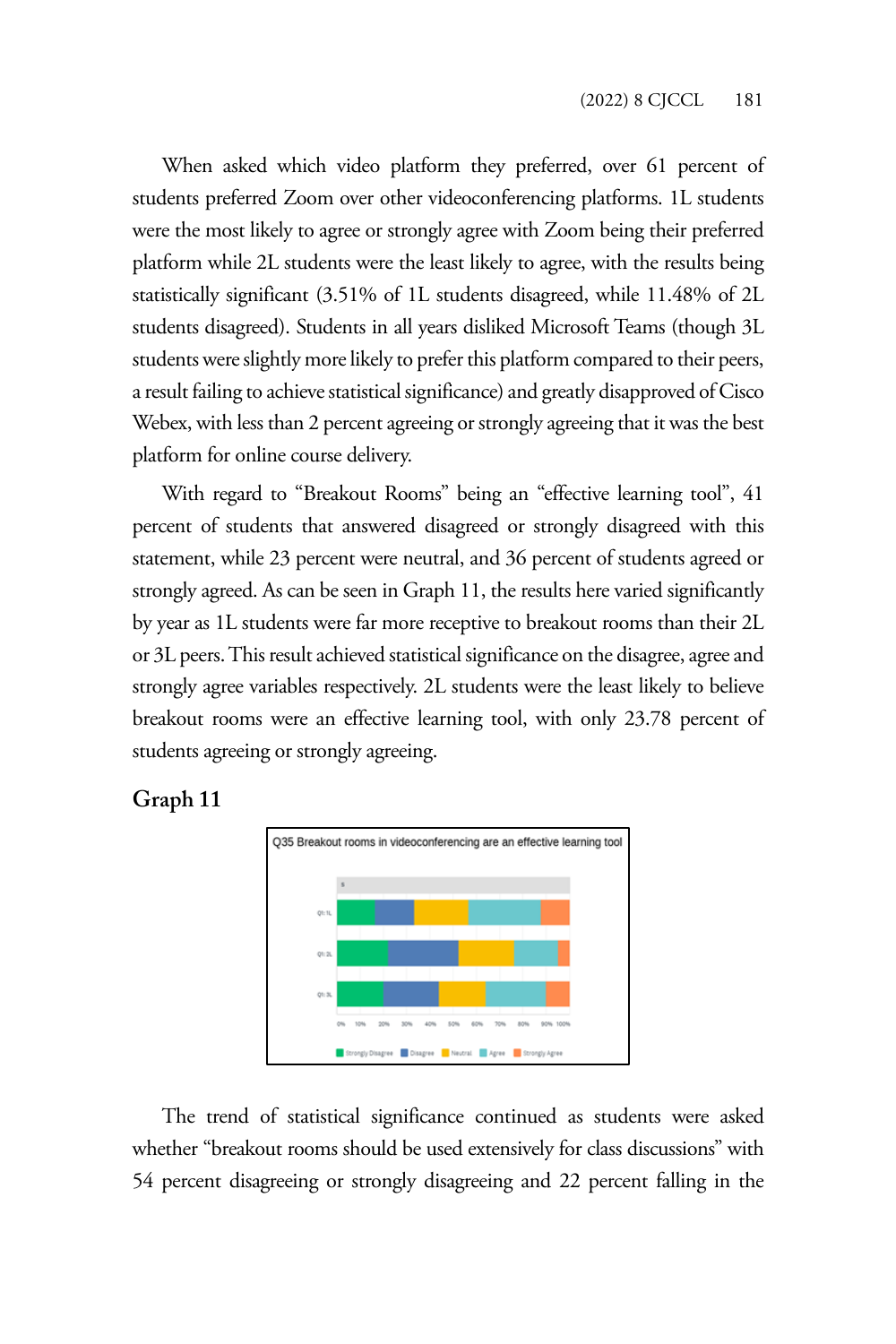neutral category. Once again, 2L students were the least likely to see value in using breakout rooms, as 34.71 percent strongly disagreed, compared to 21.05 percent of their more favourable 1L peers, and only 10.74 percent agreed, compared to 22.81 percent of 1L students.

When asked if breakout rooms should be abolished altogether, 37 percent of students ultimately disagreed or strongly disagreed that breakout rooms should not be used at all in classrooms with close to 33 percent agreeing. Breaking from the previous pattern, 3L students were the most likely to desire the abolishment of breakout rooms, though the results were not statistically significant with 44 percent of students agreeing or strongly agreeing, compared to 41.8 percent of 2L and 33.33 percent of 1L students.

 These responses suggest that breakout rooms may have a place within the online classroom but should not be used as a central focus outside of perhaps in first year, echoing the 2016 report from the Academic Innovation Committee out of the University of Manitoba above.106

# **D. Questions About Distance and Remote Learning**

Unsurprisingly, 80 percent of students disagreed that they would be comfortable learning the course material with the syllabus, readings and posted class notes but without videoconferencing and video lectures, with 1L students feeling the least comfortable, and 3L students feeling the most comfortable, though the results were not statistically significant aside from a large difference in neutral feelings between 1L (3.59%) and 2L (9.32%) students.

More than 75 percent of the students that responded felt that videos of some type, whether live or recorded, are an essential component to learning the law online and would react negatively if they were not used as a pedagogical tool. 2L students reacted most negatively and least neutrally, and 3L students reacted the least negatively and the most neutrally, results that achieved statistical significance. This reaffirms the findings above that a visual component is likely to be valued highly by students taking online courses. The survey also found

<sup>106</sup> Shariff et al, *supra* note 4.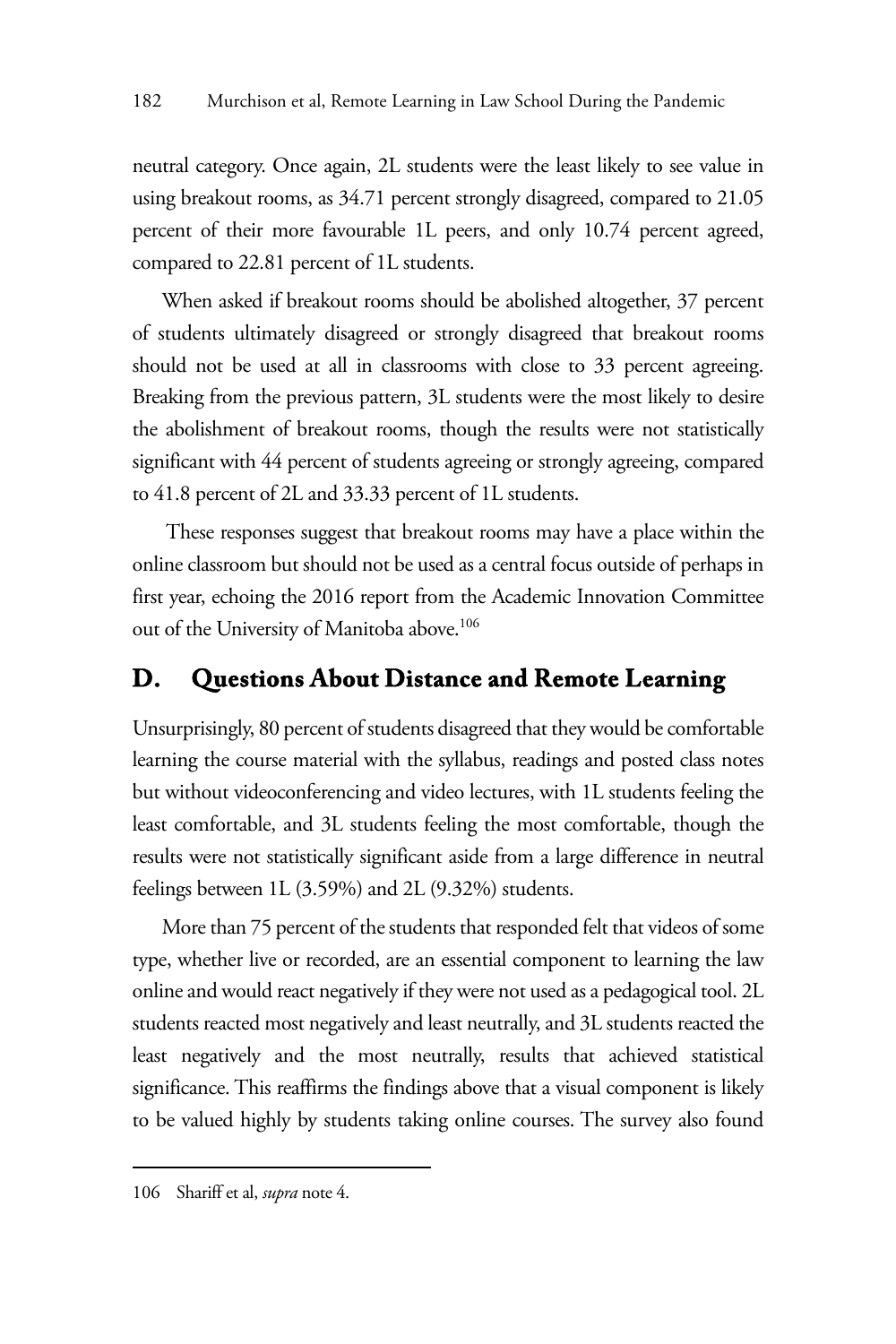that students seem to value PowerPoints much more than podcasts or audio lectures and would react less negatively if the latter two were discontinued as teaching tools. There were not statistically significant differences between the different cohorts. This demonstrates that a blended model for online law school classes that incorporates videoconferencing, video lectures, podcasts and PowerPoints would be significantly preferable to students.

When asked about their perspectives on interaction with others, 83 percent of all students agreed or strongly agreed that opportunities to interact with professors were important to them and there was little difference between the cohorts. Interaction with peers was also rated as highly important, although slightly less so (4.0 for peers, compared to 4.3 with professors). In this area there were numerous differences between cohorts as only 4.26 percent of 3L students disagreed that they would be displeased with no opportunity for interaction with peers and no 3L students strongly disagreed with that question (Graph 12). This is in comparison with a combined 17.8 percent disagreement or strong disagreement for 2L students and 9.55 percent disagreement in 1L students. 3Ls were the most likely to be neutral on peer engagement. Both results achieved statistical significance. Overall, 1L students were the most likely to agree or strongly agree with the statement, though this difference was not statistically significant.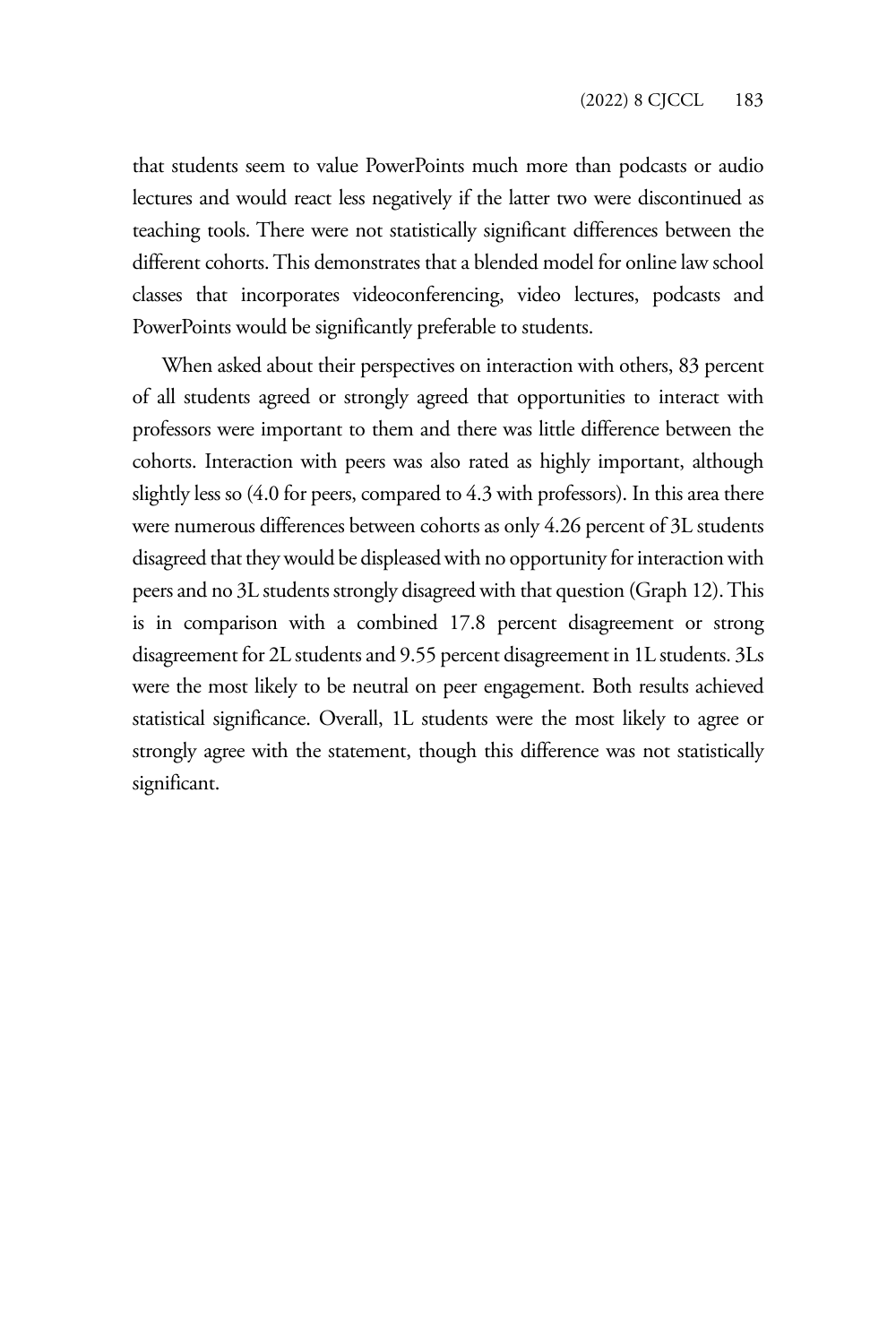

### **Graph 12**

It is quite clear that students highly value the socialization that occurs within law school and would prefer to nurture this aspect of law school as much as possible while online. In the original 2020 survey (which occurred early in the pandemic), the importance of interaction was rated much lower (3.3/5 for peer interaction compared to 4.0 for interaction with professors), possibly suggesting a shift in students' priorities as the pandemic has progressed.

# **E. Evaluation**

There were several questions on the topic of law school evaluation methods during online learning. Students expressed mild disagreement with the idea that "[o]nline courses should maintain the law school norm of heavy percentages of evaluation occurring within the final phase of the course/during the exam period" (2.7/5). In Graph 13 we see 3L students were the most in favour of keeping the traditional assessment model with 17.78 percent of students strongly agreeing with the statement; a statistically significant difference from both 2L (5.22%) and 1L (7.27%). This is likely due to 3L students feeling more comfortable with this assessment method, due to more frequent exposure and less negative anticipation.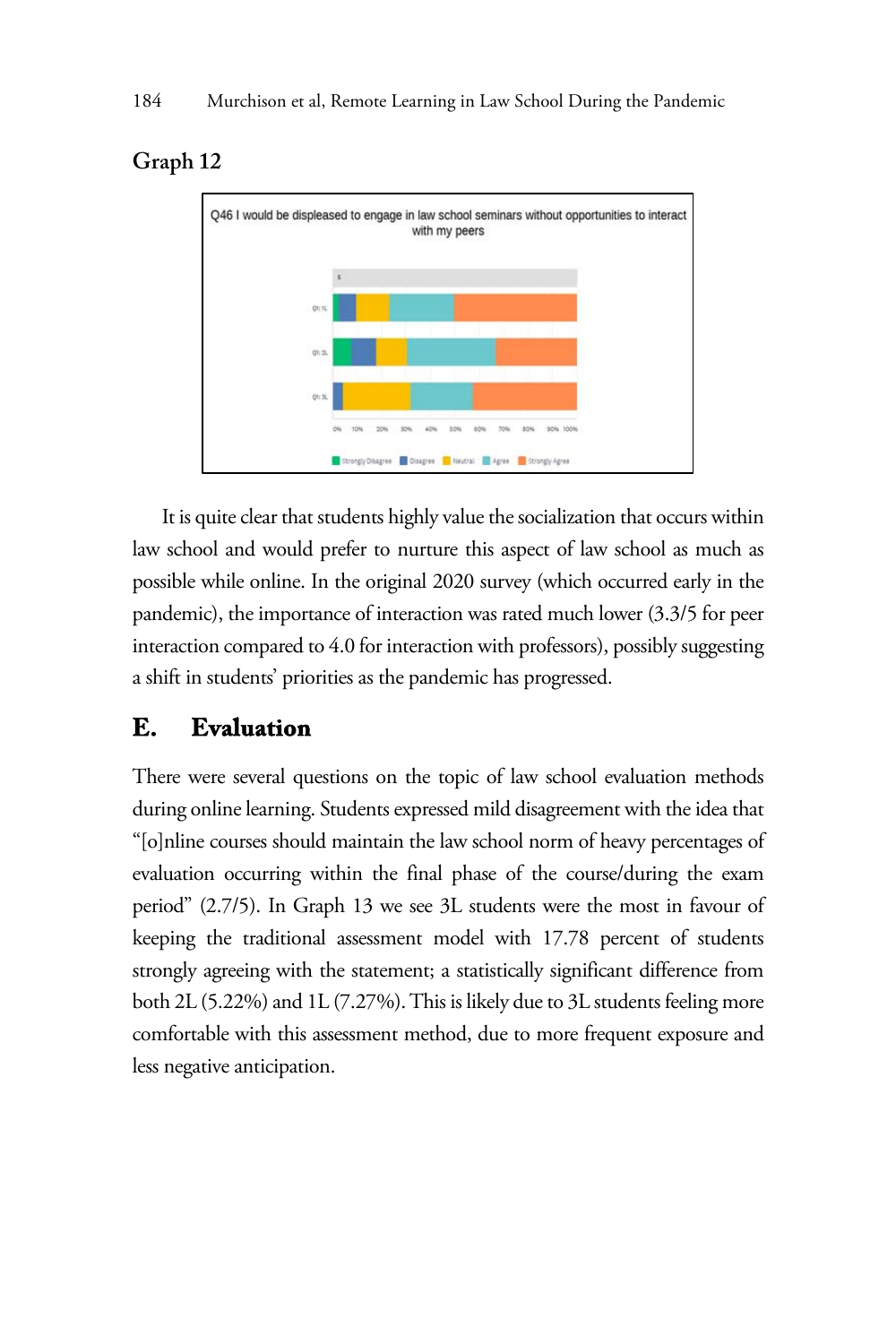### **Graph 13**



Graph 14a speaks to the fact students seemed more open to the idea of "frequent online quizzes to keep students up to date" (46% either agreed or strongly agreed with only 29% disagreeing or strongly disagreeing). 3L students, continuing the pattern from previous questions, were statistically significantly, the most likely to strongly disagree with this idea (22.22%) compared to 8.62 percent of 2Ls and 8.43 percent of 1Ls (Graph 14b). This trend reverses for the "strongly agree" category, where 17.47 percent of 1L students supported frequent online quizzes, compared to 6.90 percent and 6.67 percent for 2Ls and 3Ls respectively. The data indicates that close to half of the students surveyed and more than half of first-year and second-year students — may have been worried about staying on track during the lengthy school year of online classes and would have embraced low-stakes evaluation methods from the educator to stay on track. In fact, 55 percent of the students that answered would be open to these quizzes being counted toward their final grade, again with the majority of these being first-year and second-year students.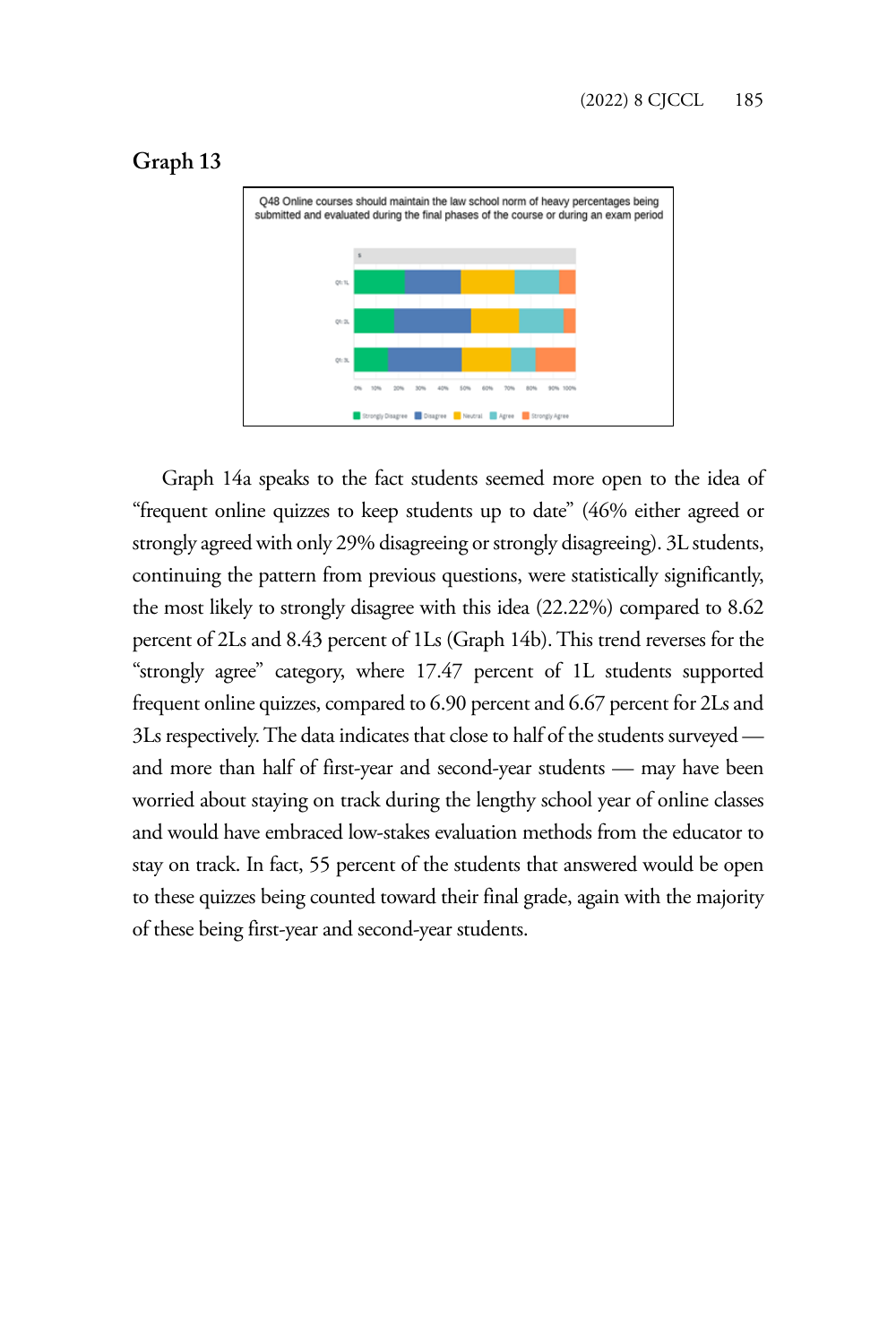#### **Graph 14a**



### **Graph 14b**



There seems to be very little positive support toward courses that are predominantly evaluated through final essays or exams as only 10 percent of the students that answered this question either agreed or strongly agreed with this suggestion. Close to 46 percent of students would ultimately prefer a mix of "written, or online quizzes including a host of other options like 'essays, memoranda, multiple choice, true false [*sic*], and/or matching exercises'". This, however, comes with a caveat as 35 percent of the responses were neutral, which was consistent across all cohorts. On the topic of attendance and participation, students seem to favour less stringent rules. 55 percent of students that responded either disagree or strongly disagree that attendance and participation should be mandatory within law school classes online, a result that was similar across all years. A similar number of students also disagree or strongly disagree that attendance and participation should be "part of the marks for online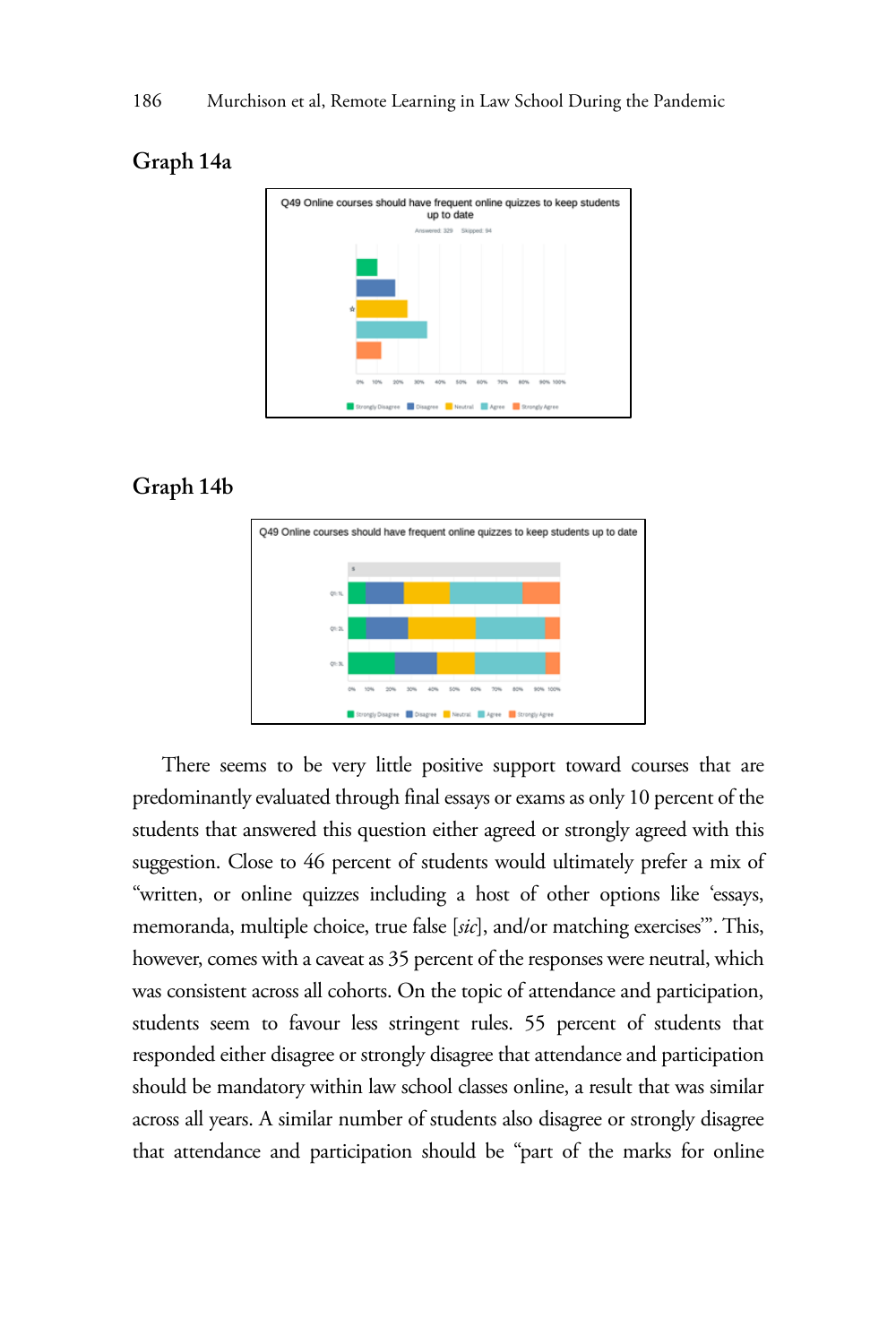courses", though 3L students were least likely to desire participation or attendance grades, though the result did not achieve statistical significance.

A pass/fail evaluative method had close to an equal distribution as 39 percent of the students either disagreed or strongly disagreed while 41 percent agreed or strongly agreed (21 percent felt neutral) that the method should be implemented into law school curricula while online. Students slightly leaned closer to disagreeing with a permanent move to the pass/fail grading scheme or an option for students to choose between the traditional grading method and pass/fail, but none of the questions about pass/fail grading achieved any statistically significant differences between cohorts.

# **F. Accessibility Issues**

Students overwhelmingly agreed with statements saying that there was a reasonable chance that videoconferencing and video lectures created "accessibility problems for marginalized or disadvantaged students including students with disabilities" (with students slightly more concerned about videoconferencing — 3.9/5 compared to 3.7/5 for video lectures). As can be seen in Graph 15, these results demonstrated a statistically significant difference between cohorts, as 3L students were the most concerned regarding these issues.





Students also believed podcasts and traditional distance tools such as posted PowerPoints, syllabi, and readings to be problematic (3.6/5 and 3.5/5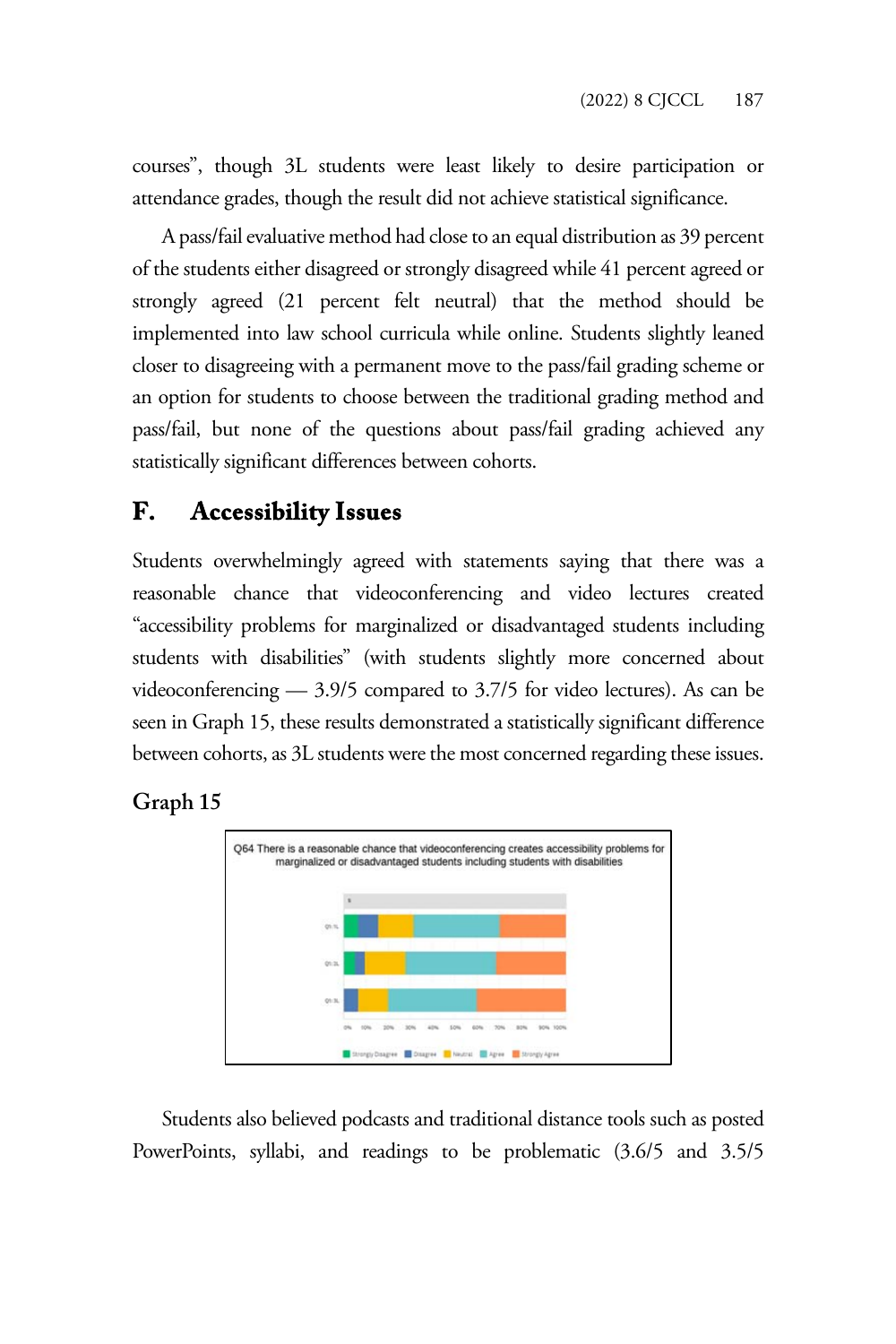respectively), with 3L students again being statistically significantly the most likely to agree that both created accessibility concerns.

In terms of evaluation, students believed there was a reasonable chance that online quizzes and exams created accessibility problems (3.8/5 for both) with 3L students again demonstrating the most concerns on these topics (both achieved statistical significance). Online take home assignments and podcasts were thought to bring fewer accessibility issues, rating a neutral 3/5, and 1L students were statistically significantly far more likely to disagree with these statements than their 2L or 3L peers. Required participation marks were also expected by students to cause accessibility problems (3.6/5).

Although some students worried about privacy issues in online courses, the general body was not particularly concerned (2.6/5). Students had a neutral response when asked if they were concerned "what others may see or hear during online videoconferencing (3.1/5), with 3L students disagreeing or strongly disagreeing most frequently (46.67% compared to 35.65% of 2L students and 39.39% of 1Ls).

### **G. General Questions About Law School**

Most students agreed that they were satisfied with the selection of mandatory courses required in law school (3.1/5), with few students desiring more mandatory classes in law school (2.4/5). Indeed, the data suggests that it is not the doctrinal courses that are at issue but that it is the workload that may be exacerbating anxiety amongst the student body. Most students were neutral (42%) about the statement "I believe we need more elective classes in law school", although overall students agreed with the sentiment (3.5/5). Graph 16 outlines that 3L students were the least likely to be neutral and the most likely to support the introduction of more elective courses in law school, though there was more polarization as more 3L students also strongly disagreed with the statement. All results for this question showed a statistically significant difference from each other.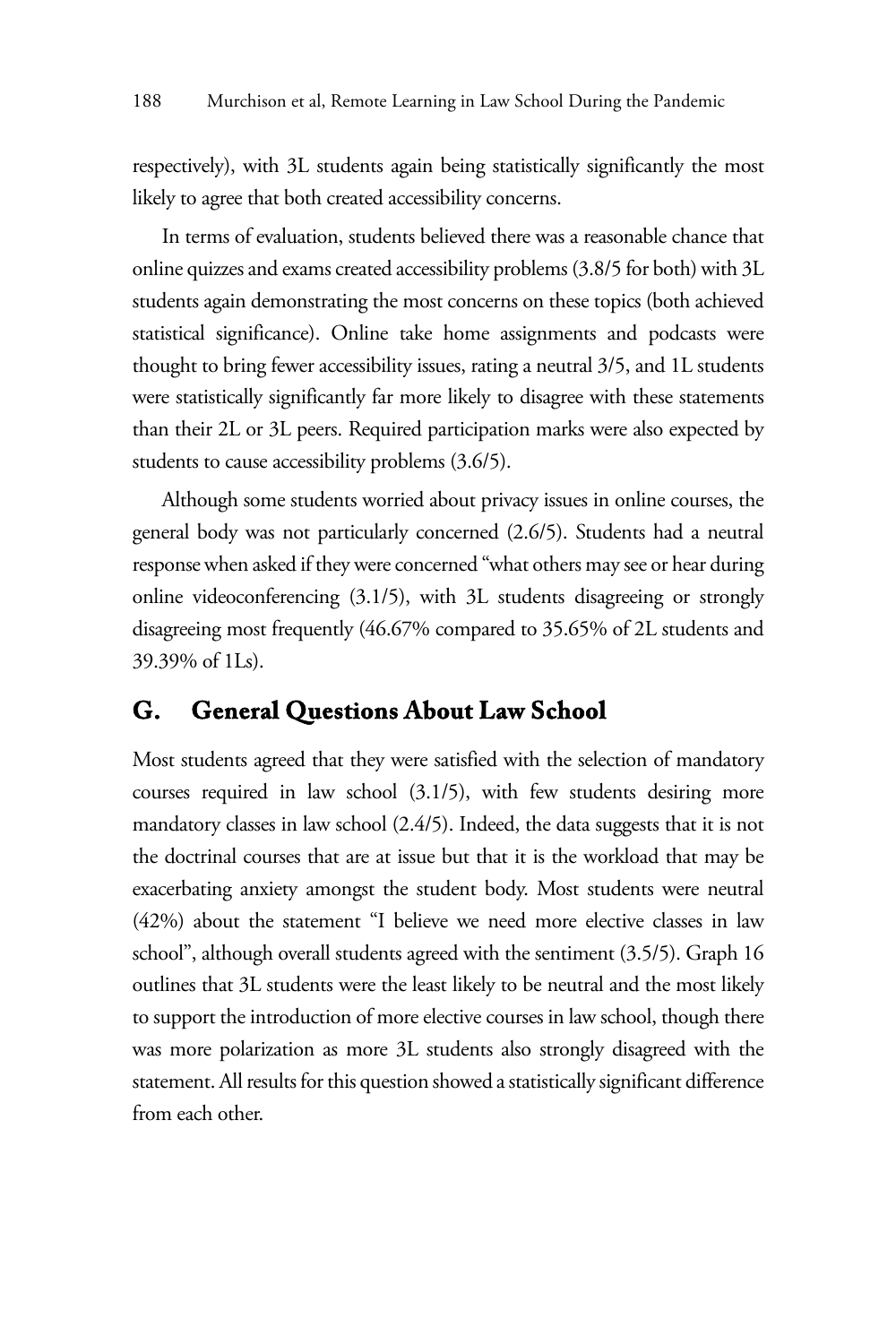

#### **Graph 16**

Mental health was another topic covered by the survey and students' responses and comments provided a clear picture that online learning can have a serious effect on students' well-being. Student comments revealed that many struggled daily with their mental health and emphasized that online learning in conjunction with the isolation that students experienced exacerbated this daily struggle. 70 percent of the students that answered felt that online classes had "a detrimental effect" on their mental health, with 48 percent of students strongly agreeing. This was again, most frequently seen in 3L students as more than 82 percent agreed or strongly agreed with the statement — a statistically significant difference from their 2L and 1L peers.

Other important comments from students addressed the financial implications of law school and the workload that is expected of students online. Many students were displeased with the cost of tuition for online learning as they found that the quality of learning and teaching online was not comparable to in-person learning methods. Several students were displeased with paying for campus services that were not being used because of the COVID-19 mandates, including Moot Court (2.9/5), and the library (3.4/5). Furthermore, a strong majority of students responded that they were unable to maintain their "hobbies and interests" during the school year highlighting the nexus between assigned workload, hobbies and interests, and overall mental health.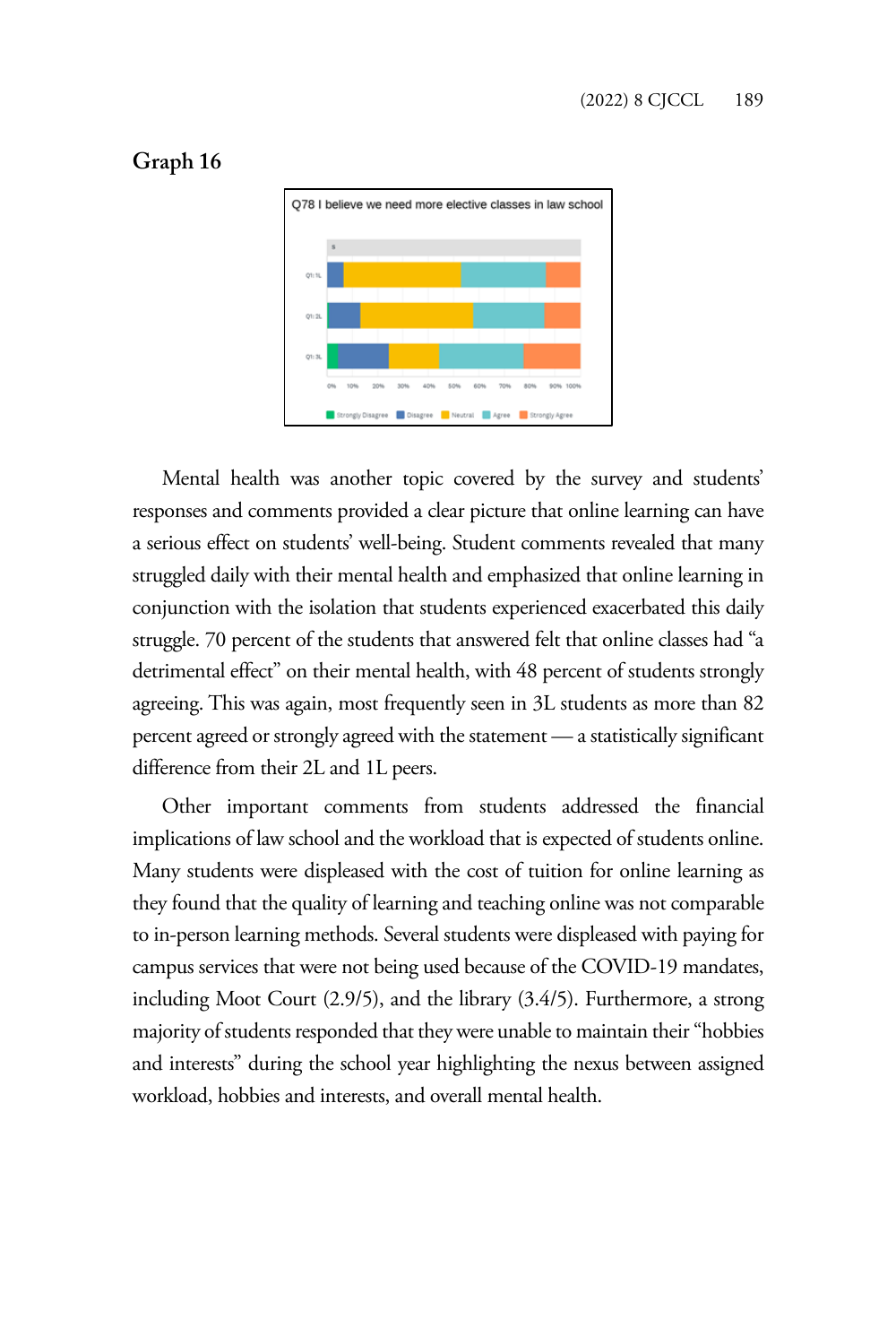### **H. Summary of Results**

The results we have shared in this paper are subject to a major caveat. All students answered during the pandemic lockdown in Canada. Undoubtedly the results are influenced by the context of engaging in remote learning while being unable to spend significant time outside of one's domicile.

During the heart of the pandemic, our results show that interactivity matters to students, though forced participation is not their preference. Mainly, despite a 1L adaptability towards remote learning, student preferences lean towards inperson learning. Students favoured weekly uploaded video content. Across each year of study, students favoured in-person learning opportunities. Video lectures in asynchronous format did not rate strongly for student preferences but did rate more strongly than various audio options. PowerPoints were felt to be essential. Videoconferencing was the preferred mode of remote learning, and indeed seen as essential, while Zoom was the preferred platform. Breakout rooms were a useful tool for students although just as many students did not prefer these fora. Certainly, the use of breakout rooms for extensive discussion was not countenanced by the majority. Professor interaction was an aspect of law school that seemed germane to most students as was peer interaction.

Evaluation results echo previous findings, that students find evaluative instruments weighted heavily at the end of a course to be unappealing, and though no one form or evaluation, including participation grades, were popular, mixed mode evaluation throughout a year is preferred, although many students remain neutral on questions of evaluation. Pass/fail grading during pandemic learning divided the students nearly equally in terms of preferences.

Accessibility issues were seen in nearly all questions that pertained to modes of remote law teaching, and students were surprisingly not as concerned about privacy as many in the legal teaching community may have feared. Mental health, unsurprisingly, was a serious issue for students. It remains to be seen if some of these issues abate as society opens up even as some distance learning may continue.